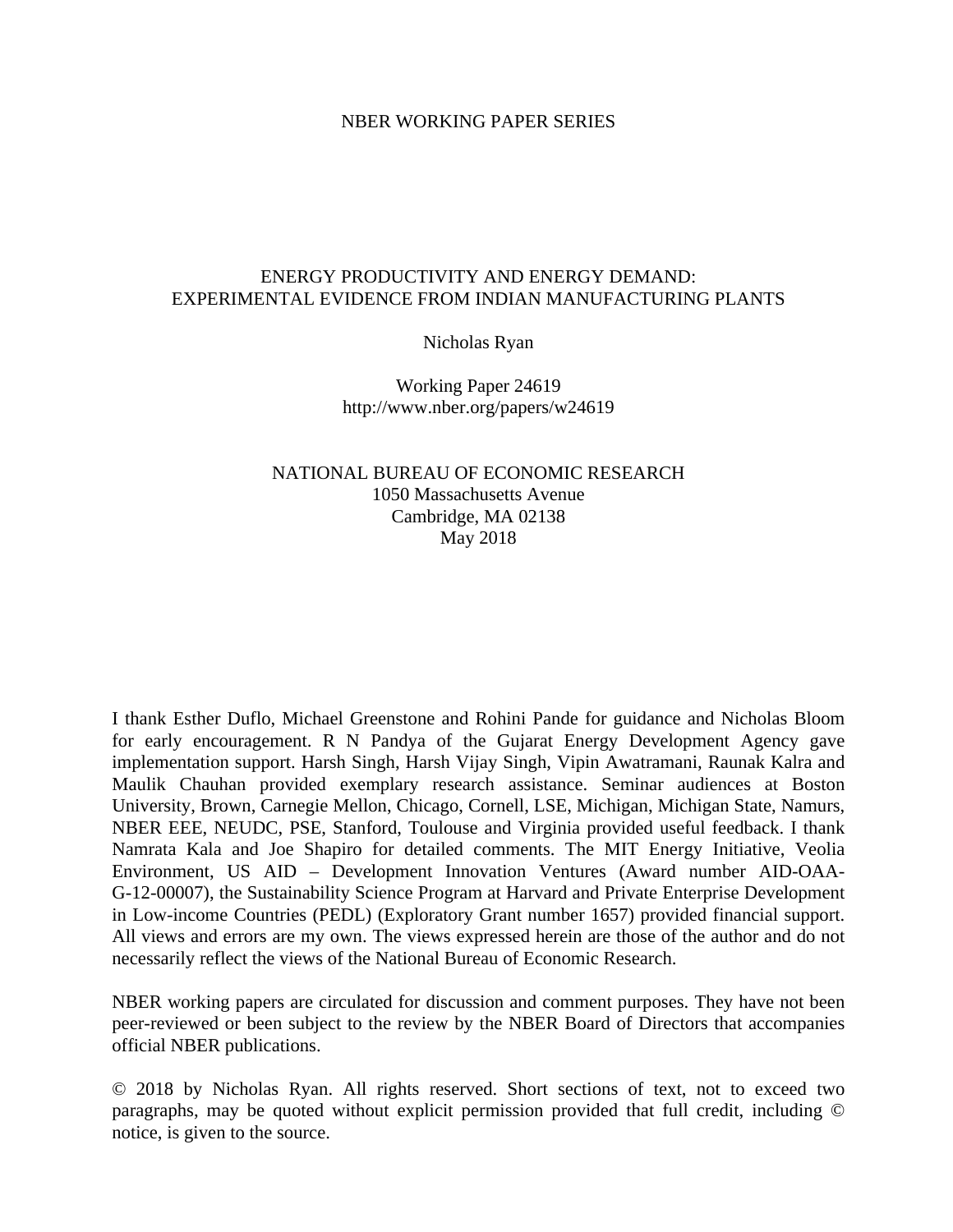Energy Productivity and Energy Demand: Experimental Evidence from Indian Manufacturing Plants Nicholas Ryan NBER Working Paper No. 24619 May 2018 JEL No. D24,O14,Q41

## **ABSTRACT**

This paper studies a field experiment among energy-intensive Indian manufacturing plants that offered energy consulting to raise energy productivity, the amount plants can produce with each unit of energy. Treatment plants, after two years and relative to the control, run longer hours, demand more skilled labor and use 9.5 percent more electricity (standard error 7.3 percent). I assume that the treatment acted only through energy productivity to estimate the plant production function. The model estimates imply that energy complements skill and capital and that energy demand therefore responds more strongly to a productivity shock when plants can adjust these inputs.

Nicholas Ryan Department of Economics Yale University P. O. Box 208269 New Haven, CT 06520 and NBER nicholas.ryan@yale.edu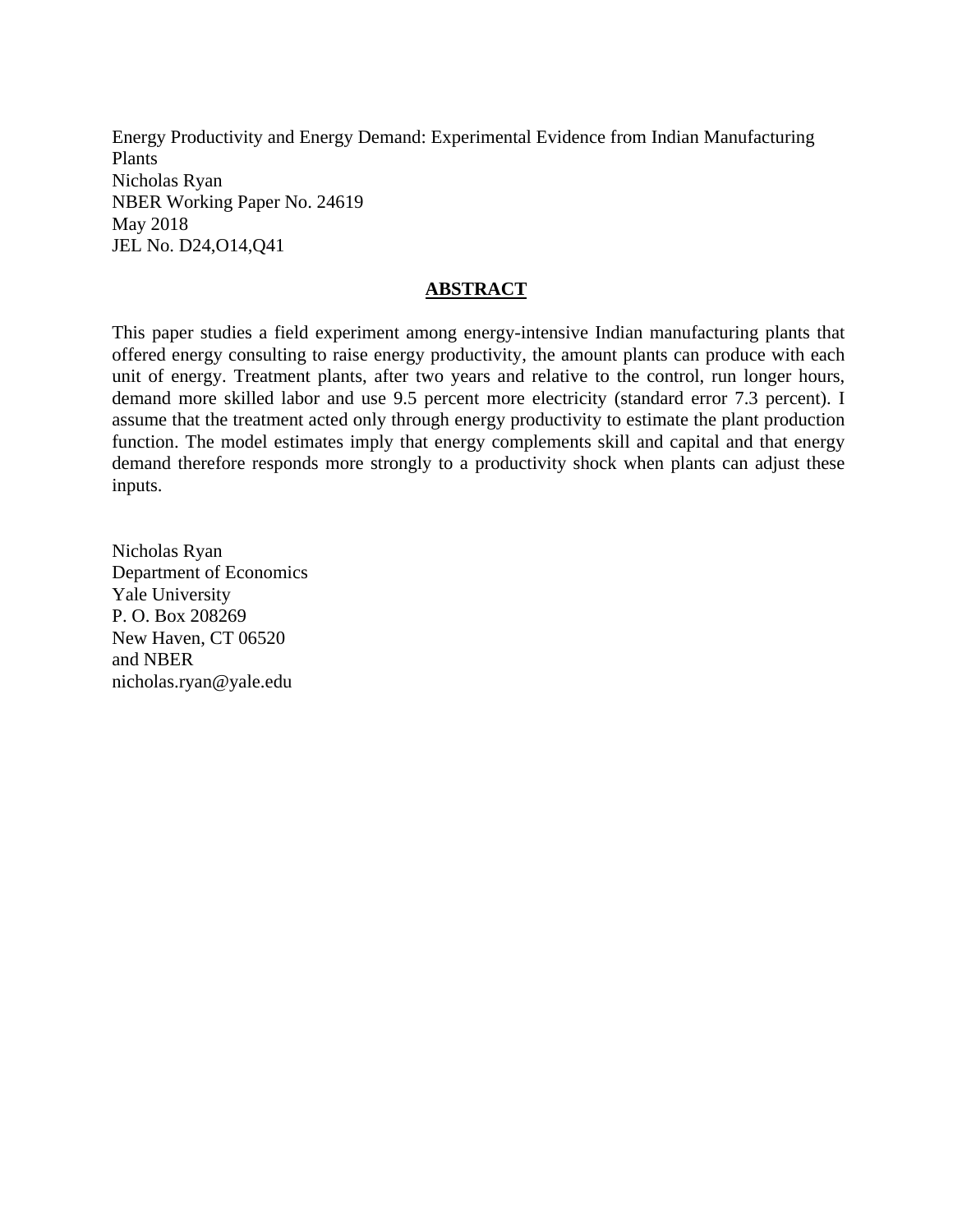# Energy Productivity and Energy Demand: Experimental Evidence from Indian Manufacturing Plants<sup>∗</sup>

Nicholas Ryan†

May 7, 2018

#### Abstract

This paper studies a field experiment among energy-intensive Indian manufacturing plants that offered energy consulting to raise energy productivity, the amount plants can produce with each unit of energy. Treatment plants, after two years and relative to the control, run longer hours, demand more skilled labor and use 9.5 percent more electricity (standard error 7.3 percent). I assume that the treatment acted only through energy productivity to estimate the plant production function. The model estimates imply that energy complements skill and capital and that energy demand therefore responds more strongly to a productivity shock when plants can adjust these inputs. JEL Codes: O14, Q41, D24, L65, L67

## I Introduction

In the last two decades, coal consumption in India has tripled and in China quadrupled, while declining slightly in most industrialized countries (Energy Information Administration, 2016). In the decades to come, growth in energy consumption is forecast to be four times higher outside the OECD than within. Any plan to address global climate change must therefore reduce or de-carbonize energy consumption in developing countries.

The direction of global policy has been to move towards this goal without setting binding emissions targets or prices for poorer countries. Recent climate agreements have focused on pushing climate goods as much as taxing bads. For example, the Copenhagen Accords and

†Yale University, Dept. of Economics, Box 208269, New Haven, CT 06520-8269, nicholas.ryan@yale.edu

<sup>∗</sup> I thank Esther Duflo, Michael Greenstone and Rohini Pande for guidance and Nicholas Bloom for early encouragement. R N Pandya of the Gujarat Energy Development Agency gave implementation support. Harsh Singh, Harsh Vijay Singh, Vipin Awatramani, Raunak Kalra and Maulik Chauhan provided exemplary research assistance. Seminar audiences at Boston University, Brown, Carnegie Mellon, Chicago, Cornell, LSE, Michigan, Michigan State, Namurs, NBER EEE, NEUDC, PSE, Stanford, Toulouse and Virginia provided useful feedback. I thank Namrata Kala and Joe Shapiro for detailed comments. The MIT Energy Initiative, Veolia Environment, US AID – Development Innovation Ventures (Award number AID-OAA-G-12-00007), the Sustainability Science Program at Harvard and Private Enterprise Development in Lowincome Countries (PEDL) (Exploratory Grant number 1657) provided financial support. All views and errors are my own.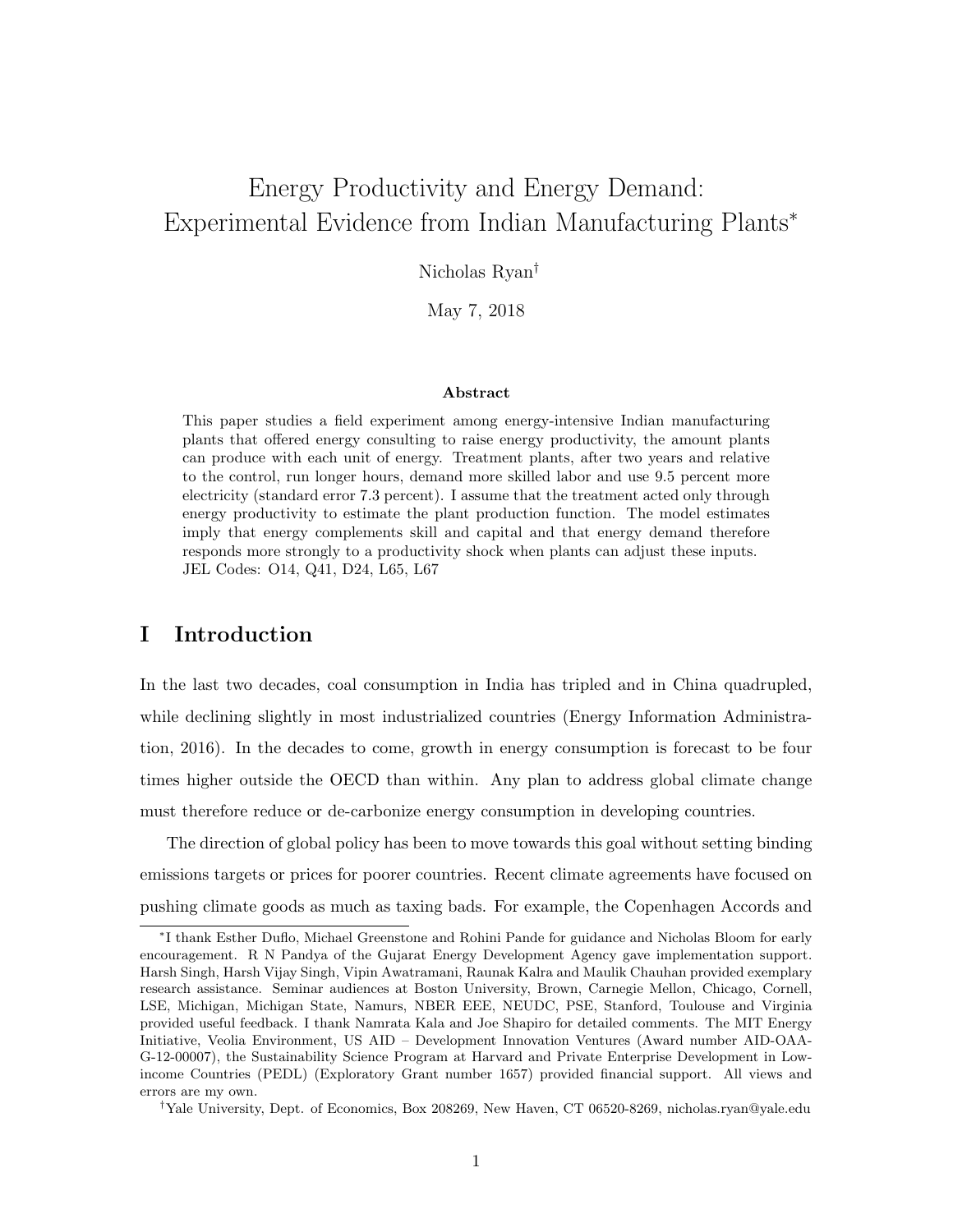Paris Agreement stated a goal of USD 100 billion per year in climate finance to flow from developed to developing countries by 2020, for greenhouse gas mitigation and climate adaptation (ClimateFocus, 2016).<sup>1</sup> In the same spirit of checking emissions without retarding growth, China and India have set targets for carbon intensity per unit output, rather than directly for emissions (Stern and Jotzo, 2010). Not only are these aggregate targets set in intensity terms, but many specific policy actions are directed towards subsidizing efficiency rather than reducing energy use per se. A recent head of the UN Climate Change Secretariat proclaimed "Energy efficiency is the most promising means to reduce greenhouse gas emission in the short term" (Doyle, 2007).

This drive for efficiency may be misguided to the extent efficiency does not lower energy use or carbon emissions. Figure 1 plots the relationship between energy-efficiency and output in two contexts. Panel A shows the cross-country relationship between energy use and energy productivity (output per unit energy), using data from the World Bank. Panel B shows, in the control group of the sample of energy-intensive plants studied in this paper, the relationship between electricity use and an index of efficiency based on physical measurements within plants. In both cases, energy use is strongly increasing with respect to energy efficiency.<sup>2</sup> A long-standing line of thought in energy economics suggests that efficiency may cause higher energy consumption, by lowering the effective price of energy services (Jevons, 1905). In this view, in the long run, all increases in the productivity of energy may be offset, or more than offset, by an ever-expanding demand for energy services (Nordhaus, 1996).

This paper studies the causal effect of energy productivity on energy use using a field experiment that offered energy consulting to Indian manufacturing plants. The experiment recruited a sample of over four hundred manufacturing plants from the textile and chemical sectors. These plants are large, with a mean employment at baseline of 83 people, and energy-intensive, with roughly USD 200 thousand in annual energy costs and monthly electricity use equal to that of 66 American homes. The main experimental intervention is an industrial energy audit, sponsored in part by the Department of Climate Change, Government of Gujarat, the first state-level climate change department in India. Since

<sup>&</sup>lt;sup>1</sup>This goal is underfunded and there has been a fierce debate, since its inception, about the extent of underfunding and whether commitments are additional to existing aid and capital flows (Organization for Economic Cooperation and Development, 2015; Climate Change Finance Unit, 2015).

<sup>&</sup>lt;sup>2</sup>The coefficient for a regression of log energy use on efficiency is 0.33 log points (standard error 0.10) per standard deviation of efficiency across countries and 1.67 log points (standard error 0.21) across plants.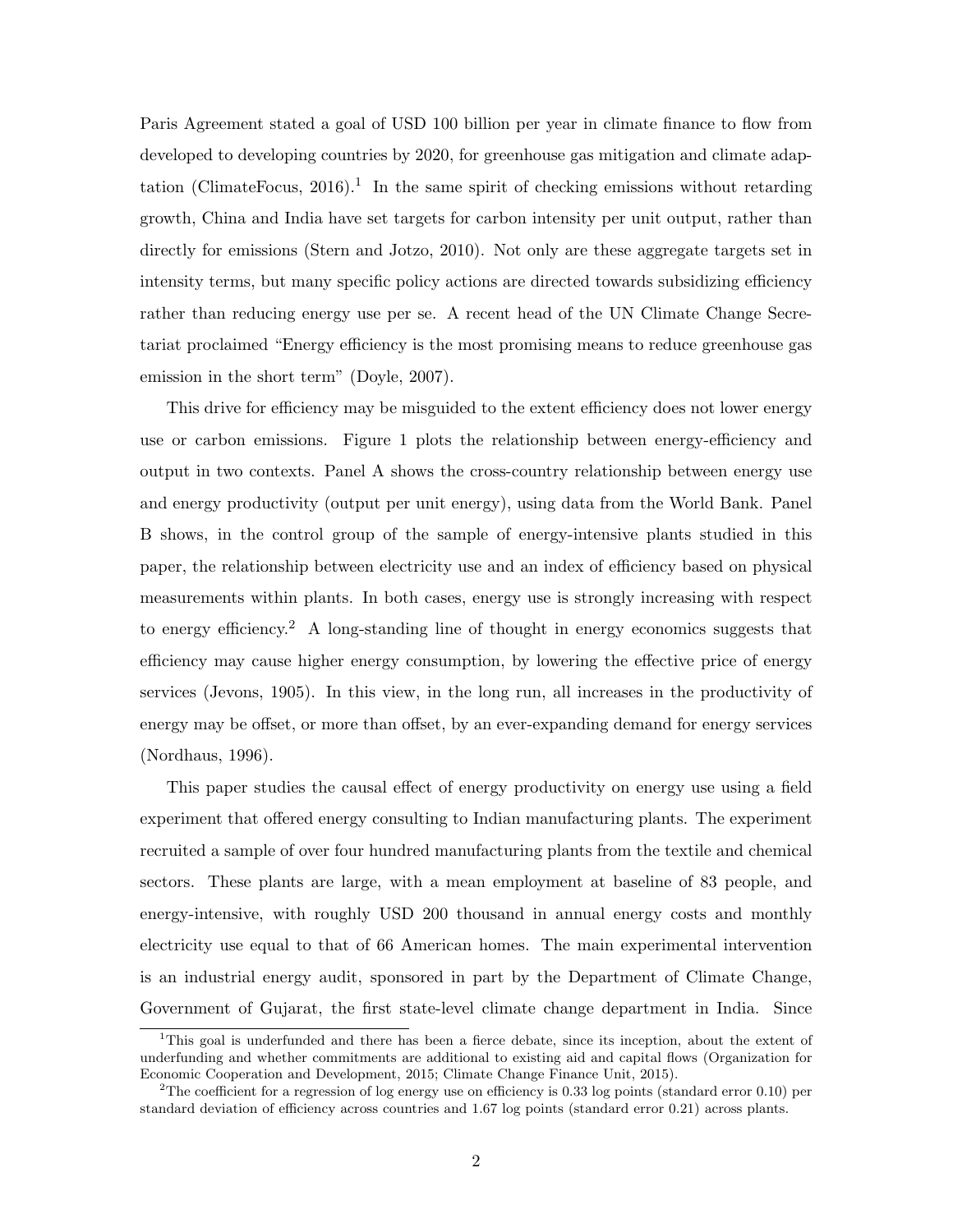skilled labor may be complementary to energy productivity, a second treatment arm offered half of audited plants a part-time engineer to implement audit recommendations.

To evaluate the plant response to energy consulting, I collect data on plant inputs, investment and outputs in an endline survey completed on average 27 months after the intervention. The endline survey recorded plant input demands in a manner similar to the Annual Survey of Industries, which has been used to study energy shocks in India (Allcott, Collard-Wexler and O'Connell, 2014). The plant survey also includes within-plant physical measurements to record changes in efficiency and operating practices. I supplement this survey data collection with administrative records from power utilities on the electricity consumption of sample plants over a period of three years, starting six months prior to the intervention.

The reduced-form results of the experiment show that the treatment did not reduce energy use as projected and suggest that treatment plants respond to increases in energy productivity by using more energy. Energy audits were projected to reduce plant energy consumption by ten percent. The point estimate for the effect of treatment on electricity demand, by contrast, is positive and grows to 9.5 percent (standard error 7.3 percent) after two years. The experiment can therefore reject that energy use declined as predicted  $(p$ value  $\lt 0.01$ ) but not that there was no change in energy use (p-value = 0.17). Physical measurements within the plant were used to calculate an efficiency index representative of all energy-using equipment. I find that in treatment plants this index is on average 0.085 standard deviations (standard error 0.065 standard deviations) higher for all systems, and shows a large increase for the boiler, the single most important energy-using system in the plant. The plant survey also finds that plant-floor staff in treatment plants report running equipment 1.12 hours per day (standard error 0.49 hours) longer than in control plants, an increase in capacity utilization of seven percent.

Increases in energy use may change other factor demands depending on the complementarity or substitutability of energy with other inputs. Energy may substitute for labor; I observed sample plants in which men fed coal into a steam boiler and others in which machines (an electric coal crusher and conveyor belt) did the same task. Energy may also complement labor, in that using energy requires monitoring and maintaining a wide range of plant equipment, for example by checking the temperature of a chemical reaction or tightening the belt that connects a motor to a textile printing machine.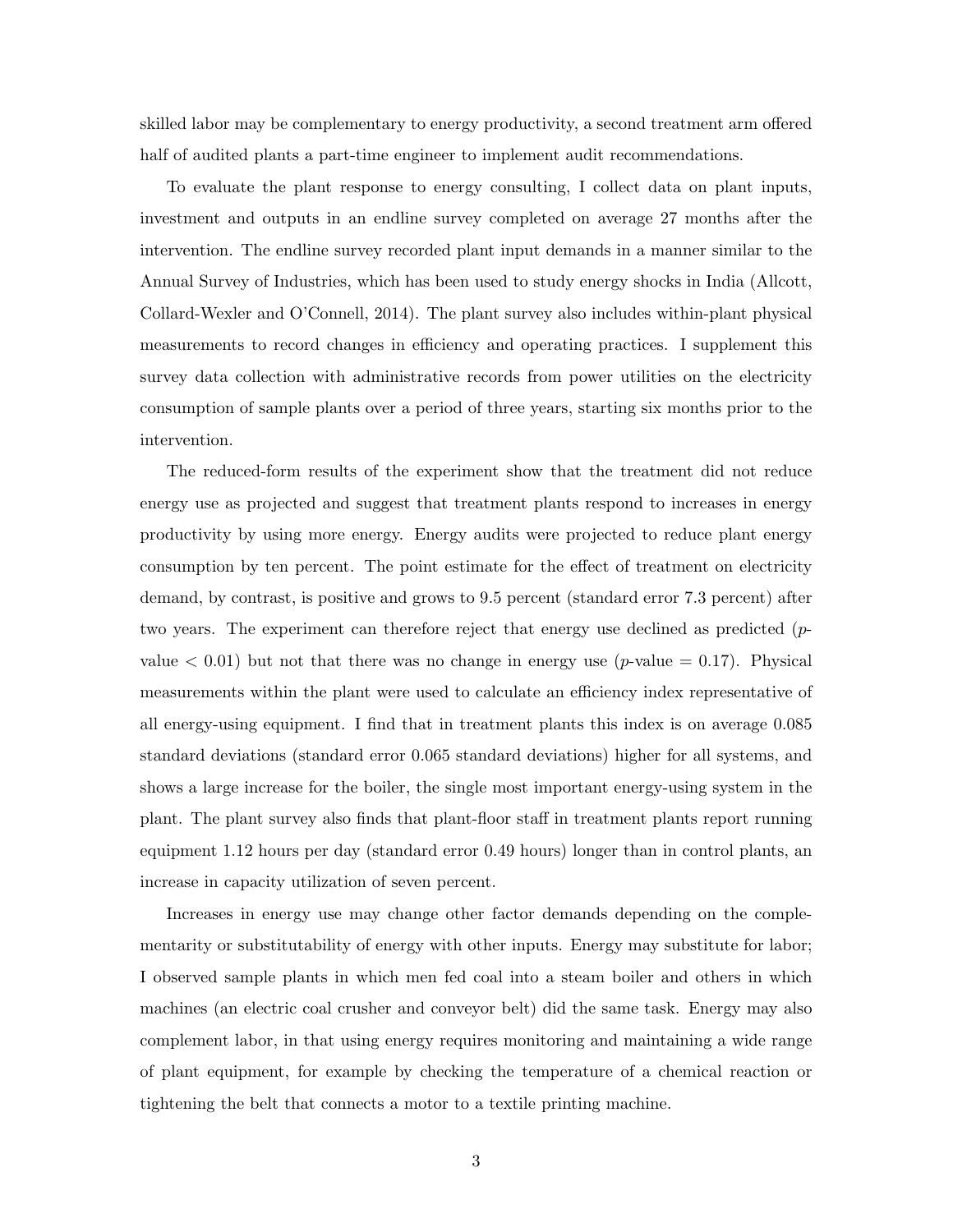I find that treatment plants modernize their input mix in response to energy consulting. At endline, I estimate a large and highly statistically significant increase in skilled labor demand in the treatment relative to the control plants. The increase in skill demand is seen both for managers and for technical and supervisory workers on the shop floor. Demand for unskilled labor is constant in the treatment, despite the increase in plant capacity utilization. The point estimate for plant capital at endline is positive and large, though imprecisely estimated and only statistically significant at the ten percent level.

The pattern of experimental results suggests a plant production function where energy is complementary to skilled labor and capital but may be substituted for unskilled labor. I specify a nested constant elasticity of substitution production function consistent with these patterns of input substitution. In the production model, the treatment is represented by a change in the factor-specific productivity of energy from  $\Delta = 1$  to some unknown  $\Delta = \Delta_1$ , meaning that treatment plants may produce more energy services for the same number of kilowatt-hours or British thermal units used. I construct an estimator to match the input demands for energy, capital, skilled labor, unskilled labor and materials in the control and treatment groups to those predicted by the model. The key identifying assumption is that the changes in input demands observed in the treatment are due only to increases in energy productivity. This exogenous single-factor productivity shock allows me to identify the production function without using the cross-sectional correlations of input demands across plants, which would confound substitution parameters with unobserved shocks to total factor productivity.

Estimates of the production function model are consistent with the reduced-form results cited above and allow us to quantify changes in energy productivity at the plant level. I estimate energy productivity increased by six percent in the textile sector plants and ten percent in chemical sector plants. In order to fit the modernization of plants' input mix, the estimated production function parameters show that energy is substitutable for the basic inputs of materials and unskilled labor, while the basic input nest (of energy, materials and unskilled labor together) is highly complementary with skilled labor and capital.

The production function estimates allow analysis of the change in social surplus due to an energy productivity shock. Higher productivity has ambiguous effects on surplus because it increases profits but, depending on production parameters, may also increase the external costs of energy use. I consider counterfactuals on two dimensions, first, the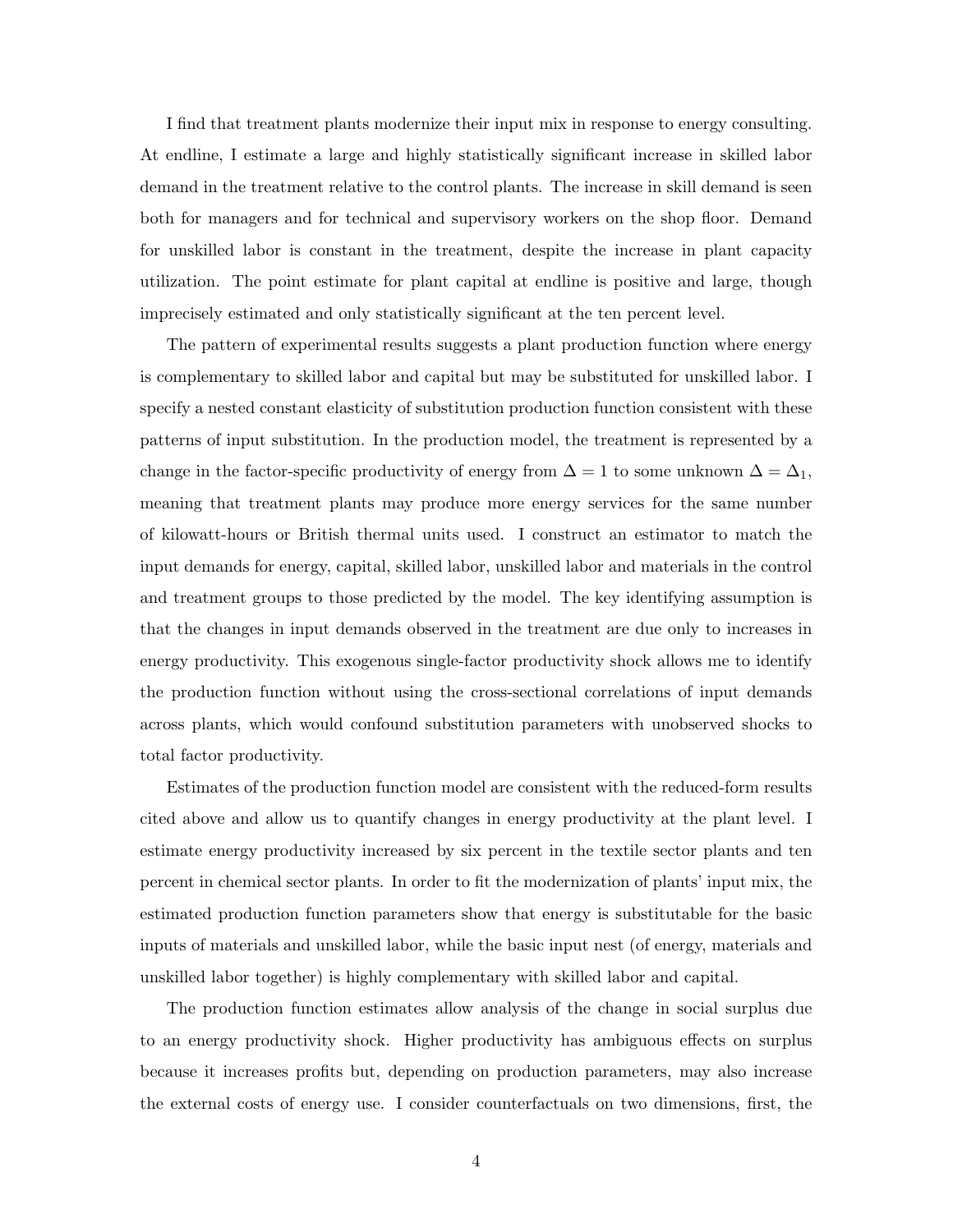flexibility of plant inputs in response to energy productivity and second, whether energy productivity is subsidized or an energy tax is applied instead. Energy use will respond to energy productivity differently depending on the flexibility of inputs. Energy audit projections take all other plant inputs as given, following engineering practice. I use the model to estimate this *direct* effect of energy productivity on energy use and then to predict the effect when only energy input can change (the *short-term* effect) and the effect when all factors of production can adjust (the medium-term effect).

I find that energy use, in the model, declines directly and in the short-term but increases sharply in the medium-term once all input factors can adjust. The reason for this swing, given the production function estimates, is straightforward: energy is highly complementary to capital and skilled labor and so a plant's desired increase in energy demand is much greater if it can change these factor inputs at the same time. Though energy use increases sharply at longer horizons, plant profits are steady, near the direct effect of energy productivity on profits, an instance of the envelope theorem for small changes in single-factor productivity. These findings on factor adjustment are consistent with macroeconomic models of how energy use responds to price shocks at different time horizons (Pindyck and Rotemberg, 1983; Atkeson and Kehoe, 1999).

In the second set of counterfactuals I compare the social surplus under energy policy regimes that either endow plants with higher energy productivity (as through subsidies for energy consulting or equipment) or instead impose a Pigouvian tax on energy use. I calibrate the level of the tax to match the decline in energy use due to the direct effect of energy productivity estimated for the experiment. I measure social surplus as the sum of profits and the social costs of energy use, using estimates from the literature of the external damages of coal and natural gas consumption in India. Depending on the valuation of external costs, the social surplus from sample plants' production can be near zero or negative.<sup>3</sup>

The main finding from the counterfactuals is that feasible energy productivity policies, which allow for factor adjustment, reduce surplus. A policy that was able to achieve only the direct effect of raising energy productivity, at a constant level of energy service, would necessarily raise surplus, since higher productivity increases plant profits through lower

<sup>&</sup>lt;sup>3</sup>For textile plants, which spend more on energy at private cost than they earn in profits, I calculate value added net of external costs of energy use of negative USD 394 thousand per plant. Muller, Mendelsohn and Nordhaus (2011) find negative social value added for a number of sectors in the US economy, including coal-based power generation.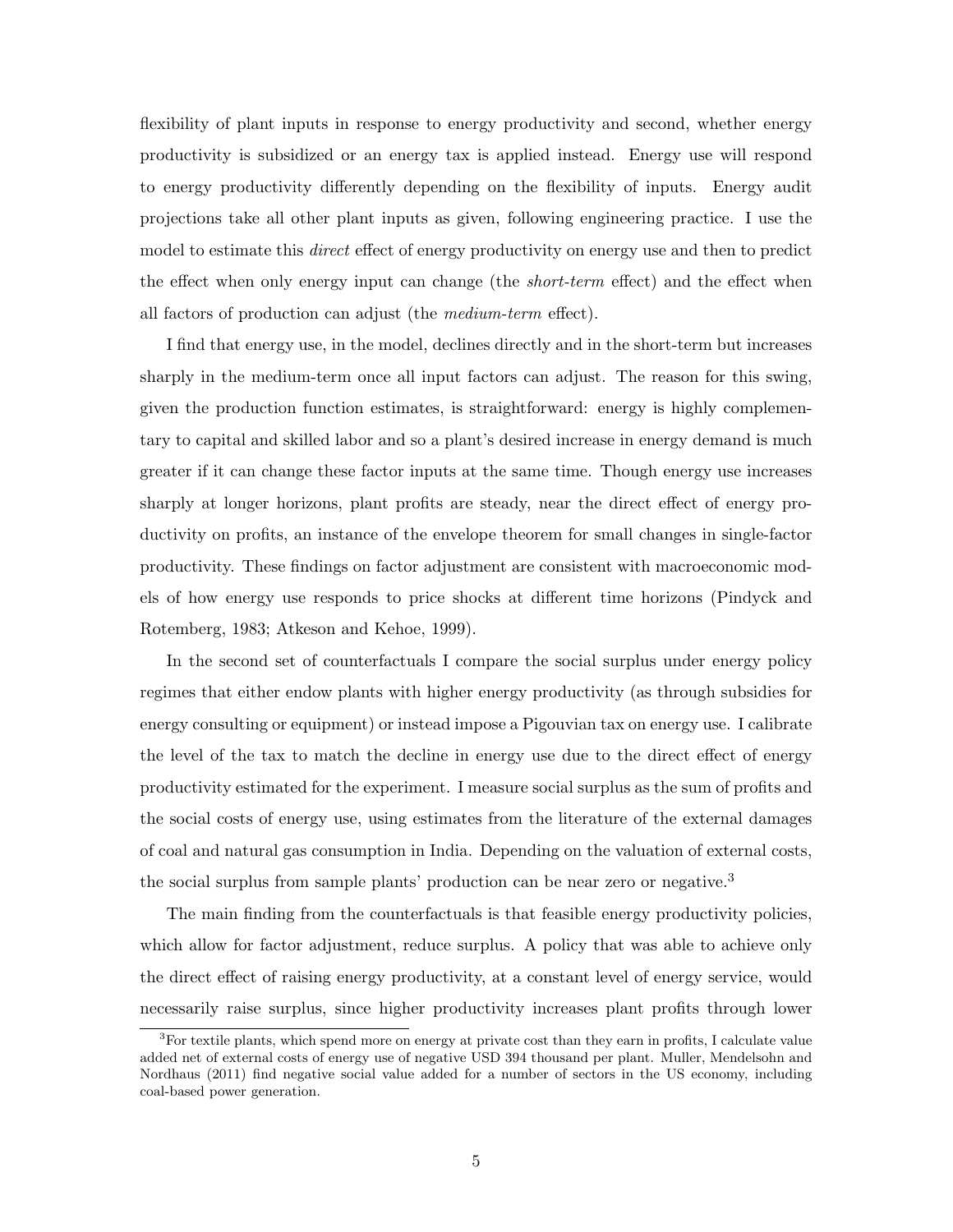energy bills and, at a constant level of energy service, must also reduce energy use. However, in the feasible case, plant factor demands respond to higher energy productivity, which raises energy use and therefore external costs. In the estimated model, endowing plants with higher energy productivity reduces social surplus because the increase in energy demand raises social costs more than productivity raises profits. The calibrated energy tax, by contrast, modestly increases surplus with endogenous factor demands. Using the model, I calculate a difference in social surplus under energy tax versus energy productivity policies of USD 70 thousand per textile plant and USD 12 thousand per chemical plant.

The results contribute to the literatures on energy-efficiency and the productivity of developing-country firms. On energy-efficiency, a recent burst of research has generally found energy savings from efficiency upgrades well below ex ante projections.<sup>4</sup> Davis, Fuchs and Gertler (2014) find that subsidizing efficient appliances for households reduced electricity consumption far less than expected in Mexico and that indeed households increased electricity demand after getting more efficient air conditioners. There is relatively little evidence on either energy-efficiency in developing countries or on the behavior of firms in response to efficiency upgrades.<sup>5</sup>

On developing-country firm productivity, there is an active literature quantifying the dispersion in productivity across manufacturing plants and over their life cycles (Hsieh and Klenow, 2009, 2014). It is a relatively open question to what extent this dispersion in productivity is due to market failures, onerous regulation or plant responses to different economic environments.<sup>6</sup> Several experiments try to test the constraints to firm productivity and growth by exogenously removing particular constraints (e.g. De Mel, McKenzie and Woodruff, 2013, on formalization). Most prior studies focus on micro-enterprises. The clos-

<sup>&</sup>lt;sup>4</sup>Allcott and Greenstone (2012) decry the paucity of evidence on energy efficiency circa 2012. Fowlie, Greenstone and Wolfram (2017) use a field experiment to find large negative returns to residential weatherization (insulation and related measures) in Michigan due to very low realized savings. Allcott and Greenstone (2017) use a field experiment to find negative returns to weatherization in Wisconsin due both to low realized returns and to experimental complier households having a low tendency to invest. Burlig et al. (2017) estimate the savings due to efficiency upgrades in California schools with a machine learning model applied to highly detailed energy consumption data and find low realized savings.

<sup>&</sup>lt;sup>5</sup>Anderson and Newell (2004) study the United States Department of Energy's long-standing Industrial Assessment Centers program, which provides industrial energy audits, but have data only on projected savings and measure take-up and not ex post energy use. Adhvaryu, Kala and Nyshadham (2018) use high-frequency production data to estimate that line-level productivity increases after factories install LED lights, which use less energy and generate less heat, and find that this increase in productivity is greater at higher temperatures.

 $6$ Asker, Collard-Wexler and Loecker (2014) argue that productivity dispersion can be rationalized by capital adjustment costs and differing volatilities of developed and developing economics. Hsieh and Olken (2014) find no evidence of regulatory distortions in the firm size distributions of several countries.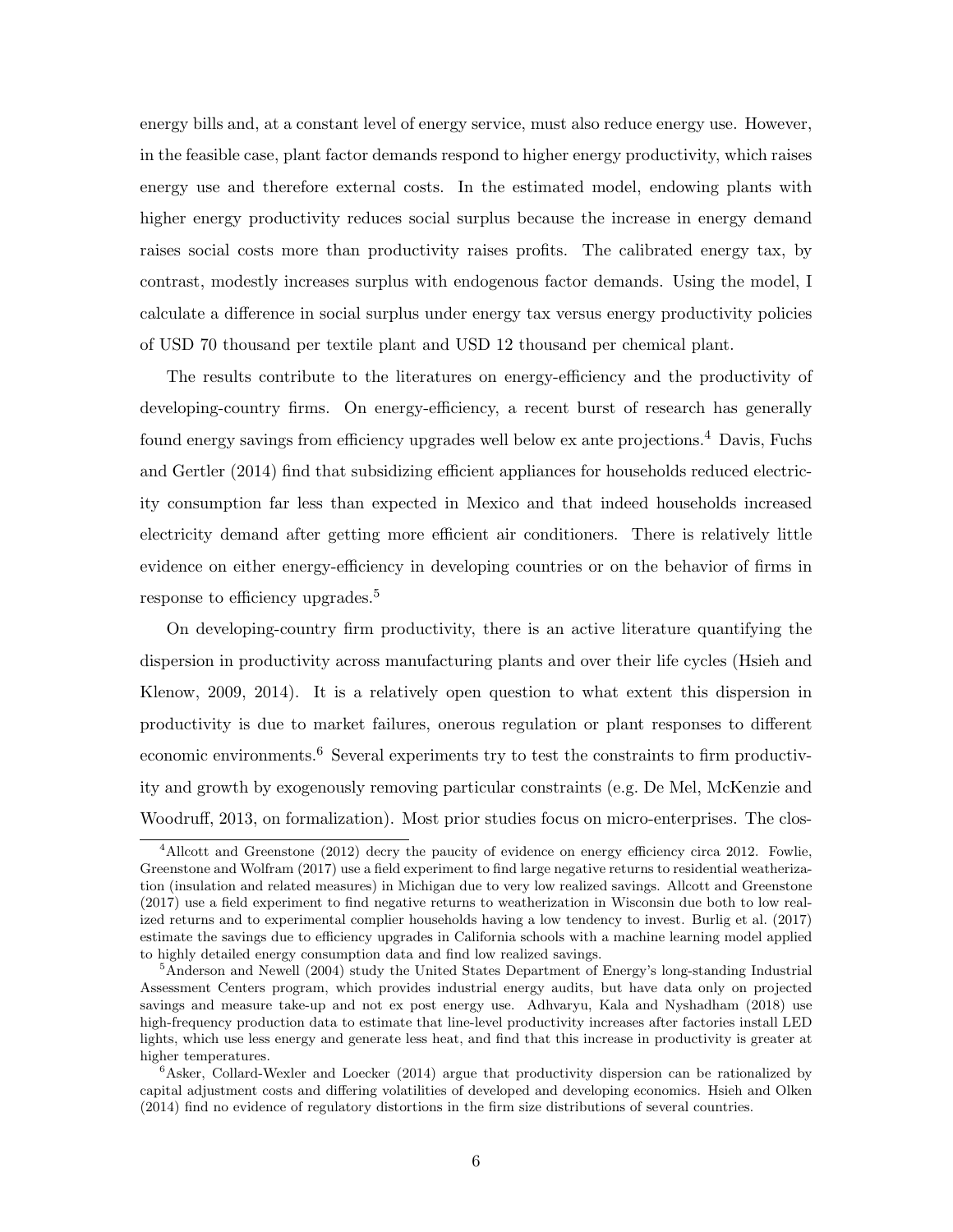est precedents to this paper are Bruhn, Karlan and Schoar (2018) and Bloom et al. (2013), which offer management consulting services to Mexican Small- and Medium-Enterprises (averaging 14 employees) and Indian textile mills (270 employees), respectively. In common with Bruhn, Karlan and Schoar (2018), the present study sample includes hundreds of plants and measures the effect of consulting on input demands. In common with Bloom et al. (2013), this paper studies the productivity response to consulting among large Indian plants. Because the consulting intervention in this study is energy-specific, this paper can isolate the impact of a particular factor productivity shock on factor demands and production, in a way that prior multi-pronged interventions could not.<sup>7</sup> I apply this exclusion restriction, that the treatment only acts through one input, to transparently estimate the plant production function, a method that may be useful for the analysis of other field experiments designed to shock input prices or productivity. Finally, the focus on measurement of productivity and energy use is also highly relevant to climate policy, since the intervention studied here is itself a climate policy, of a type widely supported by national and global subsidies.

The rest of the paper runs as follows. Section II describes the setting for the study, the design of the experiment and the interventions. Section III describes the reduced-form results, with an emphasis on how the treatment changed plants' input demands. Section IV introduces a production function model to measure the effect of the treatment on plants' energy productivity. Section V estimates the model and evaluates in counterfactuals how profits and social surplus respond to energy productivity as compared to energy taxes. Section VI concludes.

## II Context and Experimental Design

#### II.A Energy-efficiency policy in India

Both international climate policy and national energy policy in India offer support for energy-efficiency programs. The United Nations Framework Convention on Climate Change (UNFCCC) Paris Agreement states "Developed country Parties shall provide financial re-

 $7F$  For example, Bruhn, Karlan and Schoar (2018) describe their general management consulting intervention as follows: "We can provide proof of the concept that general increases in managerial capital for small businesses can improve firm performance and growth. But the trade-off is that we cannot estimate the returns to one specific management intervention or specific changes in particular business practices."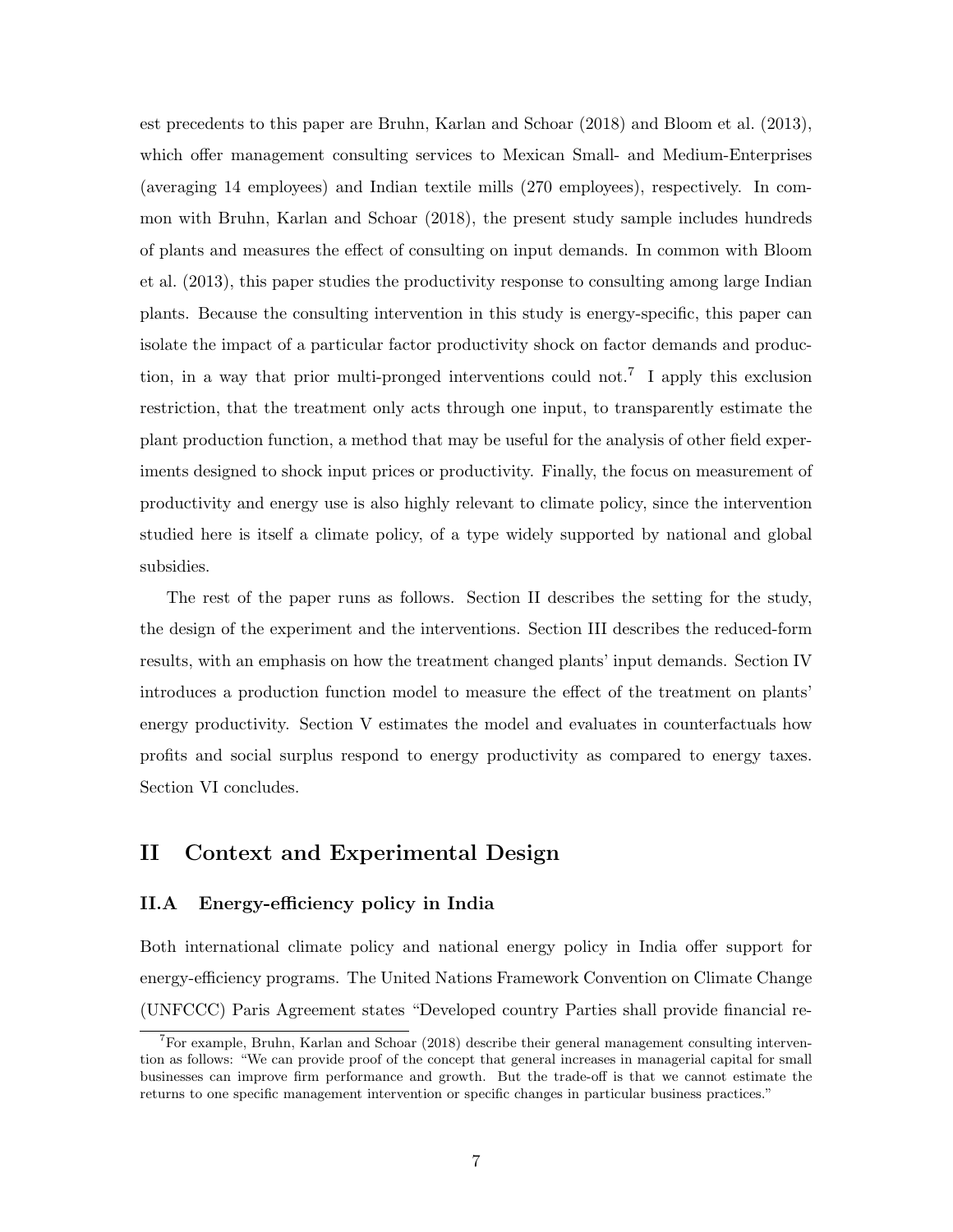sources to assist developing country Parties with respect to both mitigation and adaptation" (UNFCCC, 2016). Following this agreement and prior agreements, developed countries have established several climate finance funds, with an aggregate target of USD 100 billion in flows per year. This broad target includes funding for mitigation measures like energyefficiency (See e.g. Green Climate Fund, 2015, for a typical project). Within India, the US Agency for International Development, the Japanese International Cooperation Agency and the German overseas aid agency KfW are all active in industrial energy efficiency (See Table A1 for a partial list of programs). For example, JICA offered a USD 330 million subsidized loan program, and KfW a USD 70 million program, for the promotion of efficient technologies in manufacturing.

The Government of India places a high priority on energy-efficiency in manufacturing. The Bureau of Energy Efficiency (BEE), part of the Ministry of Power, has a "National Mission on Enhanced Energy Efficiency" across many sectors. For industry, this mission was bifurcated by plant size. The largest and most energy-intensive plants in the country were enrolled in an energy-conservation credit system that set explicit targets for energyefficiency, in terms of energy per unit output, and allowed plants that used less energy than their target to trade credits for these reductions. Smaller, though still energy-intensive, plants did not receive explicit targets, but were subject to a nationwide campaign of energy audits and capital subsidies to promote energy-efficient technologies. The goal of this program was to improve efficiency in 4,000 industrial plants across the country. In addition to these efficiency-specific policies, the central government imposed, at the time of this study, a modest coal tax of INR 50 (approximately USD 1) per ton (cf. the mean coal price of INR 2800 per ton paid by sample plants).

Indian states also subsidize energy-efficiency both in concert with and independently of national policy. This experiment was undertaken jointly with the Gujarat Energy Development Agency (GEDA), Department of Climate Change, Government of Gujarat, which is the national BEE's partner agency in the state of Gujarat and therefore responsible for administering energy audit and other programs. GEDA has an energy audit policy that predated the experiment. Under this policy, the Energy Audit Study Subsidy Scheme, detailed energy audits for industrial plants were subsidized at a rate of 50% by the government, up to a cap of INR 20,000 (about USD 450) on the government's contribution to the audit. Industrial plants with electrical contract demands up to 200 kVA from energy-intensive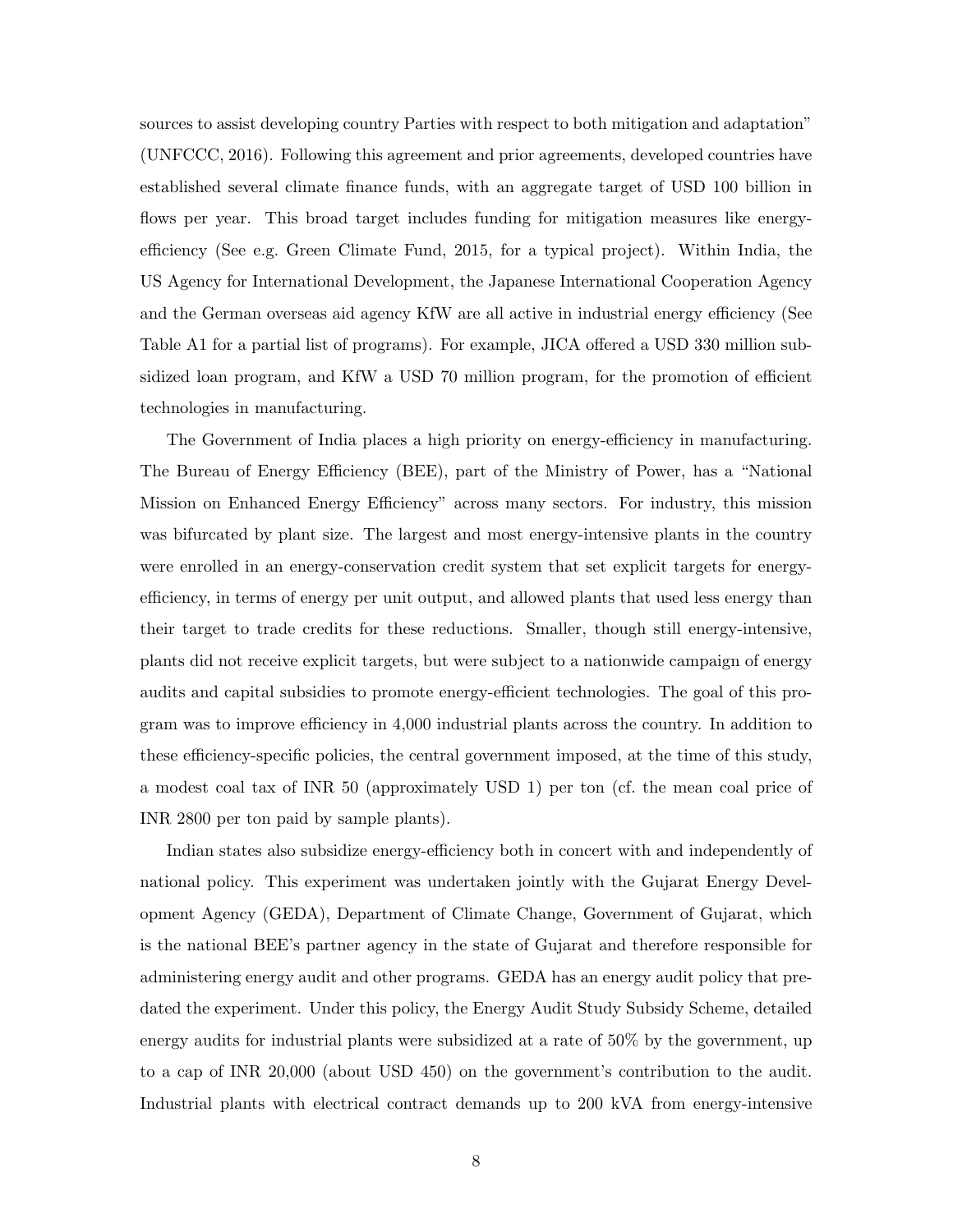sectors are eligible for the subsidy.

The audit subsidy policy states the government's dual objectives as "to cut down on wasteful energy consumption [and] to enhance and to sustain industrial profits." The policy cites projections from past audits as evidence of savings:

It has been established through over 2500 industrial energy audit [s] conducted in the State over past two decade<sup>[s]</sup> that there is a potential for saving 5 to 50% energy in different types of industries. Types of industries audited include chemical, pharmaceutical, dyestuff, textile and textile processing . . . [F]ollowing good house-keeping and proper operational practices alone can reduce energy consumption by  $5 - 10\%$ . About  $10 - 15\%$  energy can be saved by use of high efficiency equipments and  $30 - 50\%$  energy can be saved by replacing obsolete manufacturing machinery with modernising plants. Investments on modernisation projects are paid back within period of 2 to 3 years through energy saving achieved and considering present bank inflation rate this kind of return is considered to be good.(Gujarat Energy Development Agency, 2010)

The government's projections from past experience thus relate projected savings to the degree of modernization undertaken by the plant.

#### II.B Experimental design

The experiment offered energy consulting via energy audits and complementary services to a large sample of energy-intensive plants in Gujarat. The experiment leveraged the preexisting state energy audit program by reducing the price of energy audits from half of cost, under the existing program, to zero.

Sample plants are drawn from the textile and chemical sectors, which are both energyintensive and two of the largest manufacturing sectors by employment in India. Textile plants in the sample belong to the textile processing sub-sector, which takes grey (uncolored) synthetic fabric and dyes (and sometimes prints) that fabric to be made into garments at other plants. The dyeing process is highly energy intensive because dyes must be heated to a high temperature to set and large quantities of fabric need to be washed, mixed and otherwise moved through the plant. Chemical plants in the sample make dyes and dye precursors to supply to textile processing plants, among other bulk chemicals, and use energy to achieve the right temperatures for chemical reactions and to mix and dry batches of chemicals.

A target sample size of 400 industrial plants was set to detect an 8% change in electric-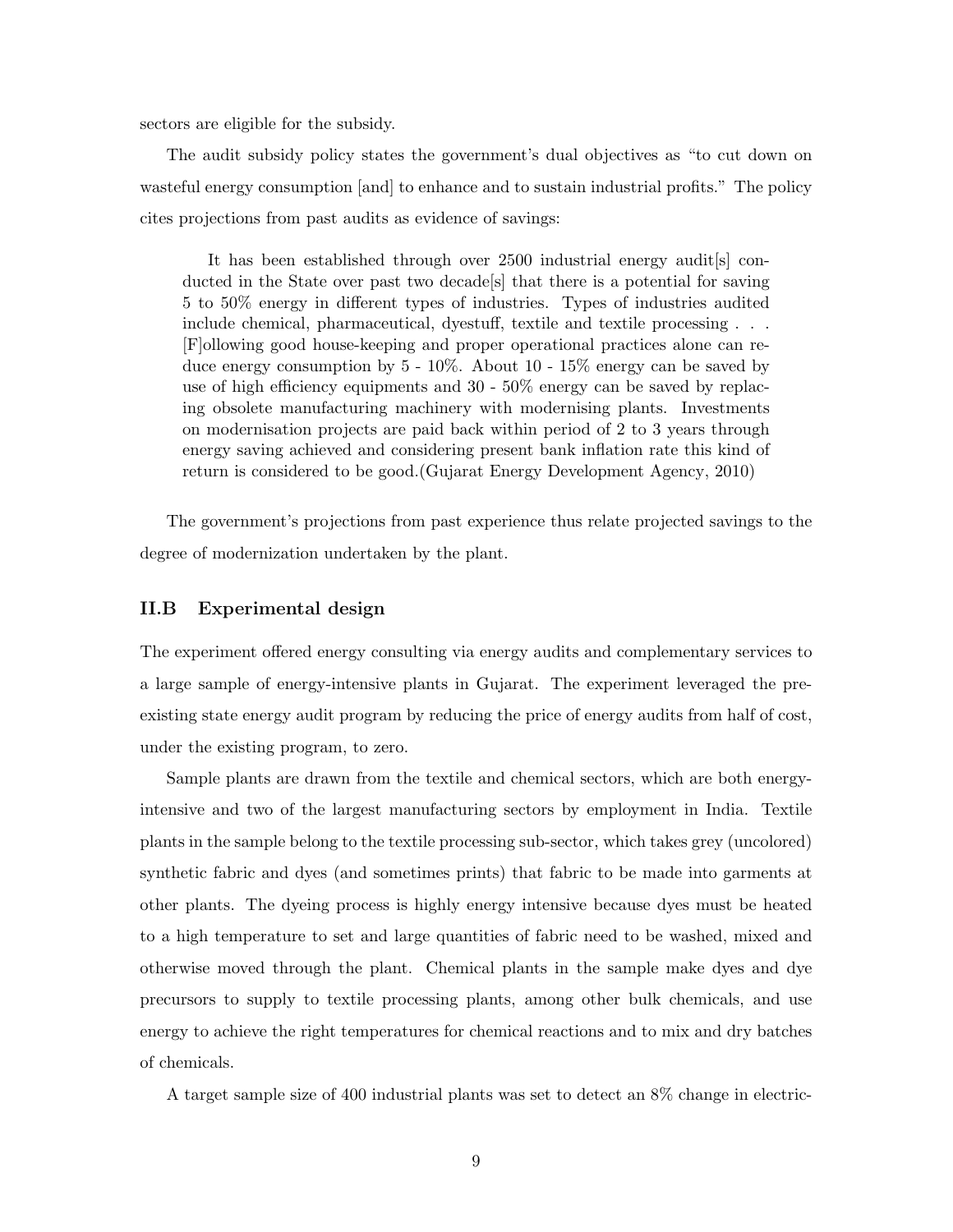ity consumption with 80% statistical power, based upon energy consumption data from a sample of energy audits carried out by the BEE. To reach this sample size, randomly selected industrial association members were assigned to be solicited, by energy consultants, for their interest to receive free energy consultancy, possibly including a detailed energy audit. A total of 925 plants were contacted, of which 53% said they were interested. From the 490 plants that responded with interest, the sample was cut down to 435 based on a maximum threshold for electricity load, in order to limit the sample to plants eligible for audit subsidies and to reduce the variance of energy demand in the sample.

Plants that were not interested generally did not decline because they expected low savings. Only 4% of plants said they already had an energy consultant, 4% that energy was not a large cost for their plant, and a further 5% that they expected the scope of savings was not large (Appendix Table A2). Most plants that gave a reason for declining cited concerns about data confidentiality. Plants that stated interest have a greater capital stock than plants that decline.<sup>8</sup> This difference in capital stock is consistent with more capitalintensive plants selecting into the sample because they have more to gain from energy audits.

The research design is a randomized-controlled trial with two intervention arms, energy audits and energy managers.

Energy audit treatment. A random half of sample plants are offered free energy audits. An energy audit is a thorough, on-site review of how a plant uses energy and how it might profitably use less. Energy consultants employ electrical, chemical and mechanical engineers who spend four to ten man-days on site, depending on the size of the plant, collecting energy consumption data and measuring the efficiency of energy-using systems like motors, the boiler and the steam distribution system. At the conclusion of this measurement work, the consultant prepares an audit report suggesting measures to improve the efficiency of energy use, prioritized by their projected economic return. Audit reports are presented to the owner or plant manager of the audited plant in person, usually within two weeks of the

<sup>&</sup>lt;sup>8</sup>I collected administrative data on industrial registrations from the Industries Commissioner, Government of Gujarat. Registration data includes details such as the capital stock and employment of plants, but has several limitations: it is only available for plants that register, is typically out of date, and it may be distorted if plants do not report truthfully to the government. Appendix Table A3 compares plant characteristics, in the registration data, for plants that were interested in the experiment versus not, among the 206 solicited plants that could be matched to this data set. The rate of interest is higher amongst matched plants, at 75% instead of 53%, presumably because registered plants tend to be larger. Within the matched plants, most observable characteristics are similar, but interested plants have a larger total capital stock, by USD 101 thousand (standard error USD 63 thousand).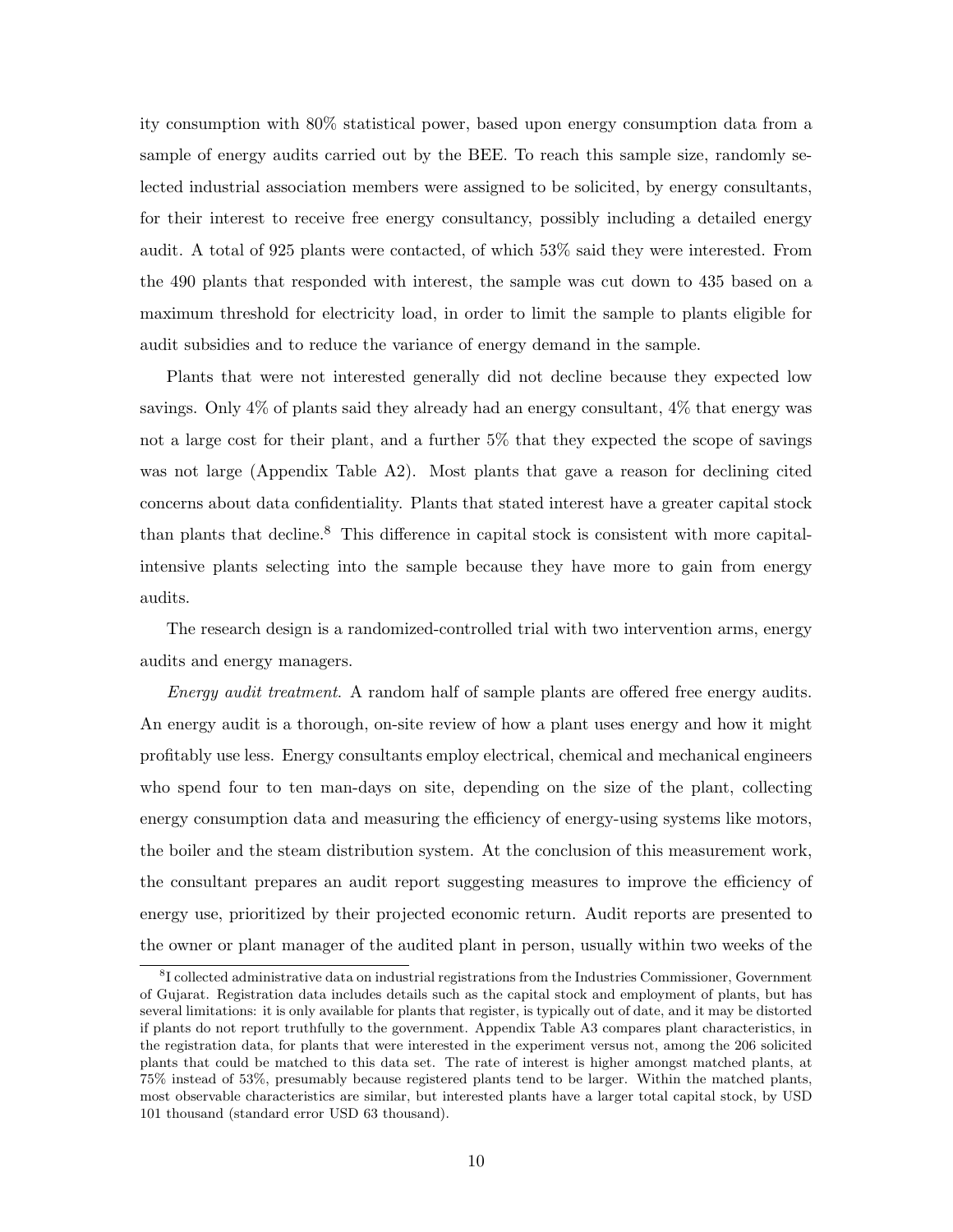completion of site work. As part of the experiment, the reports were also submitted to the research team and GEDA, and both research and GEDA staff had the option to attend the presentation of reports.

Energy manager treatment. A random half of plants that completed energy audits and are interested in implementation are offered a free energy manager, paid from research funds, to help in implementing audit recommendations. An energy manager is an engineer deputed to visit the plant for approximately 12 man-days over the course of several months, as decided jointly with the plant owner. This energy manager is responsible for identifying the most promising audit recommendations, procuring equipment, overseeing installation and training plant staff on any equipment or process changes.

The treatments were carried out by eight leading private energy consultants from the state of Gujarat and the neighboring state of Maharashtra. GEDA's audit program certifies 34 firms as able to conduct energy audits based on the qualifications of their staff and technical competence. The consultants working in the study were deliberately selected from those certified to be relatively high-performing: the research team vetted consultants, in person and with the recommendations of GEDA, and invited eight of the best to conduct the project treatments on the basis of their reputations and past energy audit portfolio.

These services were paid for with a combination of government subsidies under GEDA's subsidy program and research funds. The total rate for energy audits varied by consultant and plant between USD 900 and USD 1450. This total payment included USD 450 paid by GEDA on completion of the audit report and plant electricity bills. Research funds paid the rest of the total in equal installments on the completion of site work and the submission of the audit report to the plant. For the energy manager treatment consultants were paid at a flat rate of USD 800 to USD 1000, in two installments on the submission of progress and final reports.

#### II.C Data

Data comes from four main sources: a brief baseline survey, the energy audit reports (available in the treatment group only), an in-depth endline survey on both economic and technical outcomes and utility data on electricity use.

The baseline survey covered plant characteristics such as employment and capital as well as aggregate energy use and expenditure. This survey was conducted by energy consultants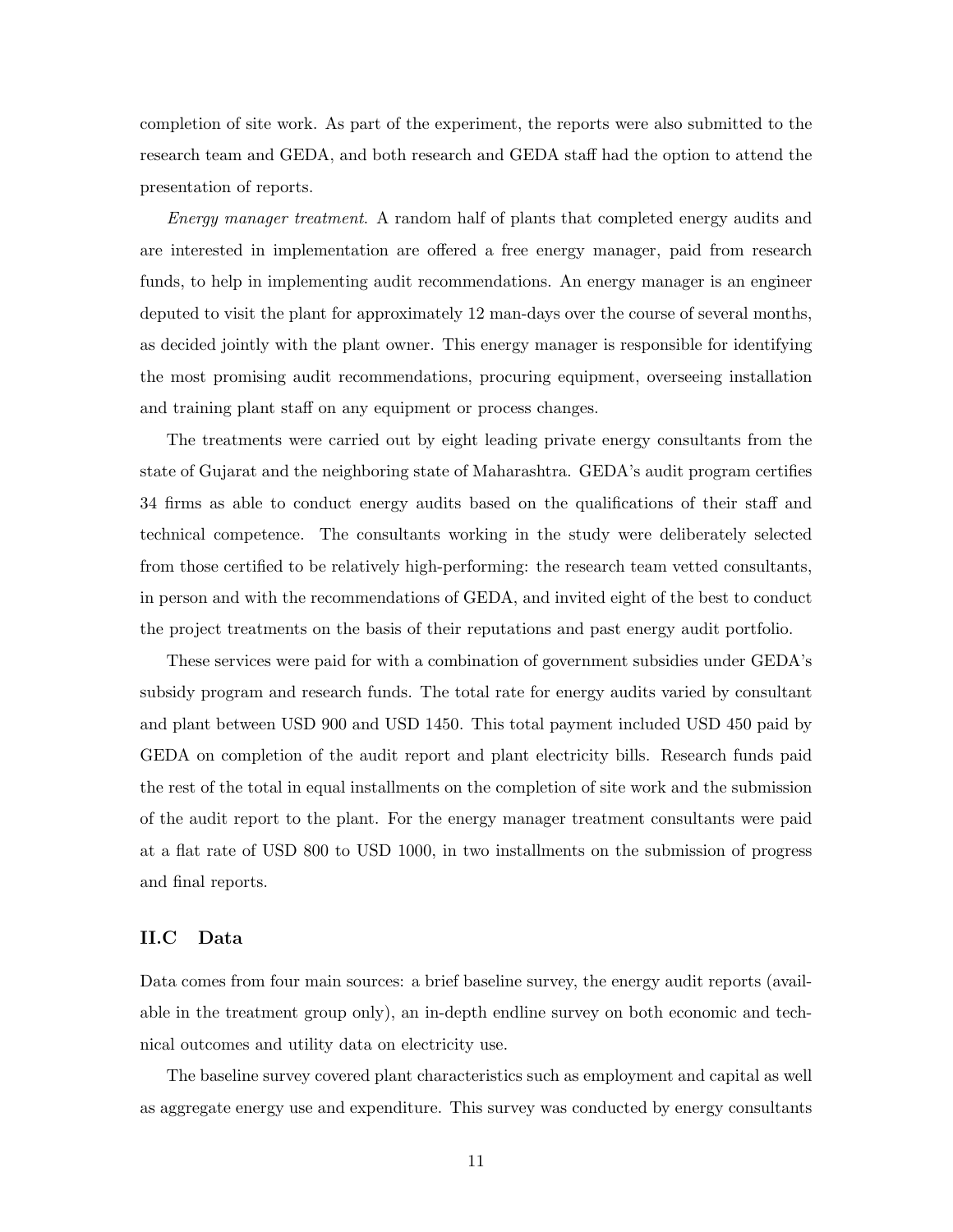and research staff together, prior to treatment assignment and coincident with the offer to enter the study sample and possibly receive free energy consulting. At the end of the survey, plant owners or managers signed and stamped the survey form to register their interest in energy consulting services.

Energy audit reports provide additional data on current energy consumption and projected energy savings for treatment plants. Energy use data is recorded both at the plant level and at the level of individual pieces of equipment. Energy audits project, based on the present level of energy use and the level under some measure (investment, process, or operational change), how much energy and money a plant can save. These measure-level projections include the current and projected energy consumption of a system, the investment required to undertake the measure, if any, and the projected payback period, or the number of months until the energy savings are projected to recoup the cost of investment (without discounting). The payback period, which moves inversely with the rate of return, is commonly used by plants to evaluate investments. Some recommended measures are operating or maintenance tips that carry no direct capital cost.

The endline survey covered both economic and technical aspects of each plant. The economic part of the survey comprised office interviews led by research staff with the plant owner or manager that recorded employment, materials, energy use and other inputs. The survey was modeled on the Annual Survey of Industries (ASI), India's main manufacturing survey, but also asked more detailed questions about energy use and upgrades or maintenance of equipment.

The technical portion of the survey was designed to measure the efficiency of sample plants directly with physical measurements of the main energy-using equipment. This part of the survey was conducted by two energy consultants, who did not work on the interventions, that employed mechanical and chemical engineers. Thermal systems measured include the boiler, steam distribution system and process equipment, such as jet-dyeing machines or chemical reaction vessels, that are the end-users of the steam generated. Electrical systems include the plant-wide electricity distribution system as well as the individual motors, air compressors and pumps that draw most of the plants' load. The equipment sampling protocol did not differ by treatment arm and in particular did not over-sample equipment recommended for upgrades in treatment plants, which may have introduced bias.

Physical efficiency within plants is observed at the level of a sampled piece of equip-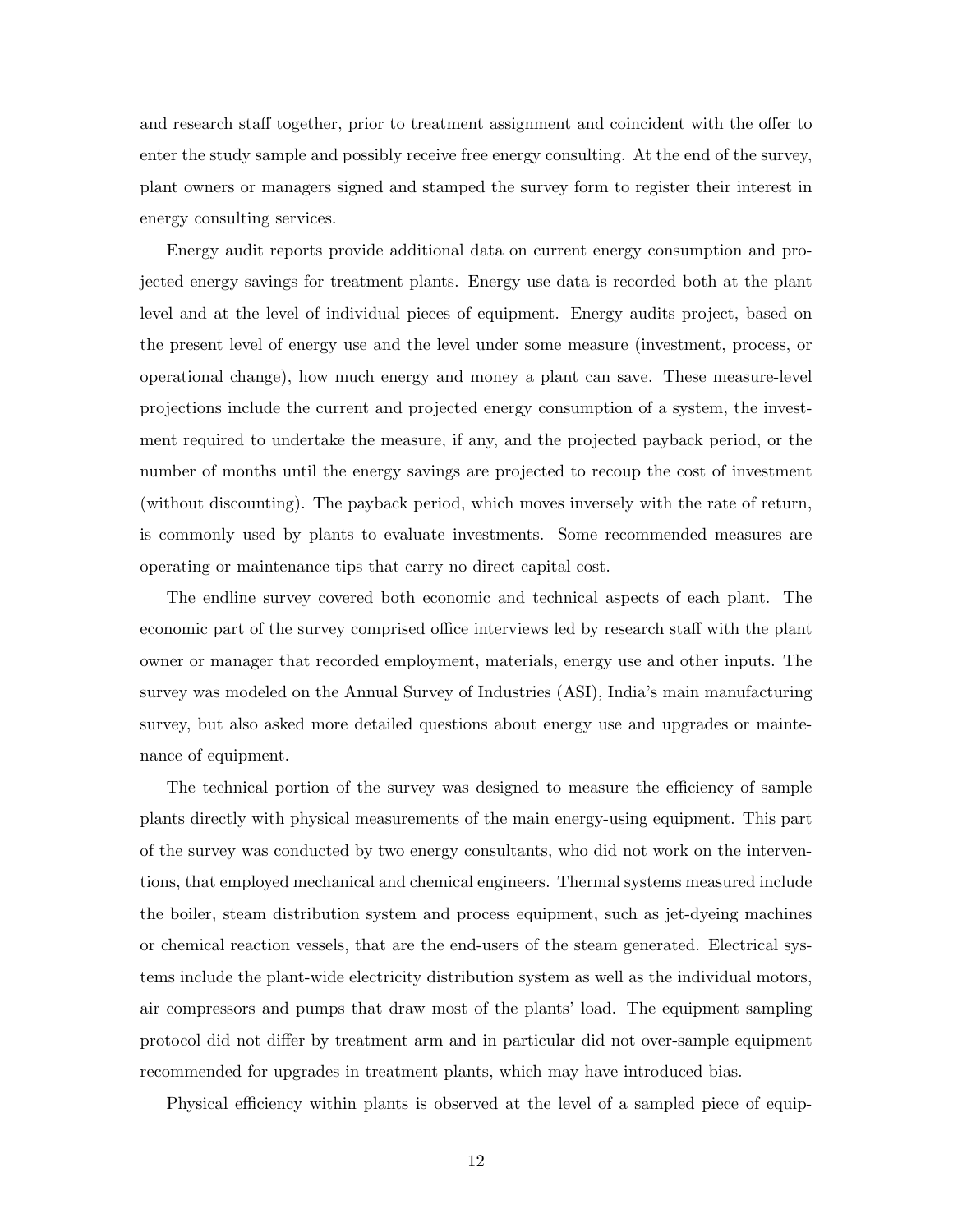ment, through direct physical measurement or observation of variables like the external temperature of an insulated vessel or the presence of automated control systems, and then aggregated to system-level and plant-level efficiency indices.<sup>9</sup> Hours of equipment use are recorded by surveyors asking the plant staff looking after equipment how long each system is run each day.

The fourth data source is electricity consumption data from the electric utilities that service sample plants. Sample plants both burn fuel and use electricity and the survey covered both types of energy use. Plants were asked in the survey to give written consent for their utility to share data on their electricity consumption and expenditures, which data was then obtained directly from the power utilities. These electricity consumption records are a partial record of energy use, but the most accurate part, since electricity is independently metered, reported on a monthly basis and available for all plants.

#### II.D Experimental integrity and compliance

From the sample of 435 plants, 219 were assigned to the energy audit treatment, stratified by their electricity contract demand.<sup>10</sup> Only plants that completed this treatment and expressed interest in implementation were eligible for the energy manager treatment. This left an eligible group of 164 firms, of which 83 were assigned to the energy manager treatment (Table A4, Panel A summarizes the experimental design).

Table 1 compares control and treatment plants using baseline survey data. Column 1 gives mean values, standard deviations, and sample sizes for each variable for control plants, and column 2 the same statistics for the treatment. Column 3 reports differences estimated as the coefficient on energy audit treatment assignment in a regression of the baseline value of each variable on treatment assignment. The average sample plant has 83 employees, sales of USD 1.8 million and half a million dollars in capital.<sup>11</sup> Treatment and control firms are

<sup>&</sup>lt;sup>9</sup>I construct an index by taking physical characteristics of each system related to efficiency, signing each measure so that positive readings indicate higher efficiency, standardizing these measures by subtracting their mean and dividing by their standard deviation, and taking the system-level average. This creates an equipment-level efficiency z-score for physical efficiency. When aggregating these equipment measures to the plant level, I weight by the inverse of the number of each equipment type in the plant, so that for example motors, which are common, receive less weight than the boiler, of which there is typically one. I do not otherwise weight by estimates of a system's contribution to plant energy demand.

<sup>&</sup>lt;sup>10</sup>Industrial plants declare their estimated load in advance, to help the utility forecast demand, and contract demand is the maximum load they have signed up for with the electric utility

 $11$ The Indian government defines small- and medium-enterprises (SMEs) as having capital stock less than INR 10 million and offers various subsidies to SMEs, which together create an incentive to understate capital investment. Employment and sales are probably more reliable measures of firm size in this context.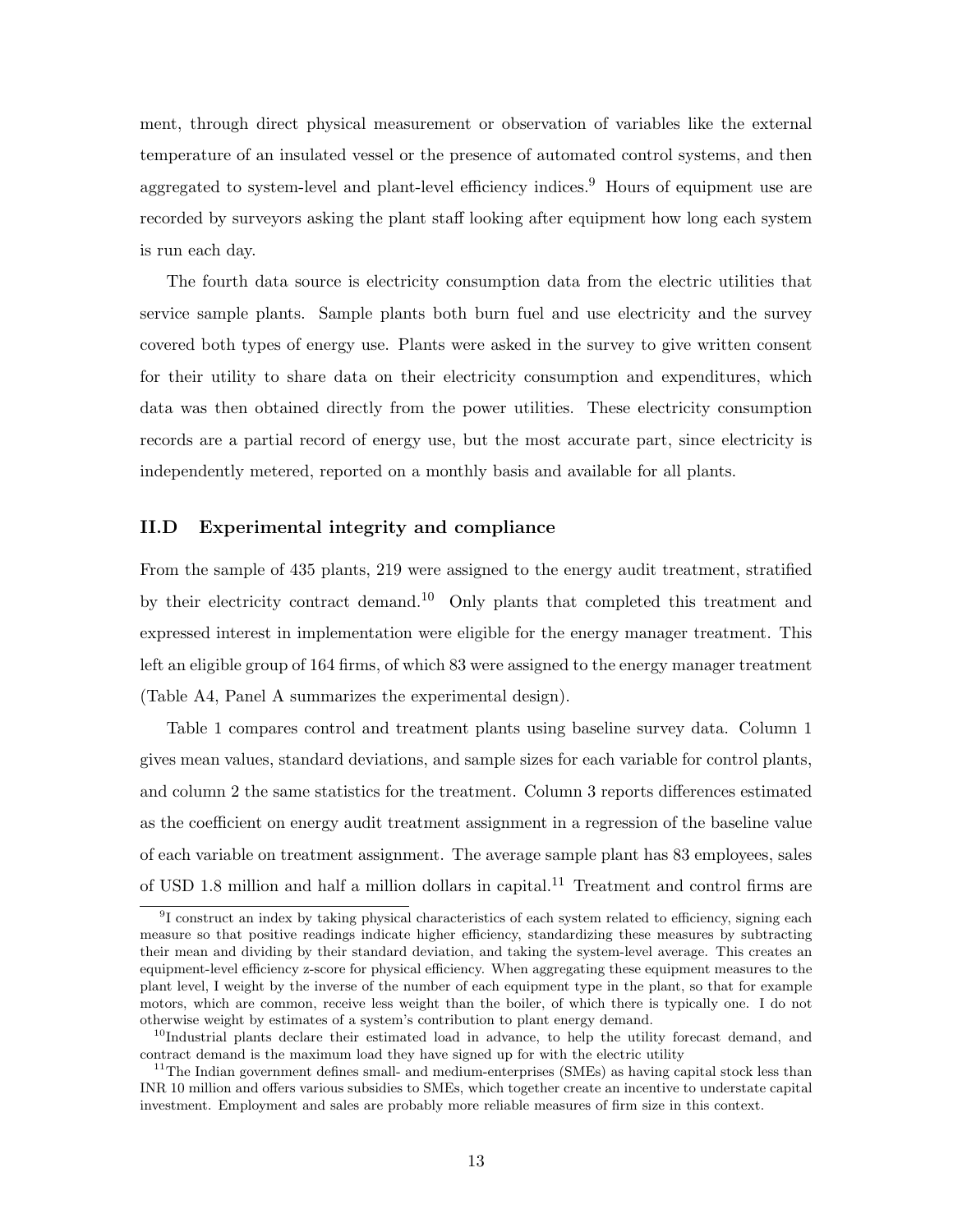statistically balanced on these measures. Sample plants spend USD 84,000 on electricity and USD 112,000 on fuel in a year, or about 11% of sales for energy costs. The audit treatment was stratified on energy bills, so that treatment and control plants are tightly balanced on these variables at baseline. Plants use a variety of fuel sources, including lignite (low-grade brown coal, 30% of the sample), coal  $(21\%)$ , diesel oil  $(13\%)$  and natural gas (51%) (usage of different fuels is not mutually exclusive). The one significant difference between the control and treatment groups is that treatment plants are significantly less likely (8 percentage points on a base of  $55\%$  in the control, p-value  $< 0.10$ ) to use natural gas.

Assignment to treatment induced large and significant differences in the likelihood that sample plants would complete an energy audit and smaller but significant differences in the use of an energy manager. Energy audit treatment plants are 67 percentage points (standard error 3.5 pp) more likely to receive an energy audit, a difference that is highly significant (Appendix Table A4). This difference is less than 100 percent since compliance in the treatment group was imperfect and a fraction of control plants  $(12\%)$  got audits themselves. Energy manager treatment plants were 23 percentage points (standard error 6.4 pp) more likely to have an energy manager, or non-audit on-site energy consultancy. While this difference is significant, compliance with this treatment was fairly low, with only 35 percent of the 83 plants assigned an energy manager following through. The experiment therefore generated large and significant differences in the use of energy consultancy by treatment plants, though the energy manager treatment was offered in a smaller sample and then only conditional on completing an audit. The results below will be reported on an intent-to-treat basis for the energy audit treatment, to estimate the effect of treatment assignment with imperfect compliance, including the option to opt-in to the energy-manager treatment. The intervention is therefore a bundle of energy consulting services.

The endline survey was done on average 27 months after treatment assignment and there was attrition in survey completion. A total of 334 plants, 77% of the sample, completed the survey (Appendix Table A5). A further  $10\%$  of plants had closed by the endline and  $12\%$ refused the survey, typically because the data sought for the endline was relatively more invasive than the data collected in the brief baseline (which was implicitly incentivized by the offer of consulting). Appendix Table A6 shows that the rate of endline completion does not differ by energy audit treatment assignment. Thus the experimental sample was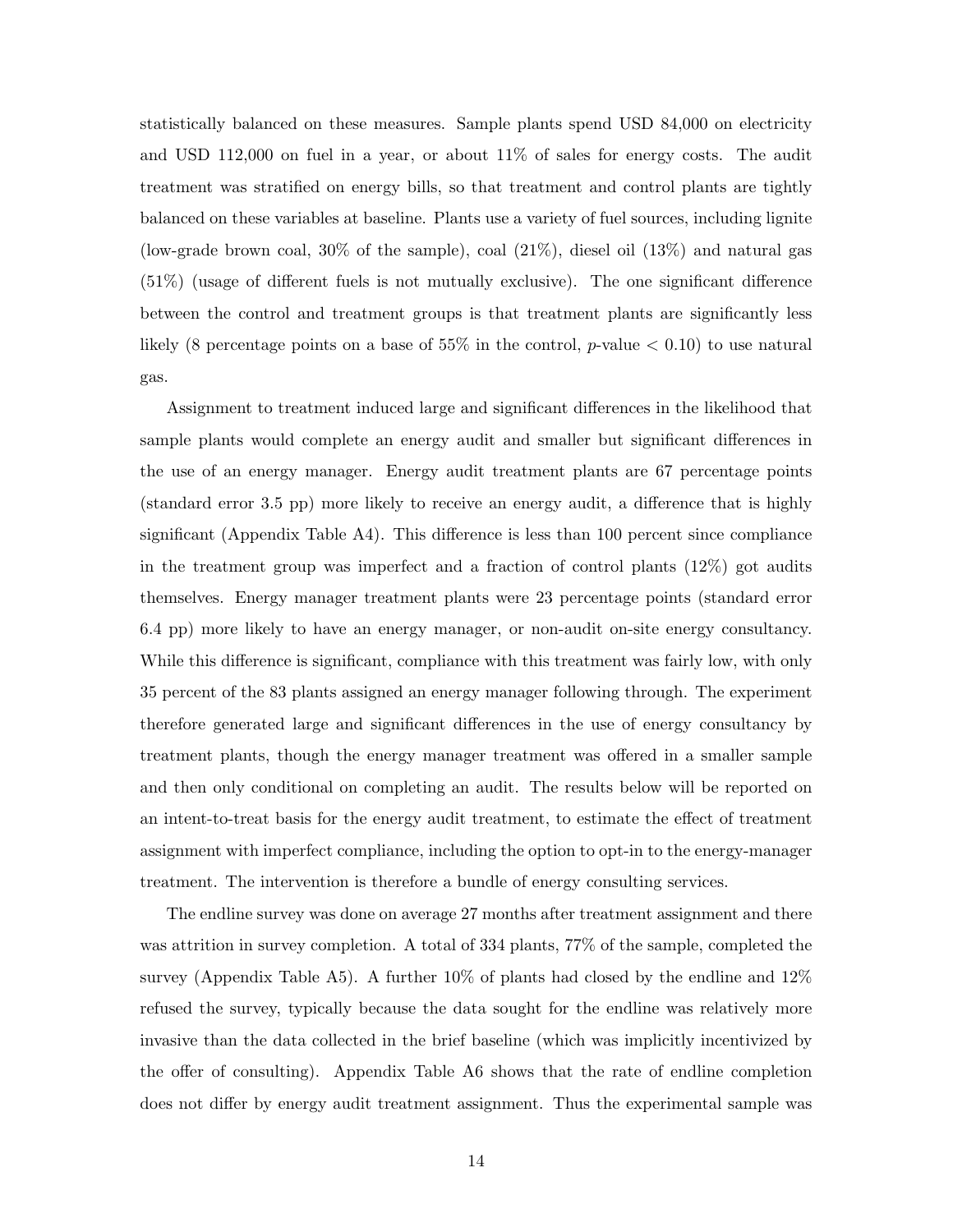balanced at the time of the baseline and sample attrition does disturb this balance on observable characteristics thereafter.

#### II.E Energy audit projected savings

Energy audits in the treatment group recommend many small measures that are cumulatively projected to yield high savings. Consultants recommended 1,959 measures for 173 treatment plants that completed audits. The distribution of measure size is skewed, with a mean investment of USD 1249 and median of USD 361, and the vast majority of measures recommended require small investments below USD 1,000 (Appendix Figure A1 shows the distribution of investment sizes). Comparing investments to the scale of plants, 95% (99%) of measures require investment of less than 1.7 percent (6.6 percent) of the capital stock of the plant for which the measure was suggested.

The returns on recommended measures are projected to be high. Energy audit reports recommend measures for specific systems or pieces of equipment around the plant, which typically involve some capital investment but may be changes in operating practices with no capital outlay.<sup>12</sup> Projected returns account for only capital and installation costs and not any change in labor for operations or maintenance. The median projected return on measures recommended in 104% per year (Appendix Table A7). The most commonly recommended measures concern lighting, motors and insulation, since these systems are present in all plants and the upgrades required are small. The highest median projected returns are for maintenance, since many of these investments have minimal capital costs, followed by heat recovery, insulation and automation.

Returns to energy-efficiency investment are projected to be high but diminishing, if we aggregate these many small measures to the plant level. An initial investment of one percent of baseline plant capital stock in the measures with highest projected returns is projected to save 7.6% of plant energy bills, whereas a further investment of one percent is projected to save an additional 2.5% of energy bills. Suppose plants use a marginal return to capital of 105% as a hurdle rate for investments (Banerjee and Duflo, 2014). This rule would imply investment of a little more than two percent of capital stock for savings of

 $12$ For example, a report recommends "Replacement of existing motors by high efficiency motors at ball mill jacket cooling pump", another "Application of temperature controller at cooling tower fan", and another "Stop air leakages [from compressor]". Motors and temperature controllers require capital investment, but patching leaks does not.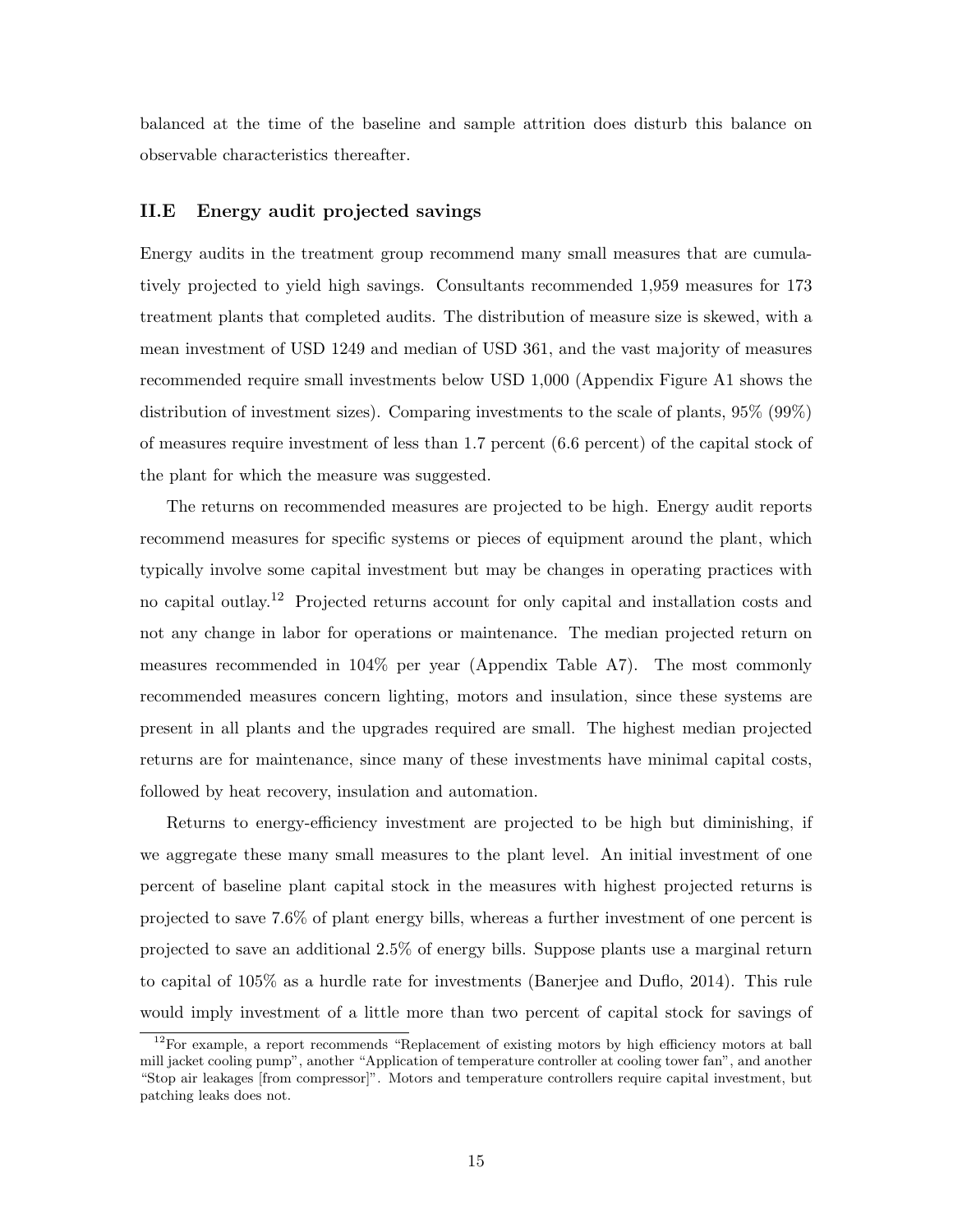slightly more than ten percent of energy bills. Total projected savings, at any return, are around eleven percent. Consultants say that plants will not consider investments projected to have significantly lower returns, so it is not surprising that few low-return measures are recommended in audit reports.

## III Reduced-form Results

This section studies how energy consulting affects plant input demands. I start with results on energy use and efficiency. I then bring in additional survey data to examine whether energy consulting changed other factor inputs.

#### III.A Energy use and efficiency

Electricity consumption is the primary outcome for energy use because it is measured through independent utility records at monthly frequency (analysis of aggregate energy demand, below, will include fuel records where available).<sup>13</sup> Figure 2, Panel A, shows the mean electricity consumption over time for the two treatment arms. The dashed (black) line in the figure gives mean control consumption and the solid (blue) line mean treatment consumption, both measured in MWh per month against the right axis. The gray histogram in the background gives the timing of energy audits conducted in the treatment across plants.

Prior to the treatment, in early 2011, control and treatment plants have very similar levels of consumption at around 60 MWh per month and similar variation in electricity use over months. To put plant demand in perspective, the mean US residential utility customer uses 897 kWh per month. Each sample plant thus consumes as much electricity as 66 American homes (Energy Information Administration, 2017). Both control and treatment consumption increase somewhat over time, as plants were coming back from a brief recession, but treatment consumption increases more rapidly as audits are completed. By the end of 2013 there is a difference between treatment and control consumption of perhaps 8 MWh per month during the peak production season. (Many plants in the sample run hard and then take an extended break, around Diwali, for migrant laborers to visit home.)

Figure 2, Panel B shows the coefficients from an event-study regression of monthly

<sup>&</sup>lt;sup>13</sup>Many domestic and agricultural electricity consumers in India have low rates of metering and payment. Sample plants are large industrial consumers of electricity and are metered and billed reliably; in fact, the revenue from industrial plants cross-subsidizes other, loss-making categories of consumers.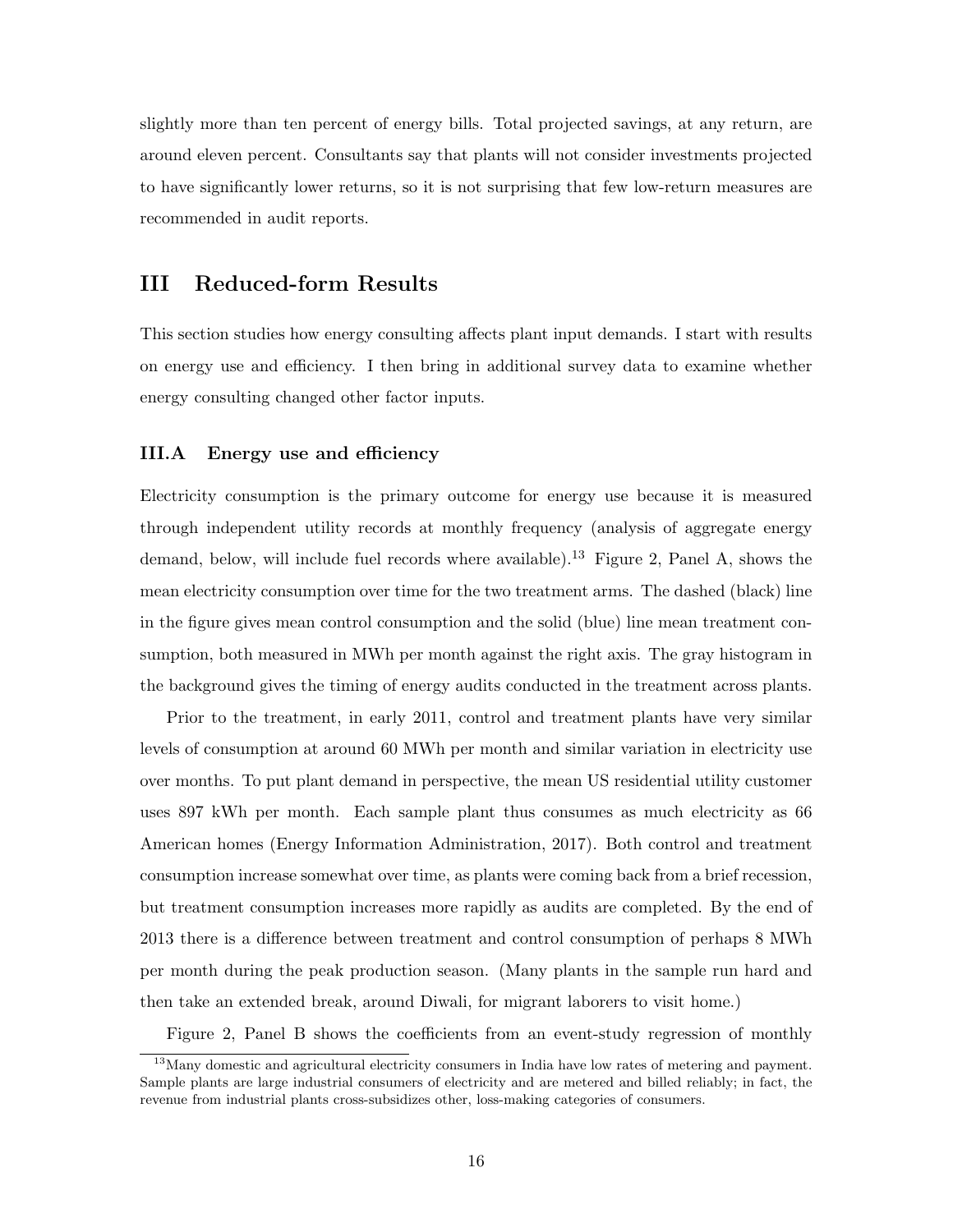electricity demand on dummies for the month relative to the time of energy audit and its interaction with treatment. The event time for control plants is defined relative to the time when treatment plants in the same randomization strata were treated. The event study coefficients show that electricity demand is balanced in the six months prior to audits and precisely balanced the month of audit. From roughly 12 months after audit onwards, electricity demand in the treatment rises relative to the control, though the difference is not statistically significant in any single month.

Table 2 presents the coefficients from corresponding regressions of electricity demand on treatment status, event time and their interaction. The specification includes dummies for the periods  $[6, 0)$  months before audit and  $[0, 12)$ ,  $[12, 24)$  and  $[24, 30)$  months after, and the table presents the coefficients on the interactions of these period dummies with treatment. Before energy audit treatment, treatment electricity demand is very close to control demand (treatment coefficient 0.28 MWh, standard error 3.67 MWh). The coefficient on treatment rises in each period after the audit and reaches 6.11 MWh (standard error 4.68 MWh,  $p$ value = 0.17 against  $H_0$  :  $\beta_{[24,30)} = 0$ , p-value < 0.01 against projected savings of  $H_0$  :  $\beta_{[24,30)} = -6.56$ ). The point estimate of the effect of treatment on electricity consumption after two years is positive and large, at 9.5% of control mean consumption. The experiment can reject that plants achieve the savings projected in energy audits and the estimates suggest treatment plants use more energy, not less.

One explanation for why plants given energy consulting would use more energy is that they run the plant longer or more intensively in response to increases in productivity. To test this idea, the survey observed physical efficiency in plants and asked plant staff how long their equipment was run.

Table 3 reports the results of regressions of the equipment efficiency index (column 1) and hours of use (column 2) on treatment status. Panel A gives results for all plant systems together, and Panels B and onwards give results for particular plant systems. Overall, the treatment is estimated to increase plant efficiency by 0.0848 standard deviations (standard error 0.0650 standard deviations,  $p$ -value = 0.19), which is statistically insignificant at conventional levels, but economically meaningful. In the cross-section of the control group, as described in Section I, a one standard deviation increase in the efficiency index is associated with an increase in electricity use of 1.67 log points (standard error 0.21). Applying this coefficient, from the cross-section, to the estimated effect of the treatment on efficiency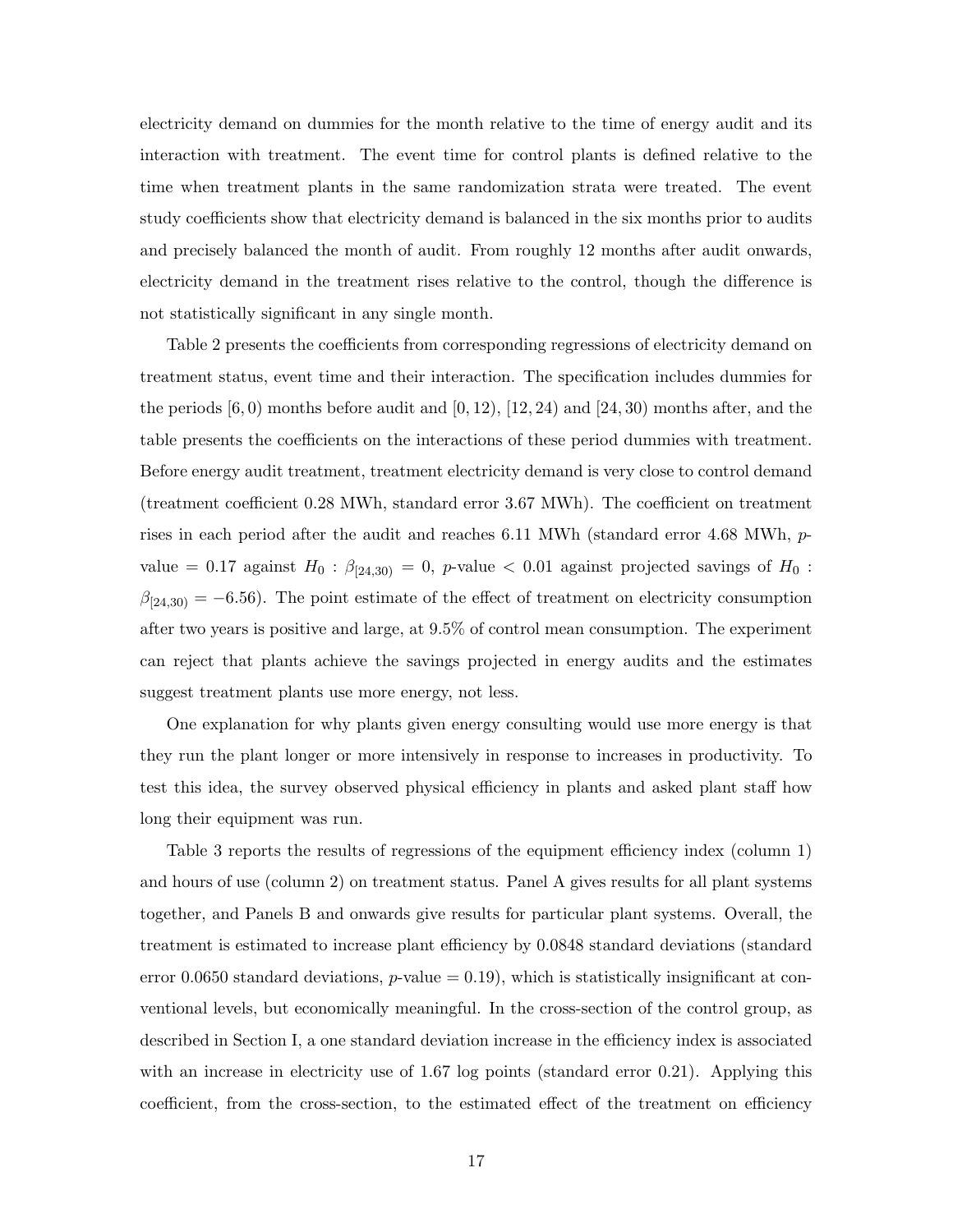yields a predicted increase in energy consumption of  $0.0848 \times 1.67 = 0.14$  log points, or  $15$  percent.<sup>14</sup> The efficiency index is not weighted to account for differences in energy use across equipment that uses a greater or lesser part of overall energy in a plant. For the boiler, the single biggest piece of energy-using equipment, the treatment is estimated to increase efficiency by 0.287 standard deviations (standard error 0.166 standard deviations,  $p$ -value  $< 0.10$ ).

Table 3, Column 2 reports the results for hours of use, a measure of plant capacity utilization. Hours of daily use are bounded and most equipment is used for similar durations, so we may expect that effects would be measured more precisely for hours than the efficiency index itself. The average piece of equipment within a plant runs 16.7 hours per day in the control group (about two full shifts). On this base, the treatment is estimated to increase hours of use by 1.12 hours per day (standard error 0.49 hours,  $p$ -value  $\lt$  0.05) for all systems, or seven percent. The point estimate on hours of use is positive for each system separately, though significant only for the boiler at the ten percent level.

The results suggest that energy audits did not reduce energy use and indeed the best estimate is that they increased energy use by a meaningful amount. As one channel, I estimate that the treatment increased capacity utilization and may also have increased efficiency, though estimates for the physical efficiency index are imprecise.

#### III.B Demand for non-energy inputs

Energy may be complementary or substitutable to other input factors. This subsection considers the response of other input factors to the energy consulting treatment.

Table 4 reports factors of production from the endline survey by treatment status. Sales, high-skill labor, low-skill labor, capital and materials are responses to questions, asked of the plant owner or manager, on the total value of those inputs used in the last year. The capital value shown in the table is the estimated capital input rent, based on multiplying the survey answer for the plant's total market value of capital by an assumed capital rental rate of 0.15. The energy input is calculated based on the sum of fuel bills, from survey responses, and electricity consumption, from administrative data on utility bills, aggregated over the same period. Inputs and output are sensitive information to plants and were selectively

<sup>&</sup>lt;sup>14</sup>This prediction for energy use is larger than the effect on energy use estimated in the experiment, as we would expect if energy use and energy efficiency are both correlated with a third factor, such as total factor productivity, biasing the cross-sectional coefficient on energy efficiency upwards.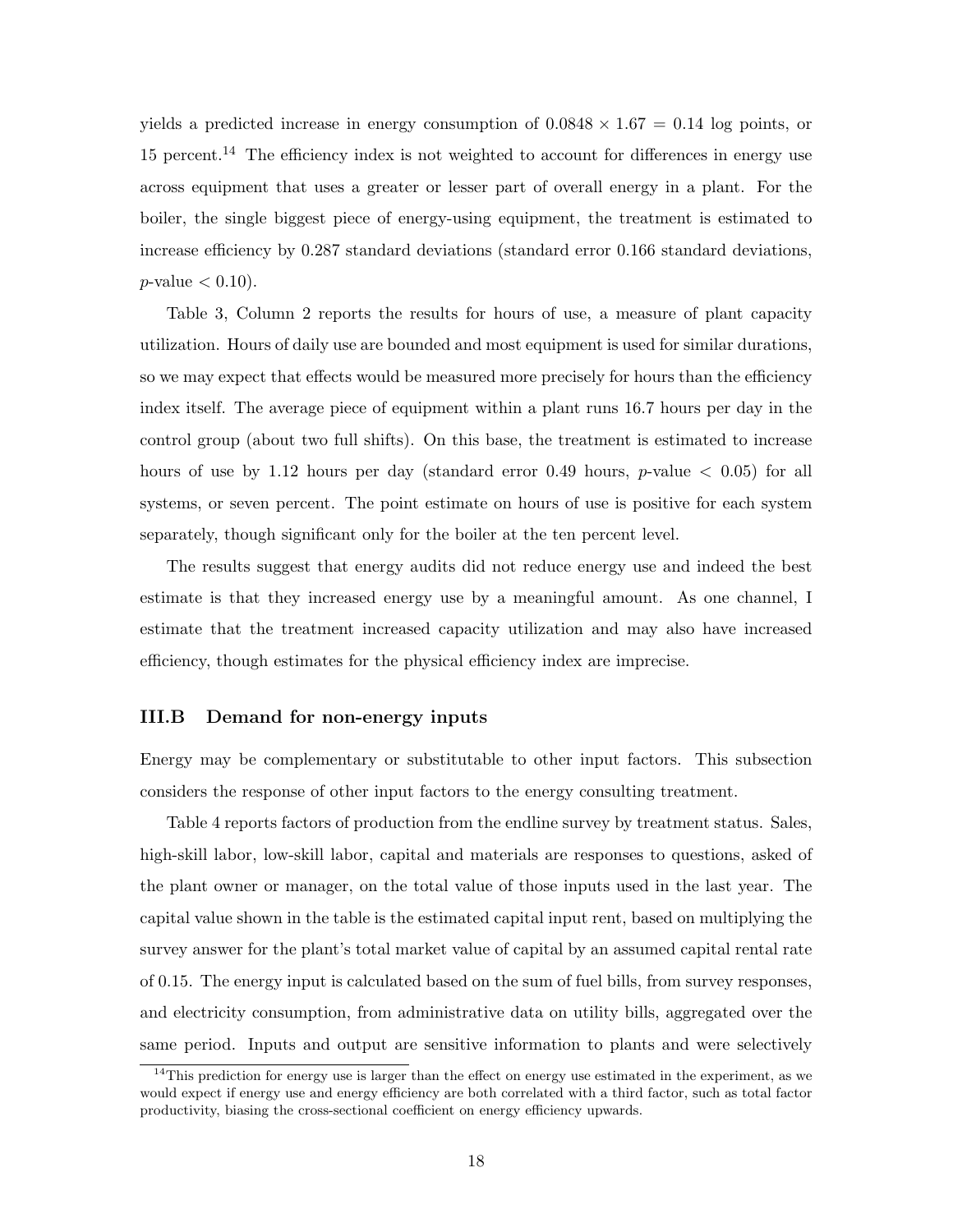reported, so each cell reports sample sizes by variable. The first two columns in the table show the means of each factor for the control and treatment groups, respectively, and the last column the difference in means across groups.

The point estimate for sales shows treatment plants sales higher by an estimated USD 252 thousand (standard error USD 400 thousand), which is not statistically significant. Sales measures are noisy because they are highly variable and skewed, with coefficients of variation above one in both treatment arms. Physical measures of standardized output (not reported in the table), are also not significantly different across treatment arms but show a point estimate of the same magnitude (12 percent increase).

Treatment plants change input demands in a way consistent with plant modernization, shifting the input mix from low-skill labor and materials towards high-skill labor and capital. Treatment demand for high-skill labor increases by a large and statistically significant USD 21 thousand (standard error USD 8 thousand,  $p$ -value  $< 0.01$ ), on a base of USD 28 thousand. Capital inputs are also estimated to increase, by a large USD 50 thousand, however, this estimate is imprecise (standard error USD 28 thousand,  $p$ -value  $\lt$  0.10). Treatment plants have higher total energy expenditure, inclusive of fuel and electricity, than control plants, by USD 72 thousand (standard error 58 thousand), however this estimate should be taken with caution since it applies only to a limited sample of plants for which complete fuel consumption records are available.<sup>15</sup> The more basic inputs, of materials and unskilled labor, are roughly flat between the treatment and control groups.

Factor inputs may be broken down into component parts. Table 5 reports treatment effects on the components of employment. The endline survey asked the plant owner or manager about the total number of people employed in different categories as well as their total annual pay. Managers are "Management (at plant)" employees; technical staff are "Technical or supervisory (at shop floor, excluding management)" and workers are "Workers (laborers at shop floor)." Managers and technical staff are taken as high-skill labor and workers as low-skill. Each pair of adjacent columns pertains to one of the three employee types. For each type, the two columns report the coefficient on audit treatment in regressions of the number and total pay of those employees on audit treatment and a constant.

There are meaningful and statistically significant increases in the number of managers

<sup>&</sup>lt;sup>15</sup>Plants are subject to air pollution regulations that explicitly restrict their rate of fuel consumption and may therefore be especially hesitant to report fuel consumption records.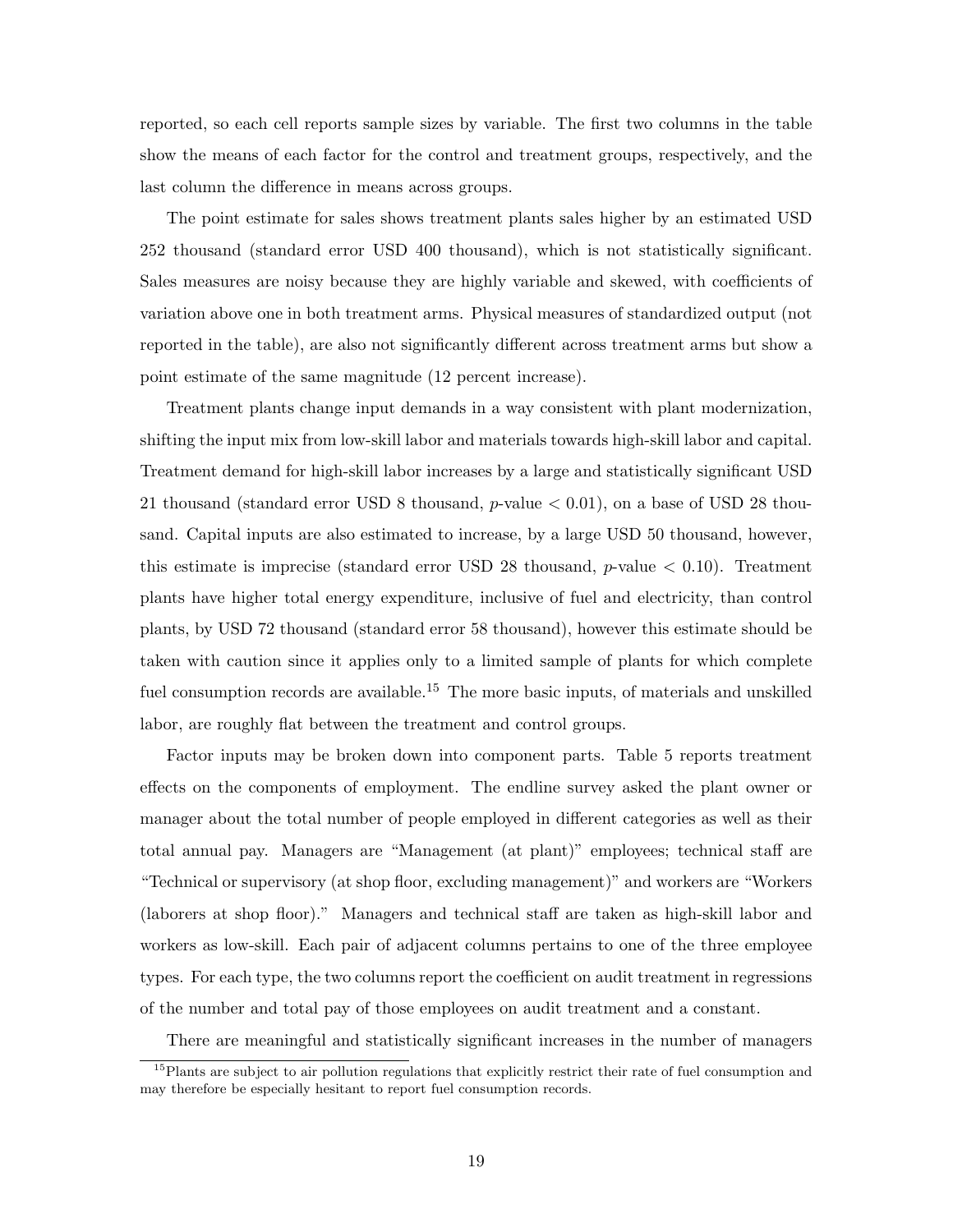(increase of 0.89 people, standard error 0.51 people), the total pay to managers (increase of USD 8.48 thousand, standard error USD 4.01 thousand), the number of technical staff (increase of 3.02 people, standard error 1.35 people) and the total pay to technical staff (USD 14.92 thousand, standard error USD 6.23 thousand). The overall increase in highskill pay is the sum of the increase to these two categories of managerial and technical staff. There is no change in the number of unskilled workers, though workers are far more numerous to begin with and comprise most of the total wage bill for all skill levels.

Table 6 reports treatment effects on the components of investment. The left three columns report results for the total rental value of capital and the right three columns for investment only in efficient capital. Efficient capital is defined as the capital invested in a pre-specified list of energy-efficiency upgrades, based on the most common energyefficiency measures recommended during audits across all treated plants. Plants were asked specifically whether or not they invested in this general list, rather than being asked about recommendations offered to each plant in particular, in order to avoid biasing the reporting of efficient capital across treatment arms. The first column within each triplet (columns 1 and 4) has no controls, the second column (columns 2 and 4) controls for baseline employment and an interaction with treatment, and the third column (columns 3 and 6) for the mean projected payback on energy audit recommendations (as well as a main effect for whether the payback is non-missing).

The table shows mixed evidence of increases in plant capital. Treatment effects on total plant capital are large and marginally statistically significant, at the ten percent level, in all cases. Plants with higher employment at baseline invested more in total capital and moreso in the treatment group (column 2). Plants with longer projected paybacks (i.e., lower projected returns) in energy audits invested less. There is no evidence of more treatment investment in efficient capital specifically (columns 4 through 6). Point estimates of the audit treatment are positive but overall plant levels of investment in the list of efficient measures are low in both control and treatment groups. There are at least two plausible explanations for the difference in effects on capital across the two measures. First, it could be because plants invested mainly in measures less commonly recommended in energy audits, like new process machinery, which were not itemized as potential efficiency investments in the survey. Second, investment in specific efficiency measures may be poorly reported,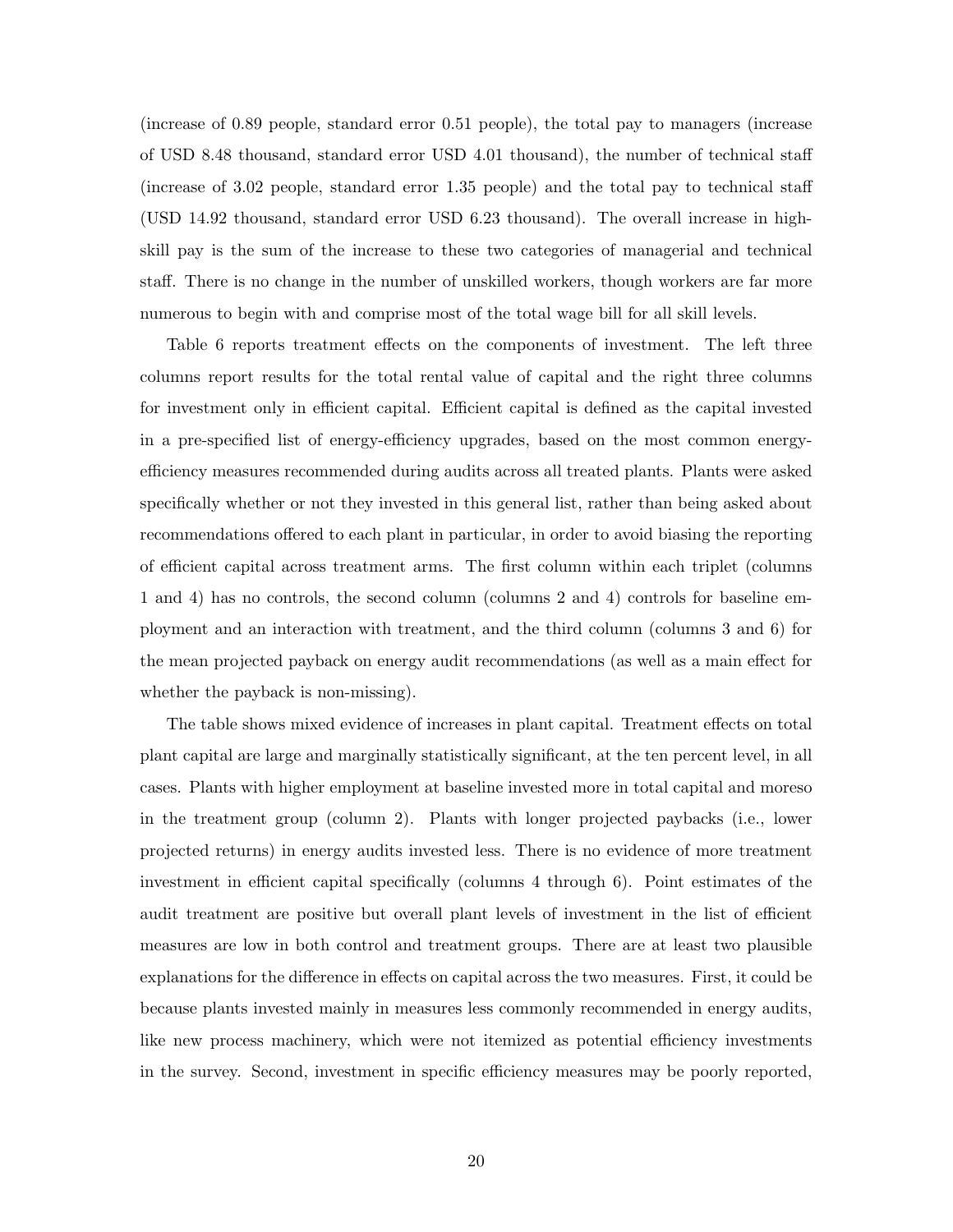relative to aggregate investments.<sup>16</sup>

The evidence on factor input adjustments overall is consistent with energy consulting inducing plant modernization by changing the composition of the input mix. The evidence is particularly strong for skill, but there is also suggestive evidence of complementarity between energy use and capital. The results suggest a pattern of factor substitution whereby energy may be substitutable for basic factors of production (low skill, materials) and complementary to high skill and capital.

The reduced-form results raise several quantitative questions that require a structural analysis to answer. First, the treatment is estimated to increase energy productivity but also energy use. How large an energy productivity shock is needed to rationalize these estimates? Second, the estimated increases in high skill and capital are large. What do the magnitudes of plant factor demand responses imply for the complementarity of energy to other factors? Third, the results suggest that energy productivity may increase both plant production and energy demand, and thus also the external costs of energy use. What is the net effect of increasing productivity on social surplus, and how would this compare to an energy tax regime?

## IV Model of Plant Response to Energy Productivity

This section specifies a model of plant production with multiple input factors to address the questions above. The model specification and estimation differ from most common applications of production function estimation in order to best leverage the experimental variation in energy productivity.

With respect to specification, the reduced-form results show non-homotheticities: some input factors respond to the treatment and others do not. In a Cobb-Douglas production function, commonly used, all factors have elasticity of substution one with all other factors, and factor-specific productivity shocks therefore act like total factor productivity shocks, with homothetic effects on the demand for all other factors. I therefore specify an alternative, nested constant elasticity of substitution production function that may fit the pattern of reduced-form results.

With respect to estimation, the data consist of a single (endline) cross-section of input

<sup>&</sup>lt;sup>16</sup>There is evidence for micro-enterprises that it is better for researchers to directly ask aggregates, like profits, than to ask for component parts and calculate aggregates (De Mel, McKenzie and Woodruff, 2009).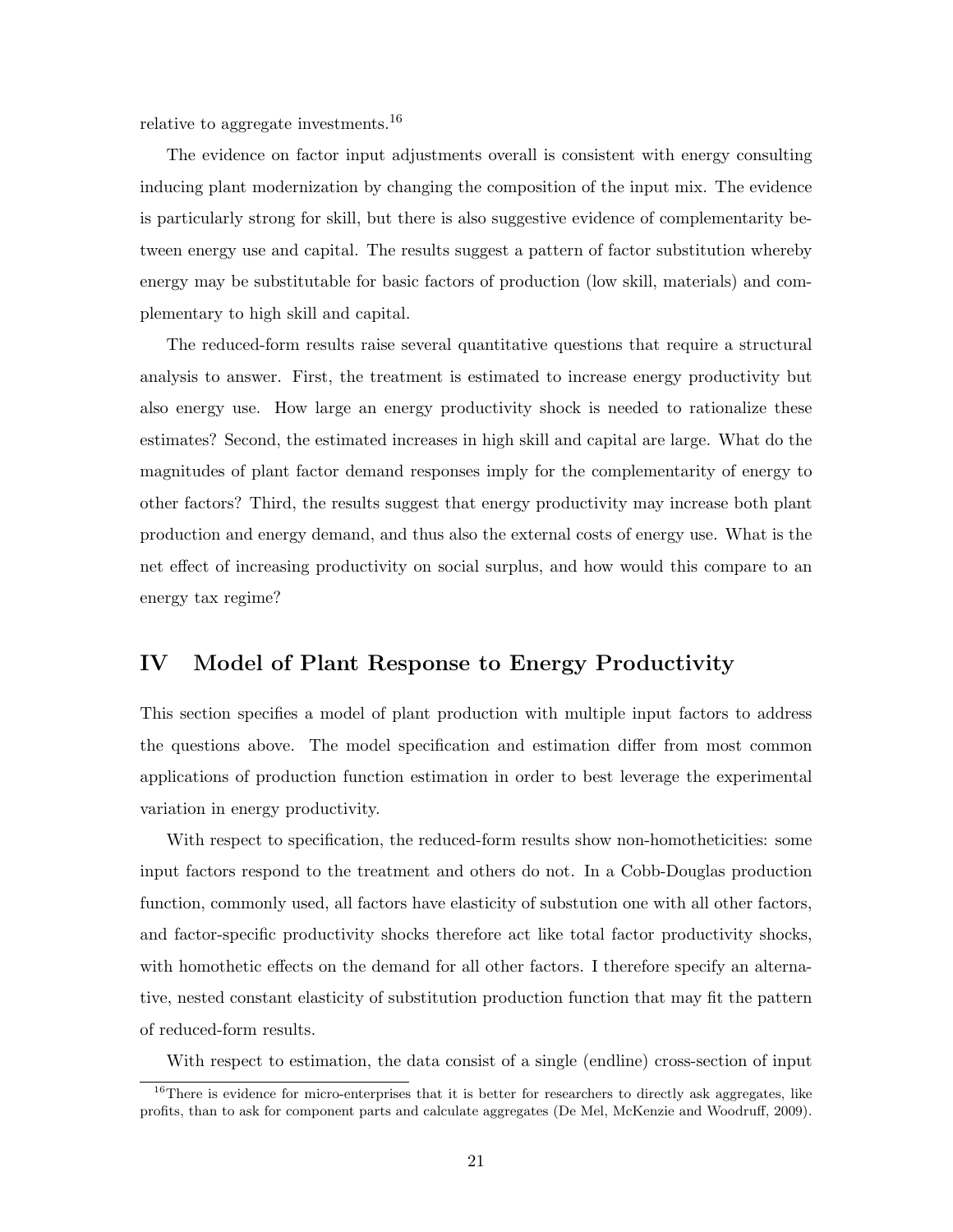demands. Panel data methods based on the timing of input adjustment are not possible. The experiment, however, provides an exogenous shock to energy productivity. I therefore use an estimator that assumes that the treatment operates as an energy productivity shock and estimate this shock and other production parameters to best match input demands in the control and treatment groups. This identification approach, basically an exclusion restriction, has two main advantages. First, it transparently connects the structural estimates to the treatment variation in input demands. Second, it avoids the canonical problem in production function estimation that estimates of production elasticities, for example from non-linear least squares in the cross-section, are confounded by unobserved productivity shocks.

#### IV.A Model

Plants *i* produce revenue  $A_i Y(L_i, M_i, H_i, K_i, \Delta_i E_i)$  as a function of labor, material, highskill labor, capital and energy, where  $A_i$  is total factor productivity and  $\Delta_i$  is energy productivity. Raw energy input  $E_i$  (e.g., in MWh) yields an energy service input  $\Delta_i E_i$ , the work done by energy in the plant.

There are five factors of production and a single treatment to provide exogenous variation in input demand, so it will be impossible to identify elasticities of substitution between input factors without a strong parametric structure. Let the production function be

$$
Y = A_i \left[ \pi_H H_i^{\rho H} + \pi_K K_i^{\rho H} + (1 - \pi_H - \pi_K) X_{1i}^{\rho H} \right]^{ \phi / \rho H}
$$
 (1)

$$
X_{1i} = (\pi_E(\Delta_i E_i)^{\rho_E} + (1 - \pi_E)(M_i^{1-\alpha} L_i^{\alpha})^{\rho_E})^{1/\rho_E}.
$$
 (2)

where  $\pi_H, \pi_K, \pi_E \in (0, 1)$  and  $\alpha \in (0, 1)$  govern factor shares,  $\sigma_H = 1/(1 - \rho_H)$  is the elasticity of substitution between the modern inputs (skill, capital) and the basic input nest and  $\sigma_E = 1/(1 - \rho_E)$  is the elasticity of substitution within the basic input nest. This form is restrictive but consistent with the reduced-form treatment effects on input demands. In particular, the function allows simultaneously that (i) labor and materials may be substitutable for energy and (ii) capital and skill may be complementary to energy. The production function yields revenue and therefore the returns to scale parameter  $\phi$  captures both physical returns to scale and the elasticity of demand for the plant's output.<sup>17</sup>

<sup>&</sup>lt;sup>17</sup>If  $\tilde{\phi}$  is physical returns to scale and  $\varepsilon$  the opposite of the elasticity of demand for the plant's output,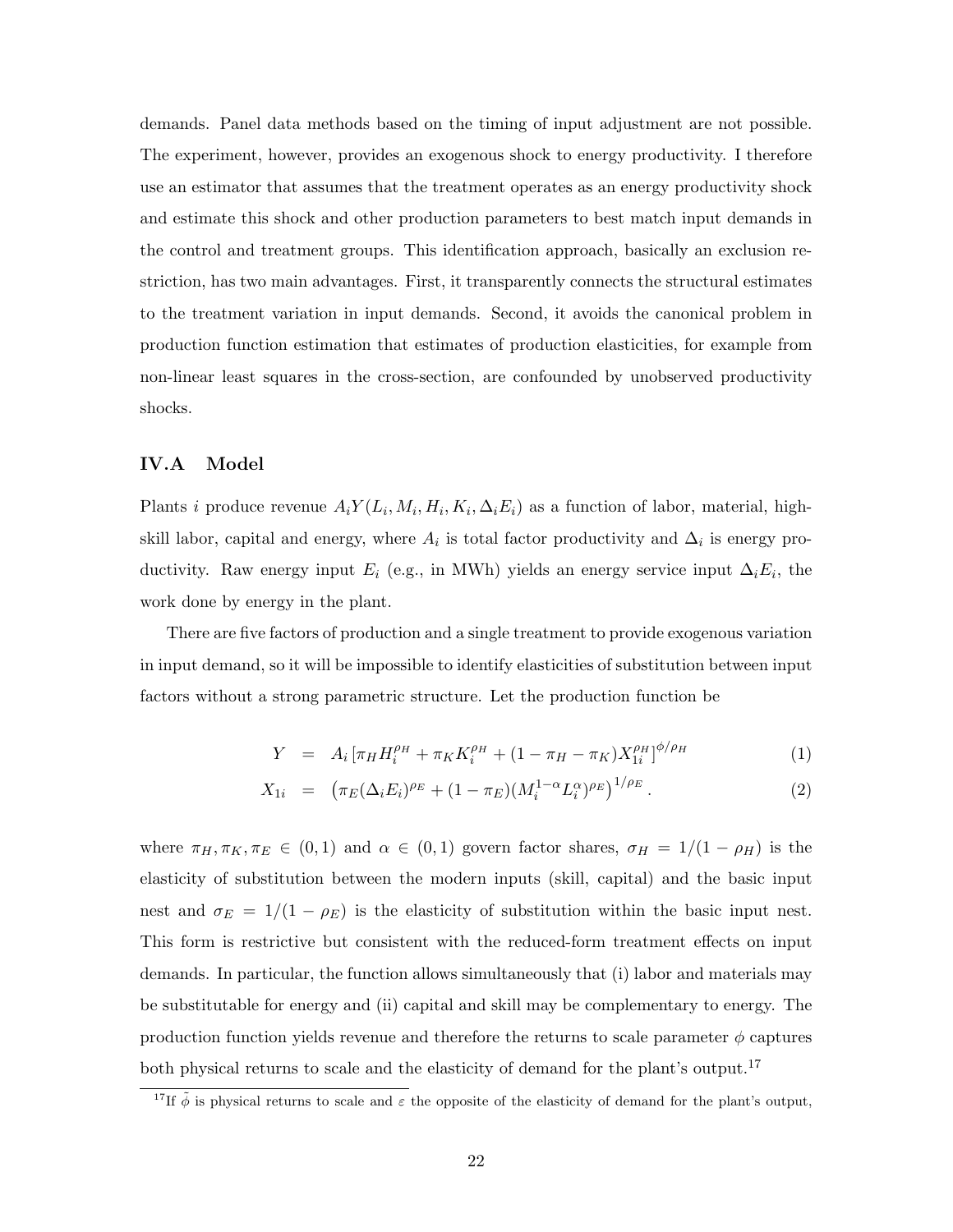The plant maximizes profits subject to total factor productivity, energy productivity and factor prices. Let  $X_i = [L_i, M_i, H_i, K_i, E_i]'$  be the vector of plant input demands. Profit is  $\Pi(X_i|A_i, \Delta_i) = A_i Y(L_i, M_i, H_i, K_i, \Delta_i E_i) - p' X_i$ . The plant solves

$$
X^*(A_i, \Delta_i) \in \arg\max_{X_i} \Pi(X_i | A_i, \Delta_i)
$$

which is unique given  $\phi$  < 1 so the production of revenue is concave. I take the firstorder conditions of the production function and solve for input demands. Given the nesting structure it is possible to obtain analytic input demand equations (See Appendix B.1).

### IV.B Estimation

Plants differ in total factor productivity and energy productivity. I assume that

- 1. Control plants have energy productivity  $\Delta_i = \Delta_0 \equiv 1$  and treatment plants energy productivity  $\Delta_i = \Delta_1$ , to be estimated.
- 2. The distribution of TFP is log normal, log  $A_i \sim \mathcal{N}(\mu_A, \sigma_A)$ .
- 3. Input demand data equals the plant's true input choice for input  $j$  plus conditional mean zero measurement error

$$
\tilde{X}_{ij} = X_{ij} + \epsilon_{Xij}, \qquad \mathbb{E}[\epsilon_{Xij}|X_{ij}] = 0, \ \epsilon_{Xij} \perp \epsilon_{Xij'}.
$$

The key identification assumption is (1); control and treatment plants differ only in their energy productivity. This assumption is justified by the experiment, which exogenously offered energy consulting to change energy productivity. Alternatively one may specify that energy consulting affects multiple input factors directly; however, models that allow the treatment to directly affect multiple factor productivities will generally make it impossible to identify the strength of different factor-specific shocks due to treatment. The parametric assumption (2) on the distribution of productivity is needed to estimate the parameters of that distribution, but not important for the estimation of the production function parameters, which will rely only on mean input demands in each treatment arm. One could alternatively estimate the model for a representative control and treatment plant with only the mean input demands.

then  $\phi = (\varepsilon - 1)/\varepsilon \times \tilde{\phi}$ .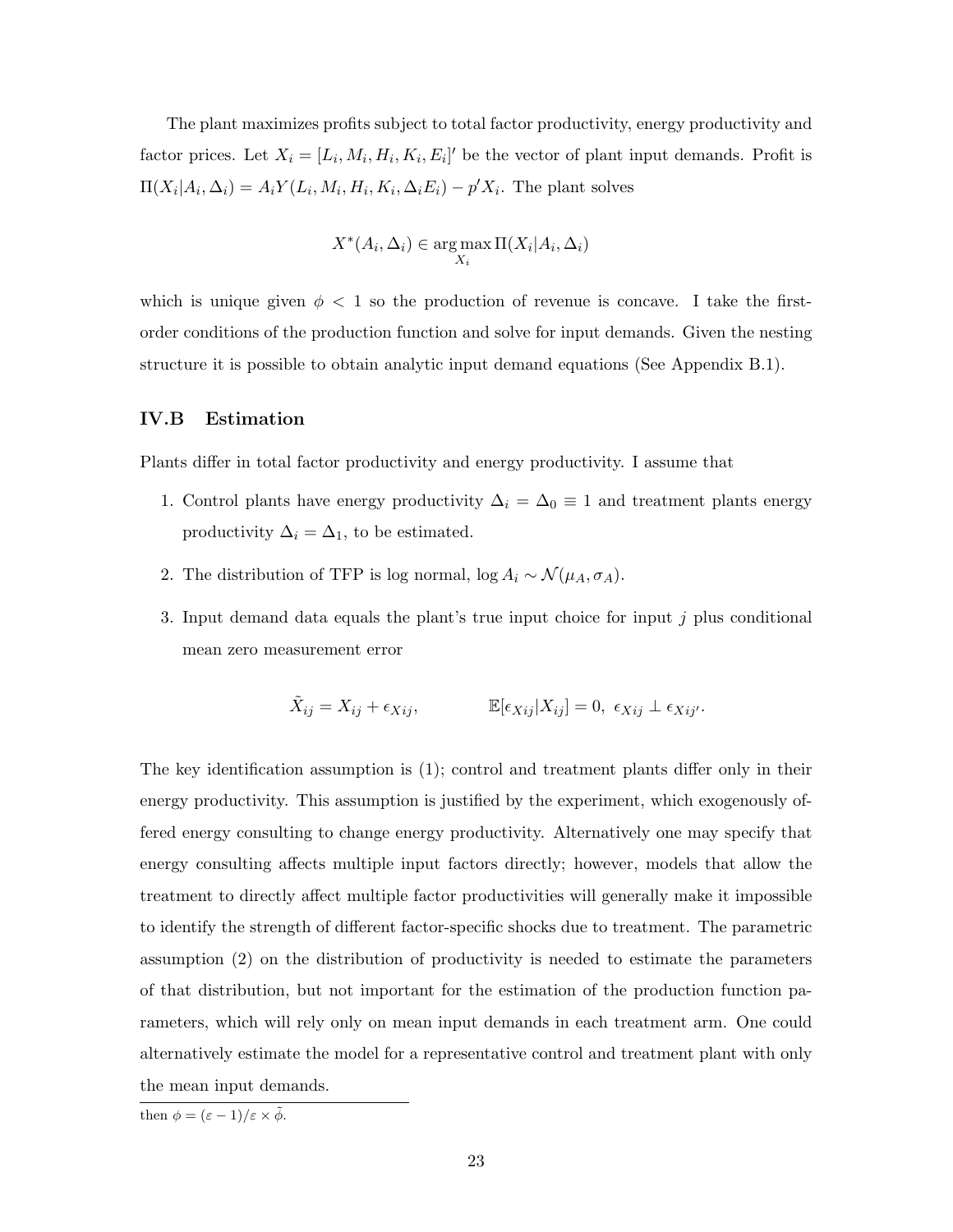The parameters of interest are  $\theta = {\Delta_1, \pi_H, \pi_K, \pi_E, \sigma_H, \sigma_E, \alpha, \mu_A, \sigma_A}$ . I calibrate the revenue returns to scale parameter  $\phi = 0.85 \approx (\varepsilon - 1)/\varepsilon \times \tilde{\phi}$  for  $\varepsilon = 10$  and physical returns to scale  $\overline{\phi} = 0.95$ . This value is between the range of values from  $\varepsilon = 4, \tilde{\phi} = 1$ to  $\varepsilon = 10, \tilde{\phi} = 1$  used by Allcott, Collard-Wexler and O'Connell (2016) for manufacturing plants in India. I show estimates for the endpoints of their range of values as a robustness check.

With the above assumptions and analytic plant input demands, I derive expressions for the expected values of input demands in the control group as  $\mathbb{E}_A[X^*(A_i, \Delta_i = \Delta_0)|\theta]$  and the treatment group as  $\mathbb{E}_A[X^*(A_i, \Delta_i = \Delta_1)|\theta]$ . I form ten moments as the difference between expected demands and mean input demands for inputs in the control and treatment groups

$$
g_1(\theta) = \frac{1}{N} \sum_i (1 - T_i) \left( \mathbb{E}_A[X^*(A_i, \Delta_0)|\theta] - \tilde{X}_i \right)
$$
  

$$
g_2(\theta) = \frac{1}{N} \sum_i T_i \left( \mathbb{E}_A[X^*(A_i, \Delta_1)|\theta] - \tilde{X}_i \right).
$$

The covariance of energy and unskilled labor demand in the control group forms one additional moment  $g_3(\theta)$  intended to separate the variance of  $A_i$  from measurement error. I stack the moments to form  $g(\theta) = [g'_1 \ g'_2 \ g'_3]$  and minimize  $gWg'$  as a function of  $\theta$  to estimate the parameter vector  $\hat{\theta}$ . I use a two-step estimator by starting with a diagonal weighting matrix and updating the diagonal entries of W only to reduce sampling error from the covariance of the moments.

## V Structural Estimates and Counterfactuals

This section presents the estimates of the plant production function and counterfactual simulations that rely on these estimates.

There are two main counterfactuals of interest. The first is to use the model to measure how plant energy use changes in response to energy productivity, depending on the flexibility of other input factors. The reduced-form evidence argues that plants increase capacity utilization and the use of other input factors in response to the treatment. How much of the increase in energy use is due to this endogenous adjustment of other input factors?

The second counterfactual is to compare the social surplus due to changes in energy productivity to the surplus change from a comparable energy tax. The concern with policies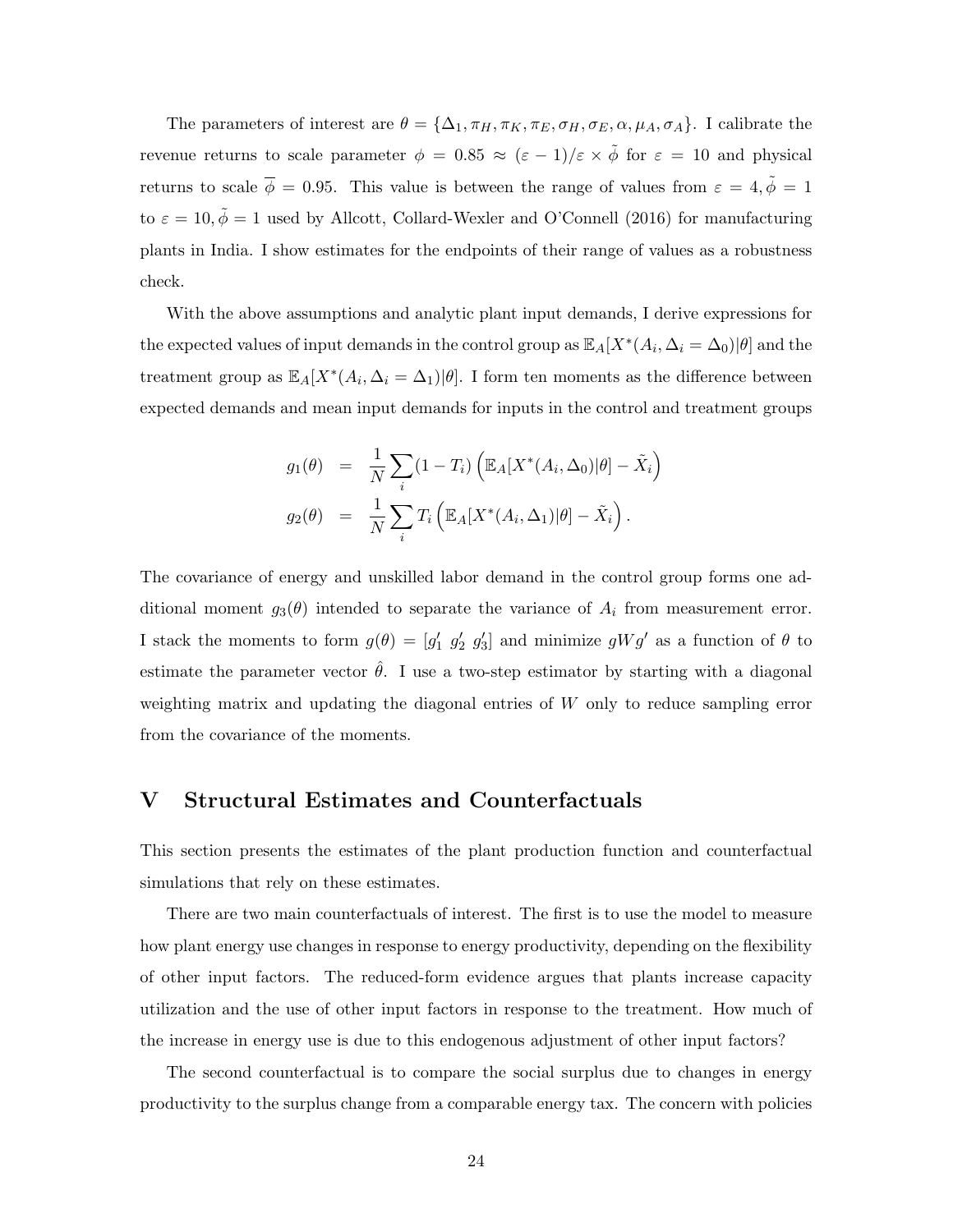that increase energy productivity is that they may raise energy consumption and therefore the external costs of energy use. I apply the production function estimates and measures of external cost to simulate the changes in social surplus due to plant energy productivity, as compared to an energy tax.

#### V.A Production function estimates

Table 7 presents estimates of the production function, separately for textile plants (column 1) and chemical plants (column 2) and then together for both sectors (column 3).

The main production parameter of interest is  $\hat{\Delta}_1$ . Because energy productivity in the control group is normalized at  $\Delta_0 = 1$ ,  $\Delta_1$  gives the ratio of energy productivity in the treatment group relative to the control. The estimated  $\hat{\Delta}_1$  is 1.059 (standard error 0.051) in the textile sector, 1.096 (standard error 0.396) in the chemical sector, and 1.126 (standard error 0.089) in both sectors together. The coefficient of 1.059 in the textile sector (column 1) implies that treatment group plants in the chemical sector have about six percent higher energy productivity (energy service per unit of energy input) than control plants; similarly the 1.096 estimate in the chemical sector implies treatment plants in the chemical sector have nearly ten percent higher energy productivity. The point estimates for both sectors are greater than one but neither estimate is statistically different than one.

This evidence of marginal improvements in energy productivity in the production model is consistent with the modest, but statistically marginal changes observed in the efficiency index in the reduced-form estimates, yet it relies on input demands only, instead of direct physical observation. The advantage of the structural parameter is that it quantifies the direct effect of energy productivity on plant-level energy use, whereas the efficiency index is a unitless proxy and therefore its magnitude can be judged only indirectly (as in Section III.A above).

The estimated elasticities of substitution imply that capital and skill are highly complementary to basic inputs, whereas energy and other basic inputs (materials and labor) are substitutable. For example, estimates of the substitution elasticities  $\sigma_H$ , between the modern  $(H, K)$  and basic  $(E, M, L)$  inputs, are around 0.02, a near-Leontief level of complementarity, for each sector, whereas the point estimates for  $\sigma_E$ , within the basic input nest, are all greater than one.<sup>18</sup> The production model estimates 9 parameters with 11 moments

<sup>&</sup>lt;sup>18</sup>Estimates of comparable production functions are scarce, partly because energy is often aggregated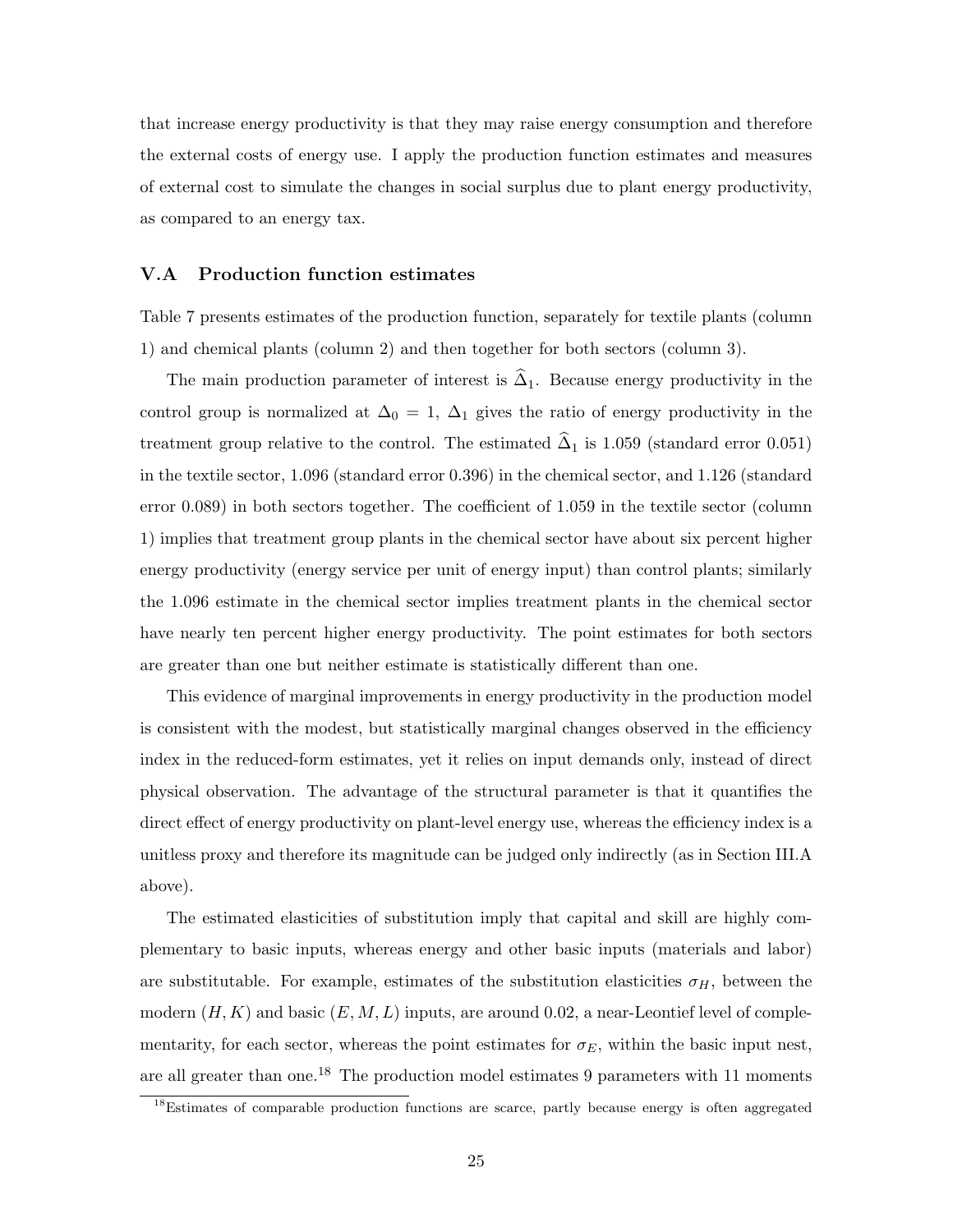and is therefore over-identified. The table reports the  $p$ -values from a distance metric test of the two over-identifying restrictions and fails to reject the model for either sector (p-value  $= 0.450$  for textiles and 0.916 for chemicals).

While the point estimates of  $\sigma_H$  and  $\sigma_E$  are suggestive, the substitution elasticities and factor shares are imprecisely estimated; therefore I cannot reject, for example, a model that constrains the production function to have  $\sigma_H = \sigma_E$  using a distance metric test. The main strength of the estimator is also its main limitation: using only the variation in input demands interacted with the treatment places all weight on the avoidance of bias at the expense of efficiency.<sup>19</sup> Nonetheless, the key parameter  $\Delta_1$  is estimated with reasonable efficiency, precisely because the treatment is assumed to operate only through  $\Delta$ , which implies that all factor demands contain information about the true  $\Delta_1$ .

Figure 3 presents mean input demands in the model and the data for textile plants (Panel A), chemical plants (Panel B) and both sectors together (Panel C). Within each panel there are five groups of bars, one group for each input factor. In each group, there are pairs of bars for the input demands in the data (control and treatment groups) and as fit by the model (control and treatment groups), respectively. All input demands are normalized so that the control input demand in the data equals one.

The model fit to input demands is good on economic grounds and in particular shows the increase in complementary factors of production due to the treatment. For example, in Panel A, for textile plants, energy use rises in the treatment group in the model and high-skill and capital inputs rise in turn. The model somewhat underfits the increase in skill and capital demand. The reason for the under-fitting is that the mean increases in skill and capital, in the data, are uncertain (Table 4), and the model has to fit all input demands simultaneously. To fit the very large point estimate for the increase in capital would require an increase in energy productivity, due to treatment, that is too large, in the sense that it would have led to a larger direct effect on energy demand than observed. In this way the model uses the relative movements of all input factors to infer the treatment effect on energy productivity. This logic also explains the near-Leontief estimates for the

with materials. Hassler, Krusell and Olovsson (2012) use aggregate US data to estimate the elasticity of substitution, in a CES function, between a Cobb-Douglas capital-labor aggregate and energy, and find similarly strong complementarity, with  $\hat{\varepsilon} = 0.0044$ .

 $19$ The asymptotic standard errors presented in Table 7 are also conservative, in that they are calculated based on the local curvature of the objective at the minimum and do not account for the fact that several of the parameters in equation 1 are bounded, for example  $\pi_H \in (0, 1)$ .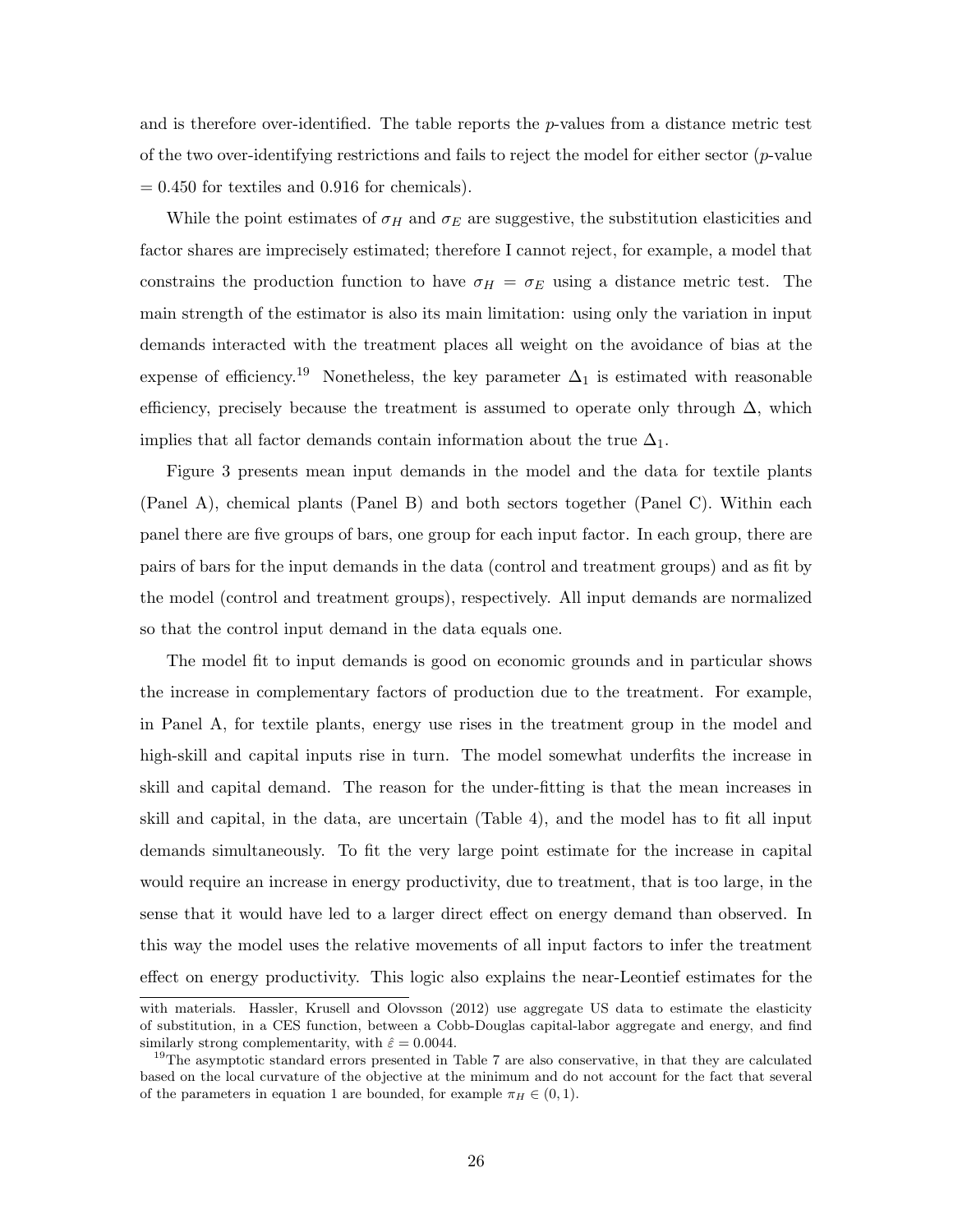complementarity between modern and basic inputs: for non-energy factors to increase as much as energy, in response to a shock to energy productivity, they must be nearly perfect complements. The model fits to input demands in the chemical sector (Panel B) and in both sectors together (Panel C) are good, in fact tighter than for the textile sector.

The estimates of energy productivity due to the treatment are sensitive to the calibrated value of the revenue returns to scale. In Appendix B, I report production function estimates that use lower and higher values of  $\phi$  (Table B8). The point estimates of  $\widehat{\Delta}_1$  move inversely with the revenue returns to scale parameter  $\phi$ . The reason for the inverse movement is intuitive. A higher  $\phi$ , closer to one, implies that revenue production is less concave and therefore a smaller increase in energy productivity is required to rationalize the observed increases in input demands in the treatment. For neither sector can I reject that  $\widehat{\Delta}_1$  equals the baseline estimate under  $\phi = 0.85$ .

#### V.B Counterfactual energy use and surplus

This section presents counterfactuals to evaluate the change in social surplus due to higher energy productivity in the treatment, accounting for plants' input demand responses.

In the first counterfactual I consider how the response of plant energy use to the estimated change in input productivity depends on the flexibility of other input factors. The direct effect of energy productivity is the effect if demands for input factor services do not change: therefore energy use declines mechanically from E to  $E' = E\Delta_0/\widehat{\Delta}_1 = E/\widehat{\Delta}_1$ . The *short-term* effect of energy productivity is the effect if only energy service demand can change, but not the other factor inputs. It is reasonable that electricity and fuel use may respond to shocks more quickly than other factors since they are bought on a spot basis (see, for example, the seasonality of electricity use in Figure 2, Panel A). The medium-term effect of energy productivity is the effect when all factor demands are endogenous to the productivity change. It is assumed that the endline survey data, used to fit the model, reflects this medium-term horizon.

Figure 4 reports the changes in energy use and plant profits at these three horizons, relative to the control level of input demand and profits in the model. The three panels represent the two sectors and both sectors combined as before. Each panel shows the response of plant energy use and profits to an increase of  $\Delta$  from  $\Delta_0 = 1$  to  $\Delta_1 = \Delta_1$ , using Table 7 estimates for each sector. The pattern of response is similar for both sectors.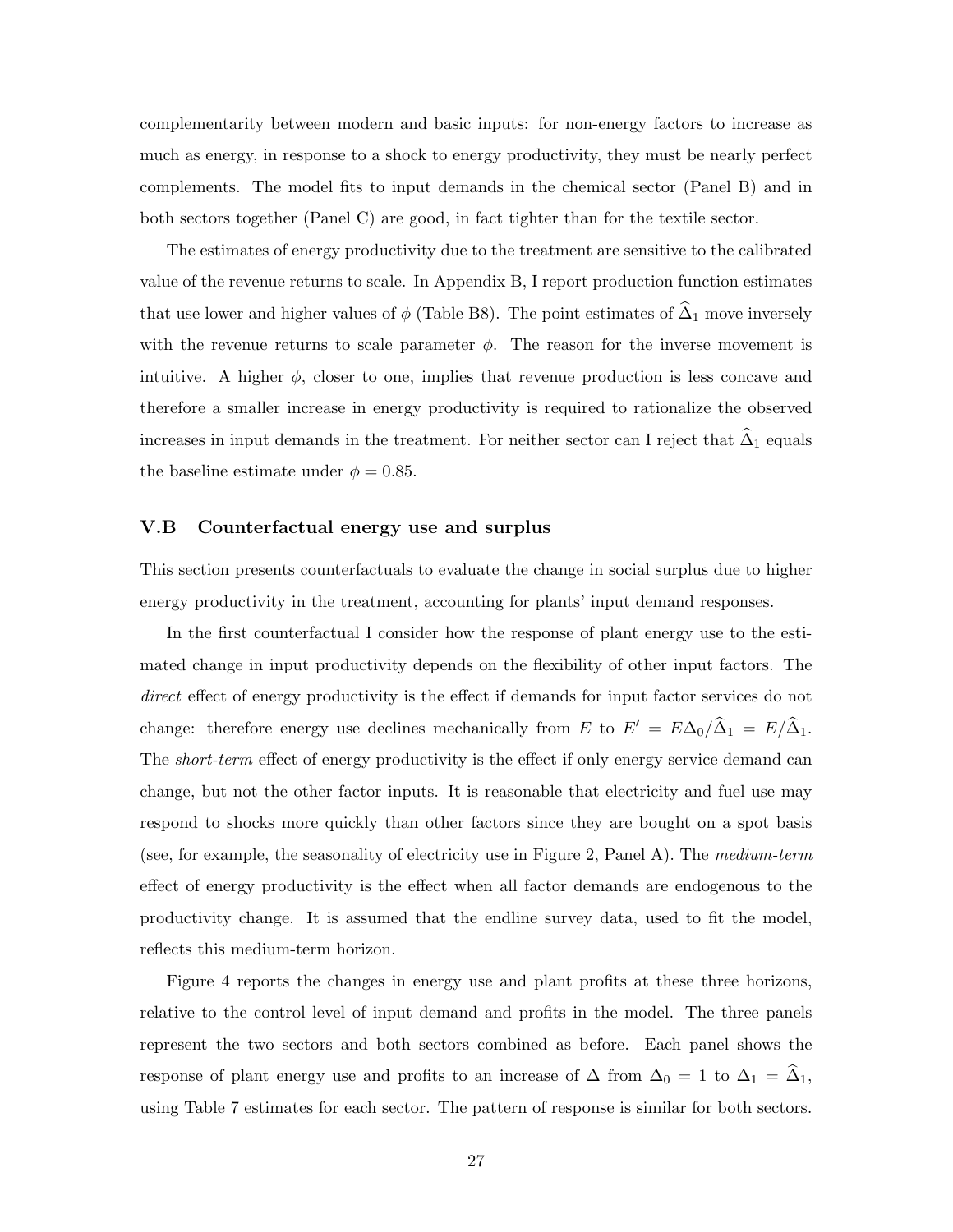The direct effect of a higher  $\Delta$  is to reduce energy consumption from roughly five to ten percent, depending on  $\widehat{\Delta}_1$ . In the short-term, when energy service demand is flexible, energy inputs increase somewhat, relative to the direct effect, to take advantage of higher energy productivity, but energy demand remains lower than in the control. However, in the medium-term, when all input demands are flexible, energy input demand increases sharply, by roughly twenty percent for textile plants and ten percent for chemical plants. The reason for this sharp jump in energy demand only when inputs are flexible is that energy is estimated to be highly complementary to capital and skill. Therefore, the optimal energy demand when capital and skill are permitted to adjust is far higher than when those factors are frozen at their baseline values.<sup>20</sup> Profits increase with the initial shock which saves money on energy bills—and adjust only slightly in the longer term. This result is an empirical instance of the envelope theorem that factor adjustment from an optimal input mix has second-order effects on profits for small changes in factor prices (here, factor productivity).

A positive energy productivity shock increases plant profits but also, with the estimated parameters, energy demand and therefore the external costs of energy use. The next counterfactual estimates the overall surplus effects of a policy, like energy consultancy in the experiment or a subsidized transfer of technology, that endows plants with the estimated energy productivity  $\hat{\Delta}_1$ . I compare this policy to a counterfactual energy tax that is calibrated such that the effect of the tax on energy consumption matches the direct effect of energy productivity; i.e. the tax causes the same drop in energy use as energy productivity does on impact.

For the external costs of energy consumption I use estimates from Burtraw, Krupnick and Sampson (2012), who in turn rely on Markandya, Bigano and Porchia (2010), who study the social damages from fuel use in India and other developing countries. Their estimate is that the external cost of coal consumption, inclusive of both local and global air pollution, equals USD 111 per ton, twice as large as the private cost of coal consumption reported by sample plants, USD  $56$  per ton.<sup>21</sup> Sample plants burn three-quarters coal or lignite and

 $^{20}$ This channel is emphasized by Pindyck and Rotemberg (1983), which estimates that dynamic adjustment costs of capital and capital-energy complementarity make the long-run elasticity of energy demand with respect to price much higher than the short-run elasticity.

 $^{21}$ The original estimate is given as USD 0.0813 per kWh which I convert into values per ton using a calorific value of coal of 4,000 kcal per kg, typical for sample plants, and a heat rate of 11,615 btu per kWh (Chan, Cropper and Malik, 2014).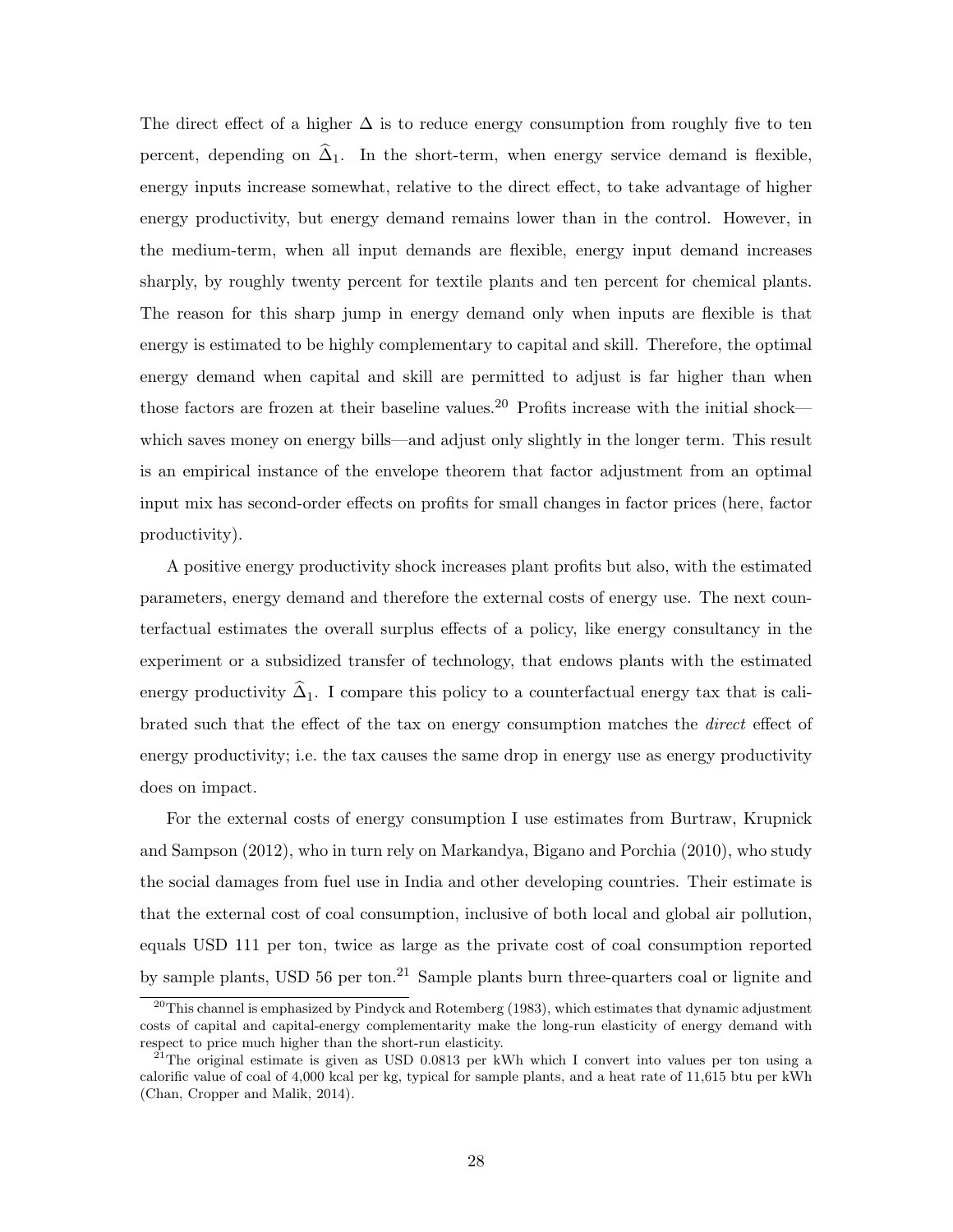one-quarter gas by expenditure. I take the social cost of a unit of energy consumption to be an average, with these weights, of the social costs of the two fuels, which yields a ratio of social cost (external and private) to private cost of  $2.36<sup>22</sup>$  This ratio is the principal estimate I use for social cost and I refer to it as the high cost scenario. I also use a ratio of  $(2.36 + 1)/2 = 1.68$  to represent a low social cost scenario.

Table 8 presents results on energy use, profits and social surplus in four different scenarios. The baseline scenario gives input demands and profits with  $\Delta = \Delta_0 = 1$ , i.e. in the control group (column 1). The next two columns (2 and 3) show the effect of an energy productivity shock  $\Delta = \hat{\Delta}_1$  first directly and then in the medium-term, when all inputs can adjust. Column 4 shows the effect of a Pigouvian energy tax calibrated to match the column 2 level of energy demand. Finally column 5 shows the difference between the tax and energy productivity policies in the medium term (column 4 less 3). Each panel of the table shows results for a different sector and all values in the table are in USD thousands.

There are two main findings with regard to surplus. First, these plants are extremely energy intensive and so may have negative value added at reasonable values of social cost. For textile plants, in the control group, energy expenditures at private cost are higher than total profits; hence, when these expenditures are valued at social cost, the value added of textile plants is negative (USD -394 thousand per plant at high social cost, USD -29 thousand at low social cost, Panel A, column 1). Chemical plants are not as energy-intensive in their input mix, and thus their value added, while sharply decreased by valuing energy at social cost, remains positive.

The second finding is that the social surplus due to energy productivity as a policy depends on the flexibility of plant inputs. The direct effect of energy productivity is to raise profits and reduce social costs (column 2). However, this direct effect of productivity may not be a feasible policy, as it requires plants endowed with better technology to ignore it. The feasible energy productivity policy, which endows plants with technology and allows their input demands to respond, increases profits but cuts social surplus (column 3). For example, social surplus falls from USD -394 thousand to USD -435 thousand for textile plants (Panel A, column 1 to column 3) at high social cost and from USD 14 thousand to USD 6 thousand for chemical plants (Panel B, column 1 to column 3). By contrast, the

 $^{22}$ Grid electricity is also produced mainly with coal and electricity comprises about half of energy expenditure. The 2.36 ratio may be an under-estimate of the social cost of the marginal unit of energy, to the extent that the marginal unit of electricity is produced with more than three-quarters coal.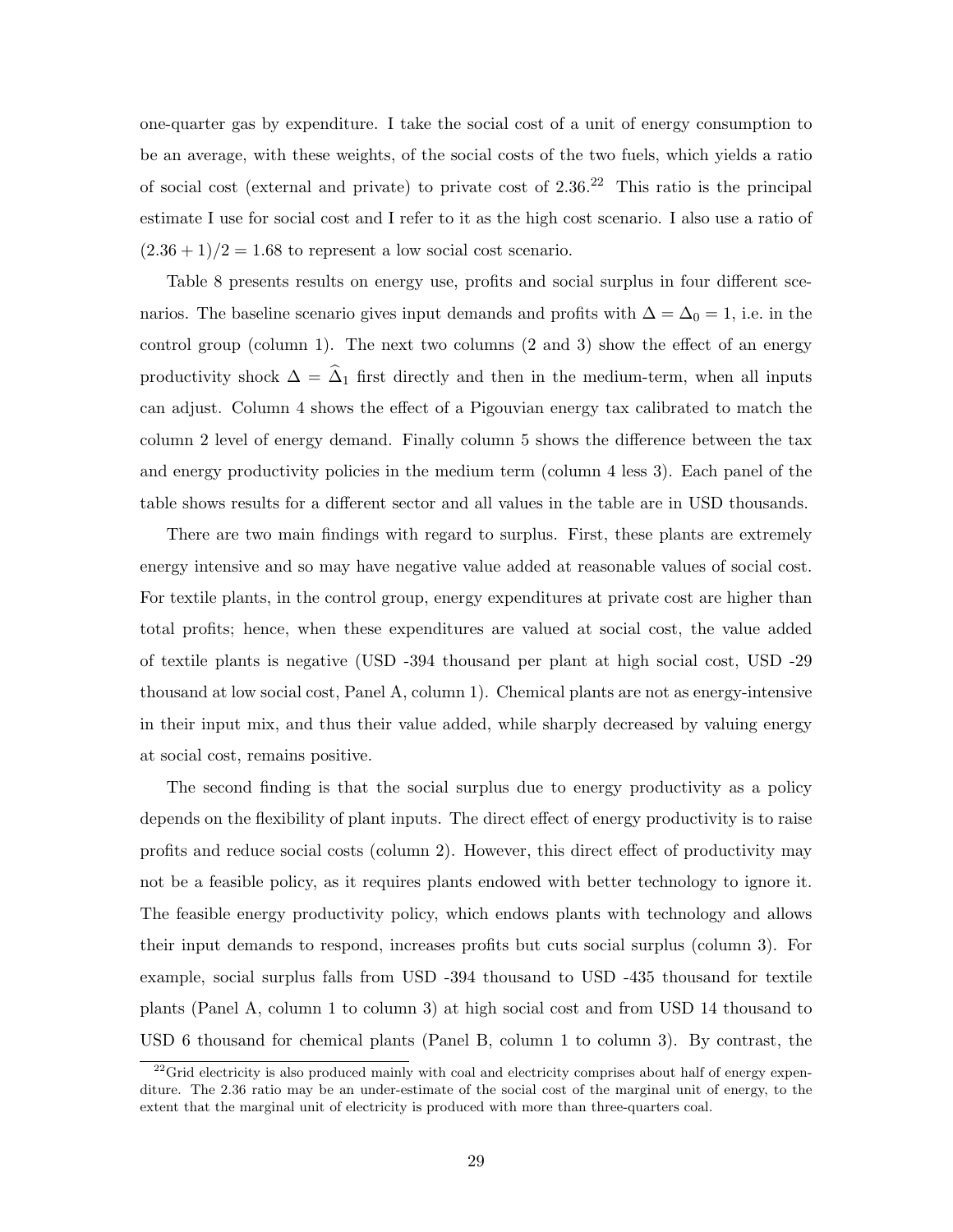calibrated energy tax (column 4) raises surplus, since plants do not increase their energy demand in response to the tax as they do in response to higher energy productivity. The social surplus for textile plants under the energy tax rises from USD -394 thousand at baseline to USD -365 thousand, at high social cost, and for chemical plants rises from USD 14 thousand to USD 18 thousand.

The counterfactuals argue that the use elasticity of energy with respect to energy productivity is very sensistive to the flexibility of other input factors. Due to this sensitivity, energy productivity increases energy use much more sharply in the medium-term than the short-term. The external cost of the energy sources used by sample plants are high, and so jumps in the external cost of energy use overwhelm the increase in profits due to energy productivity, lowering social surplus.

## VI Conclusion

This paper reports the results of a field experiment that partnered with the Department of Climate Change, Government of Gujarat, India to offer energy consulting to large, energyintensive plants. I find a pattern of results consistent with moderate increases in energy productivity leading to higher capacity utilization and energy use for treatment plants, as well as a modernization of their input mix, particularly an increase in skilled labor demand. Estimates of the plant production function, relying on the experimental variation, identify a strong complementarity between modern inputs (capital and skilled-labor) and basic inputs as a mediating factor that increases the elasticity of energy use with respect to energy productivity in the medium-term. The estimated increase in energy use is large enough, and external costs of energy use high enough, that higher energy productivity for plants reduces social surplus.

Policies that push for or subsidize efficiency, through information, capital or technology, have played a large role in recent international climate agreements. This paper argues that the empirical distance between second-best policies like efficiency subsidies and firstbest policies like energy taxes that price energy at its social cost may be large. India has adopted many policies that have the character of efficiency subsidies, but lately its most consequential environmental policy may have been an aggressive series of hikes in the coal cess (tax) from INR 50 per ton to INR 100 per ton in 2014, INR 200 in 2015 and INR 400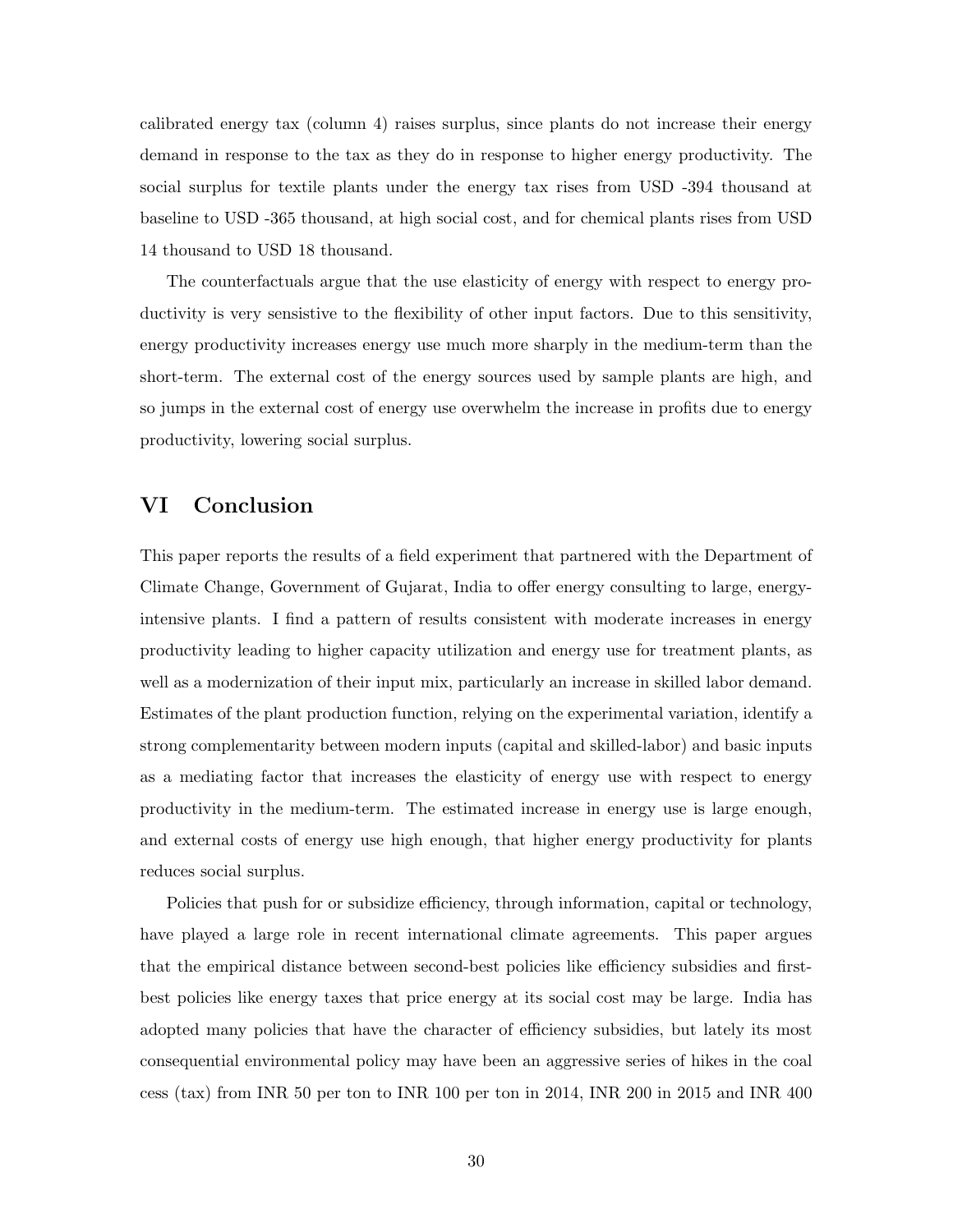per ton in 2016 (roughly 14 percent of private cost).<sup>23</sup> Even at this higher level, the coal cess remains well below the likely external cost of coal in India. The use of a coal tax as a source of general revenue is a significant development and may reduce the rationale for policies that subsidize efficiency.

The results of this paper are consistent with prior research arguing that energy is highly complementary to other factors of production and that, if those factors are costly to adjust, energy productivity may increase energy use in the long-run much more than on impact (Atkeson and Kehoe, 1999; Pindyck and Rotemberg, 1983). A shortcoming of this study is that the effects of energy productivity are considered in partial equilibrium, whereas large increases in energy productivity for individual plants may decrease energy use in aggregate if newly-productive plants steal business from less productive plants that then cut energy use. Two directions for research are to consider the macro-economic implications of high energy complementarity and to estimate micro-economic parameters that may inform macro models. For example, the optimal energy tax depends heavily on the degree of substitution between fuel sources (Golosov et al., 2014) and the long-run sustainability of economic growth depends on the substitutability of dirty and clean inputs (Acemoglu et al., 2012). A few recent studies, working in this direction, have studied the implications of high energy complementarity for technical change in the United States (Hassler, Krusell and Olovsson, 2012) and economic growth in Africa (Fried and Lagakos, 2017).

Jevons (1905) begins "Day by day it becomes more evident that the Coal we happily possess in excellent quality and abundance is the mainspring of modern material civilization." Developed economies do not spend much on energy. One way to read this statement, supported by the findings here, is that energy is nonetheless essential, in the sense that there is a strong complementarity between energy and modern factors of production.

<sup>&</sup>lt;sup>23</sup>Ironically, the last tax hike was largely decried by environmental groups because the tax revenue, which had nominally been alloted to a National Clean Energy and Environment Fund, was recently diverted to compensate states for a large fiscal reform (Shrivastava, 2017). The unspent money accumulated at the time of this diversion was USD 11 billion dollars and it is estimated that the future value of coal cess revenues at the higher tax rate will be USD 5 billion per year.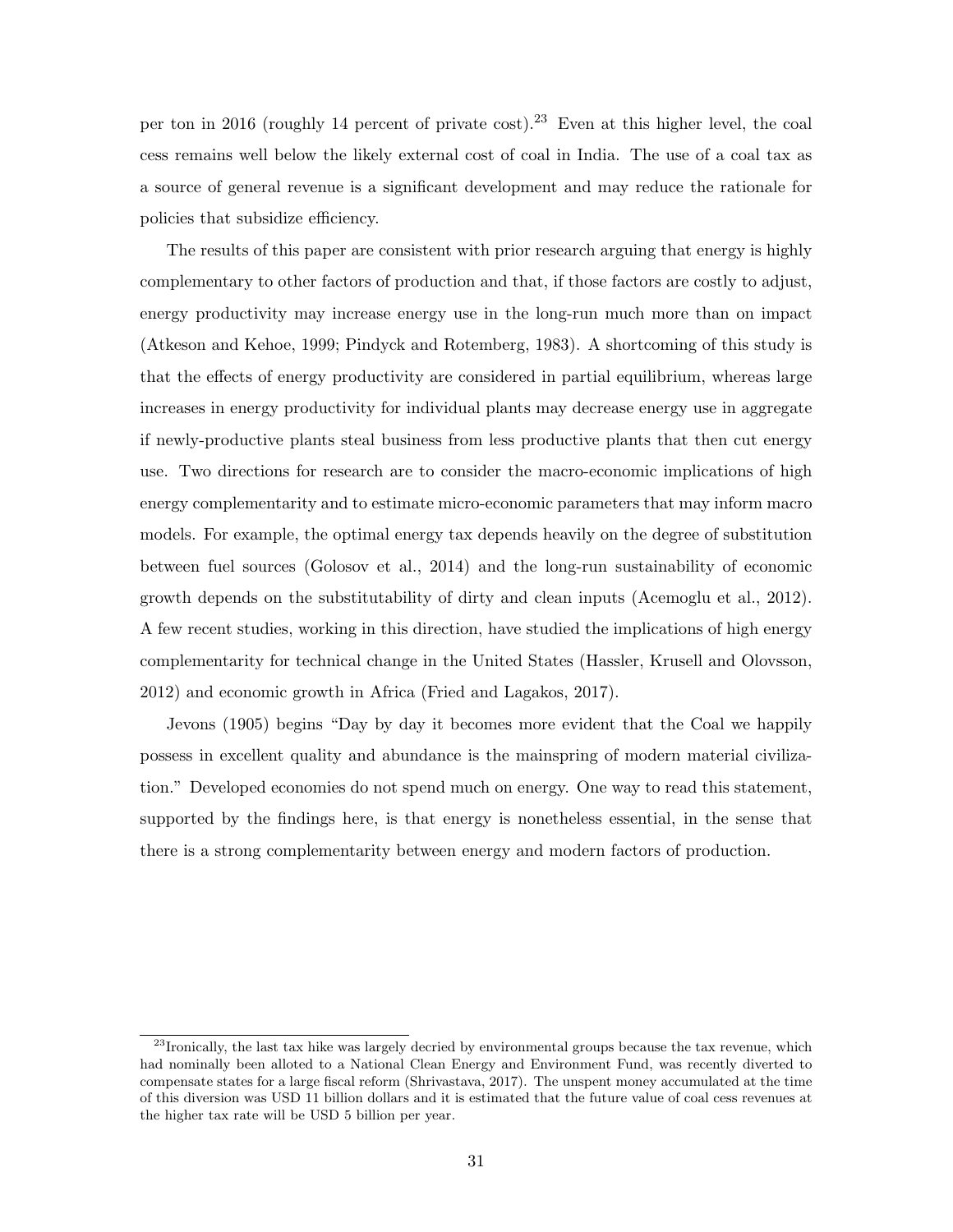## References

- Acemoglu, Daron, Philippe Aghion, Leonardo Bursztyn, and David Hemous. 2012. "The environment and directed technical change." American Economic Review, 102(1): 131–66.
- Adhvaryu, Achyuta, Namrata Kala, and Anant Nyshadham. 2018. "The light and the heat: Productivity co-benefits of energy-saving technology." National Bureau of Economic Research Working Paper No. 24314.
- Allcott, Hunt, Allan Collard-Wexler, and Stephen D. O'Connell. 2014. "How Do Electricity Shortages Affect Productivity? Evidence from India." National Bureau of Economic Research Working Paper 19977.
- Allcott, Hunt, Allan Collard-Wexler, and Stephen D O'Connell. 2016. "How do electricity shortages affect industry? Evidence from India." American Economic Review, 106(3): 587–624.
- Allcott, Hunt, and Michael Greenstone. 2012. "Is There an Energy Efficiency Gap?" Journal of Economic Perspectives, 26(1): 3–28.
- Allcott, Hunt, and Michael Greenstone. 2017. "Measuring the Welfare Effects of Residential Energy Efficiency Programs." NBER Working Paper No. 23386.
- Anderson, S.T., and R.G. Newell. 2004. "Information programs for technology adoption: the case of energy-efficiency audits." Resource and Energy Economics, 26(1): 27–50.
- Asker, John, Allan Collard-Wexler, and Jan De Loecker. 2014. "Dynamic Inputs and Resource (Mis)Allocation." Journal of Political Economy, 122(5): 1013–1063.
- Atkeson, Andrew, and Patrick J Kehoe. 1999. "Models of energy use: Putty-putty versus putty-clay." American Economic Review, 89(4): 1028–1043.
- Banerjee, Abhijit V, and Esther Duflo. 2014. "Do firms want to borrow more? Testing credit constraints using a directed lending program." The Review of Economic Studies, 81(2): 572–607.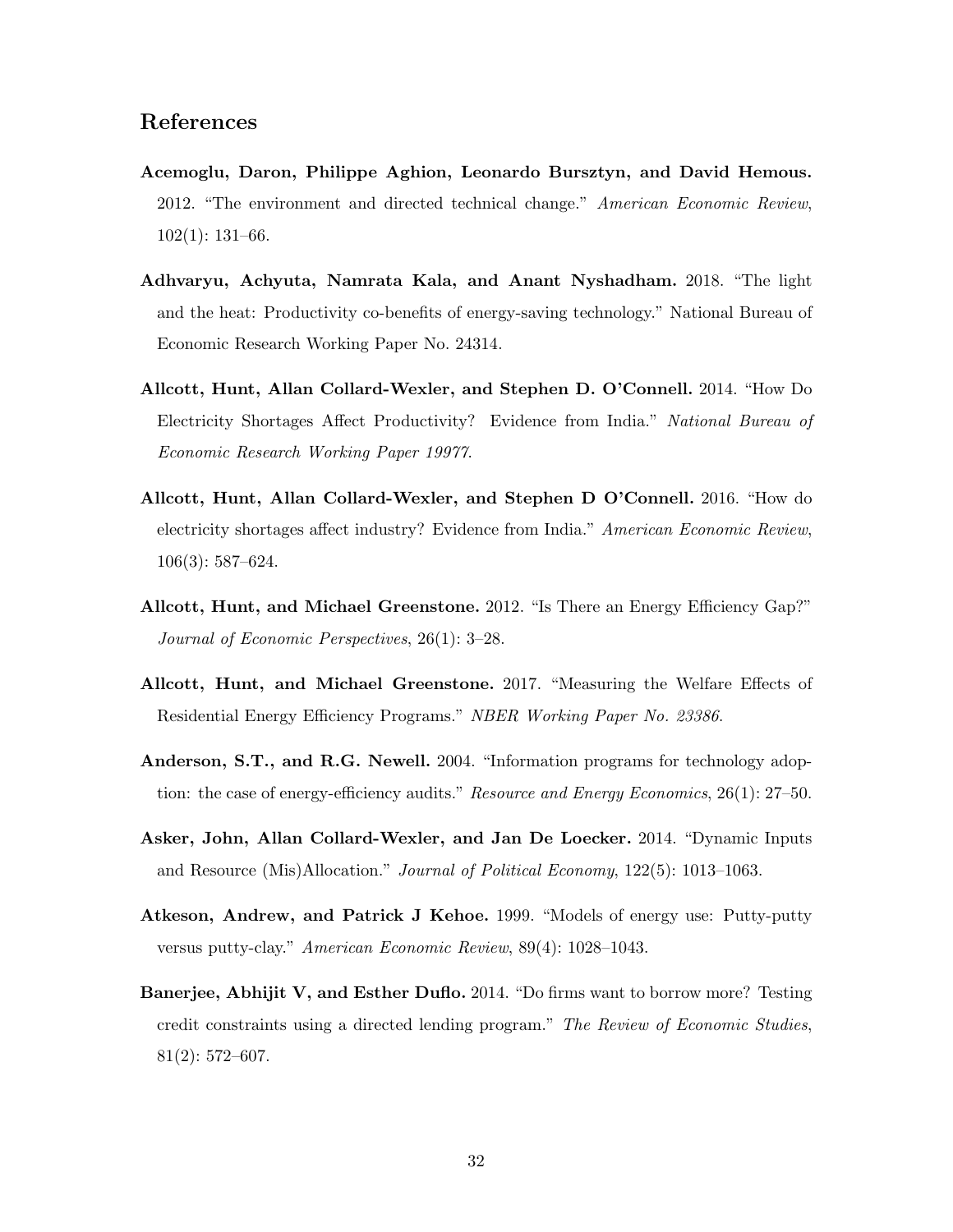- Bloom, Nicholas, Benn Eifert, Aprajit Mahajan, David McKenzie, and John Roberts. 2013. "Does management matter? Evidence from India." The Quarterly Journal of Economics,  $128(1)$ : 1–51.
- Bruhn, Miriam, Dean Karlan, and Antoinette Schoar. 2018. "The impact of consulting services on small and medium enterprises: Evidence from a randomized trial in mexico." Journal of Political Economy, 126(2): 635–687.
- Burlig, Fiona, Christoper Knittel, David Rapson, Mar Reguant, and Catherine Wolfram. 2017. "Machine Learning from Schools about Energy Efficiency." NBER Working Paper No. 23908.
- Burtraw, Dallas, Alan Krupnick, and Gabriel Sampson. 2012. "The True Cost of Electric Power." Resources for the Future.
- Chan, Hei Sing Ron, Maureen L Cropper, and Kabir Malik. 2014. "Why are power plants in India less efficient than power plants in the United States?" American Economic Review, 104(5): 586–90.
- Climate Change Finance Unit. 2015. "Climate Change FInance, Analysis of a Recent OECD Report: Some Credible Facts Needed." Department of Economic Affairs, Ministry of Finance, Government of India.
- ClimateFocus. 2016. "Green Climate Fund and the Paris Agreement." Climate Focus Briefing Note.
- Davis, Lucas, Alan Fuchs, and Paul Gertler. 2014. "Cash for Coolers: Evaluating a Large-Scale Appliance Replacement Program in Mexico." American Economic Journal: Economic Policy, 6(4): 207–238.
- De Mel, Suresh, David J McKenzie, and Christopher Woodruff. 2009. "Measuring microenterprise profits: Must we ask how the sausage is made?" Journal of Development Economics, 88(1): 19–31.
- De Mel, Suresh, David McKenzie, and Christopher Woodruff. 2013. "The demand for, and consequences of, formalization among informal firms in Sri Lanka." American Economic Journal: Applied Economics, 5(2): 122–50.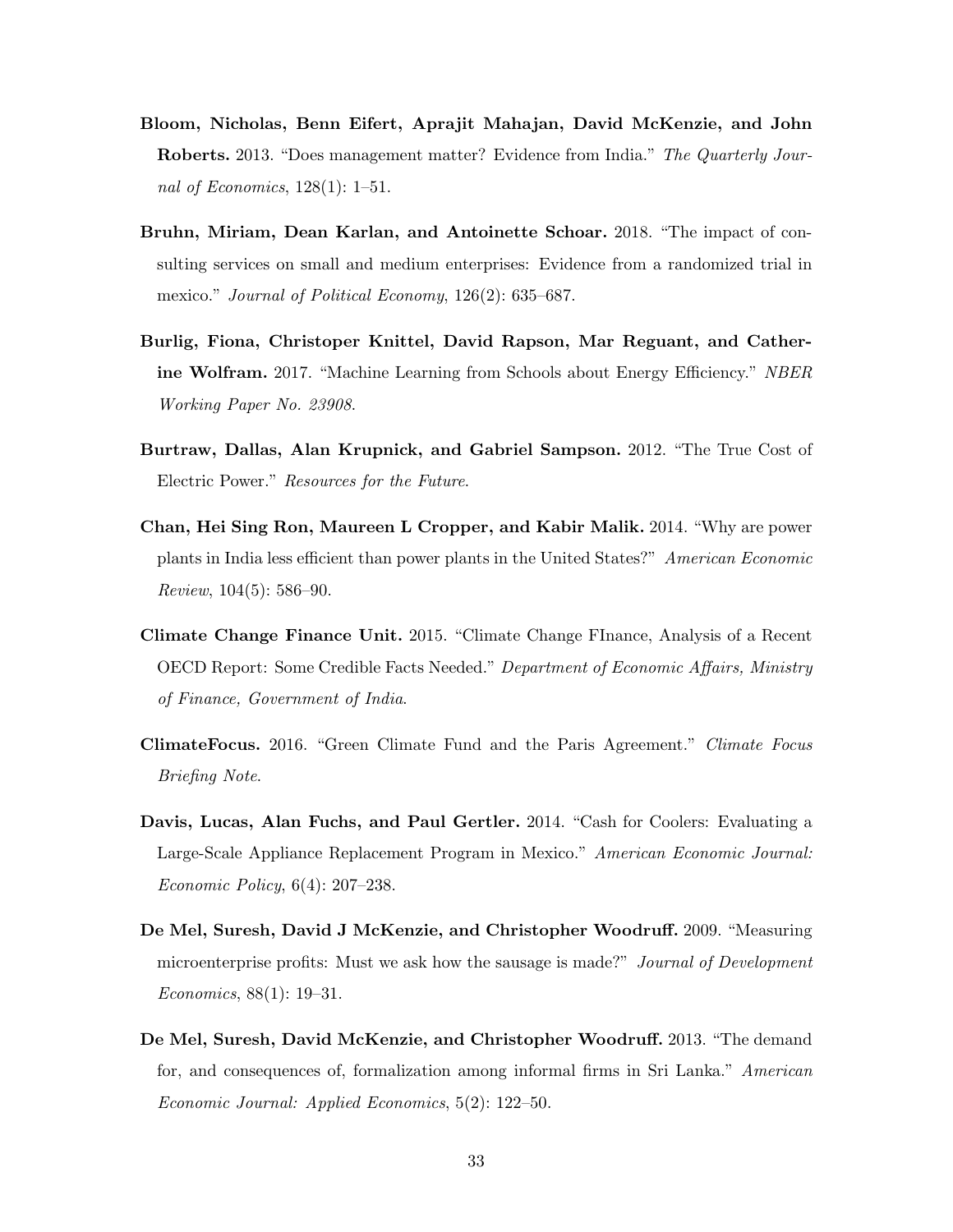- Doyle, Alister. 2007. "Energy-efficiency Easiest Path to Aid Climate." Reuters, August 28.
- Energy Information Administration. 2016. "International Energy Outlook 2016." Energy Information Administration.
- Energy Information Administration. 2017. "Frequently Asked Questions." Energy Information Administration.
- Fowlie, Meredith, Michael Greenstone, and Catherine Wolfram. 2017. "Do Energy-Efficiency Investments Deliver? Evidence from the Weatherization Assistance Program." Quarterly Journal of Economics, forthcoming.
- Fried, Stephie, and David Lagakos. 2017. "The Role of Energy Capital in Accounting for Africa's Recent Growth Resurgence." Mimeo, UCSD.
- Golosov, Mikhail, John Hassler, Per Krusell, and Aleh Tsyvinski. 2014. "Optimal taxes on fossil fuel in general equilibrium." Econometrica, 82(1): 41–88.
- Green Climate Fund. 2015. "FP006: Energy Efficiency Green Bonds in Latin America and the Carribean." Green Climate Fund.
- Gujarat Energy Development Agency. 2010. "Energy Audit Subsidy Scheme (2010- 11)." Gujarat Energy Development Agency, Government of Gujarat.
- Hassler, John, Per Krusell, and Conny Olovsson. 2012. "Energy-Saving Technical Change." National Bureau of Economic Research Working Paper 18456.
- Hsieh, Chang-Tai, and Benjamin A Olken. 2014. "The Missing 'Missing Middle'." Journal of Economic Perspectives, 28(3): 89–108.
- Hsieh, Chang-Tai, and Peter J Klenow. 2009. "Misallocation and manufacturing TFP in China and India." The Quarterly Journal of Economics, 124(4): 1403–1448.
- Hsieh, Chang-Tai, and Peter J Klenow. 2014. "The Life Cycle of Plants in India and Mexico." The Quarterly Journal of Economics, 129(3): 1035–1084.
- Jevons, William Stanley. 1905. The Coal Question: An Inquiry Concerning the Progress of the Nation, and the Probable Exhaustion of our Coal-Mines. Augustus M. Kelley, New York.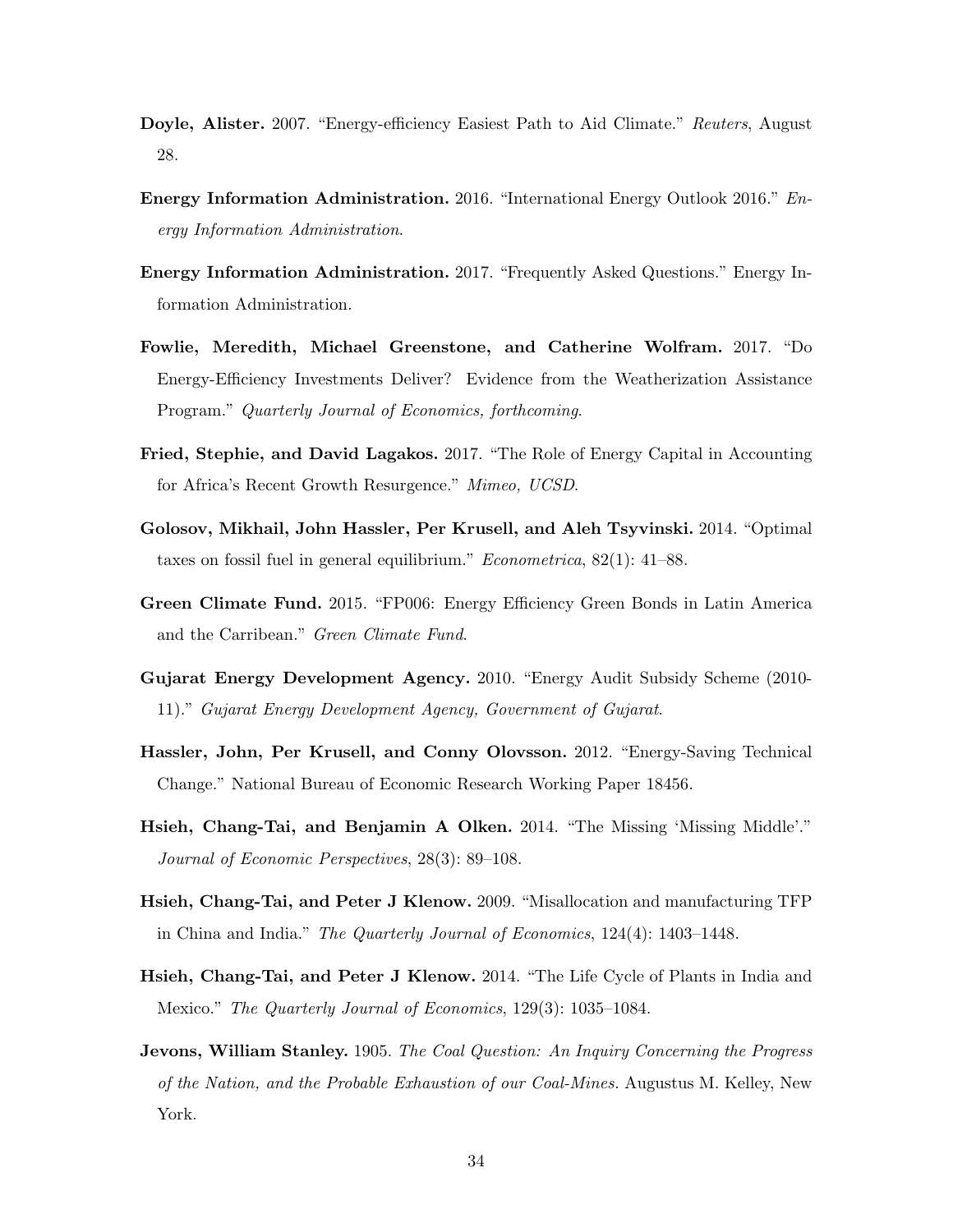- Markandya, Anil, Andrea Bigano, and Roberto Porchia, ed. 2010. "The Social Cost of Electricity: Scenarios and Policy Implications." , ed. Anil Markandya, Andrea Bigano and Roberto Porchia. Edward Elgar.
- Muller, Nicholas Z, Robert Mendelsohn, and William Nordhaus. 2011. "Environmental accounting for pollution in the United States economy." American Economic Review, 101(5): 1649–75.
- Newey, Whitney K, and Daniel McFadden. 1994. "Large sample estimation and hypothesis testing." *Handbook of Econometrics*, 4: 2111–2245.
- Nordhaus, William D. 1996. "Do real-output and real-wage measures capture reality? The history of lighting suggests not." In The economics of new goods. 27–70. University of Chicago Press.
- Organization for Economic Cooperation and Development. 2015. "Climate Finance in 2013-14 and the USD 100 billion goal." Organization for Economic Cooperation and Development.
- Pindyck, Robert S, and Julio J Rotemberg. 1983. "Dynamic factor demands and the effects of energy price shocks." The American Economic Review, 73(5): 1066–1079.
- Shrivastava, Kumar Sambhav. 2017. "India diverts Rs 56,700 crore from the fight against climate change to Goods and Service Tax regime." Scroll.in.
- Stern, David I, and Frank Jotzo. 2010. "How ambitious are China and India's emissions intensity targets?" Energy Policy, 38(11): 6776–6783.
- UNFCCC. 2016. "Paris Agreement." United Nations Framework Convention on Climate Change.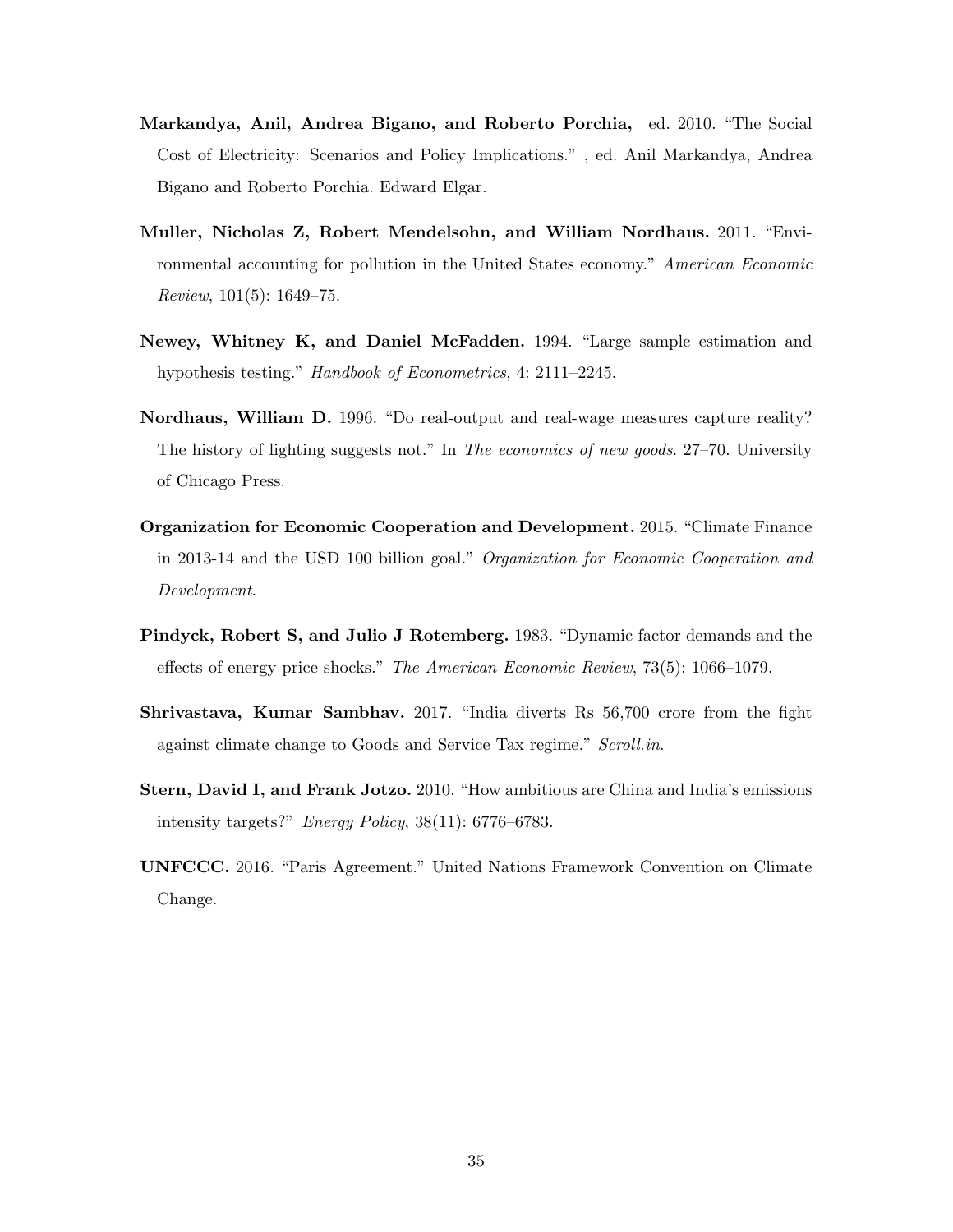

Figure 1: Energy-efficiency and Energy Consumption

The figure plots energy use against energy-efficiency across countries (Panel A) and across plants in the experimental control group (Panel B). Panel A uses data from the World Bank for 2014. The vertical axis is the log of energy use, from all sources, measured in log MWh equivalent per capita. The horizontal axis measures GDP per MWh equivalent of energy use. The sample is restricted to countries with a population of at least 5 million and with a share of oil profits in GDP of less than 30%. Panel B uses data from the experimental endline survey and from administrative data on plant electricity bills. The vertical axis shows the log of annual electricity consumption in MWh. The horizontal axis shows a standardized index of the physical efficiency of plant equipment, based on engineering measurements and observations within the plant during the endline survey. The sample in Panel B includes only control group plants and excludes outlying observations with efficiency indices below the 1st percentile or above the 99th percentile. Both panels include a linear regression line.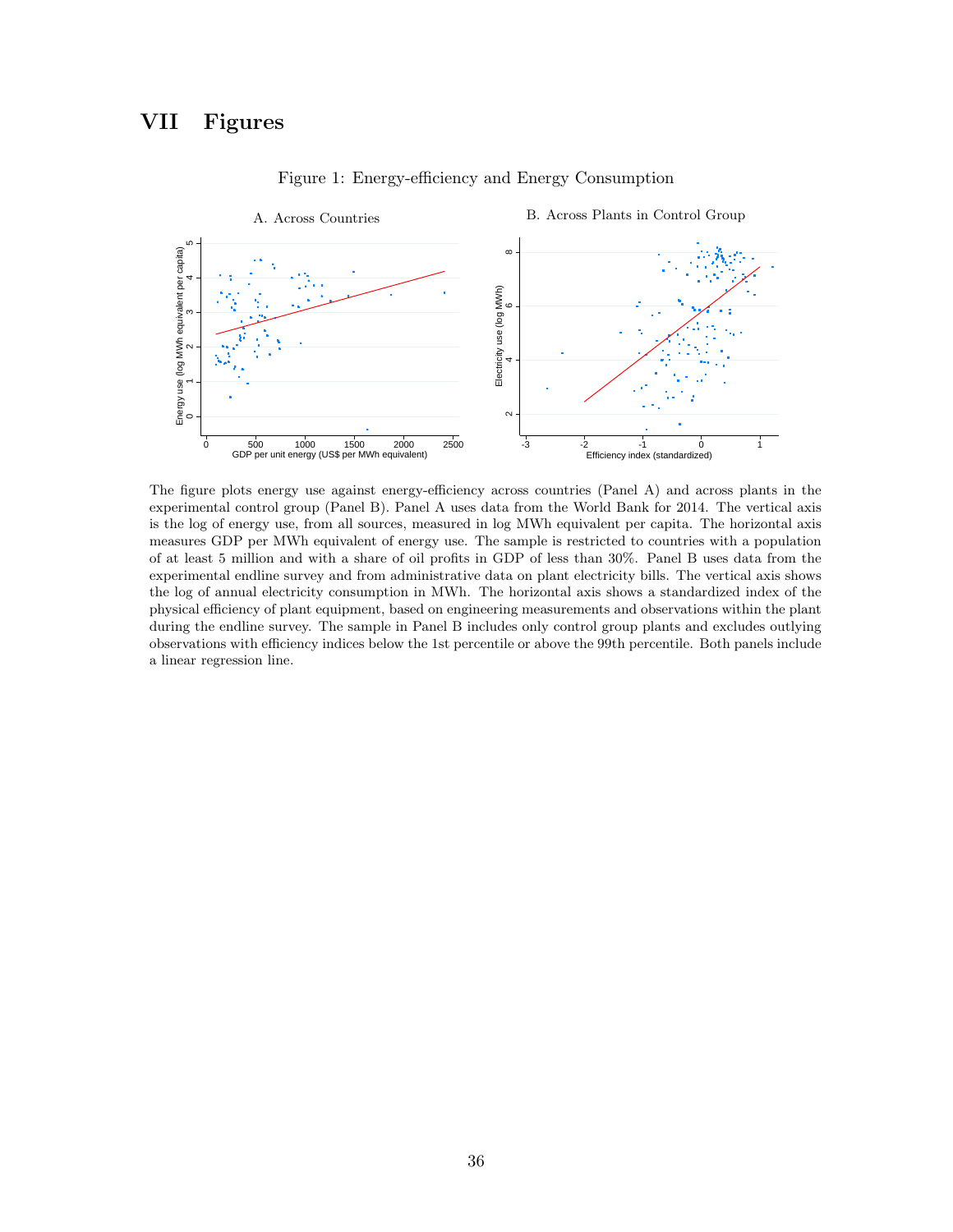

Figure 2: Electricity Consumption Over Time by Treatment Status

A. Mean electricity consumption in calendar time

B. Treatment effect on consumption in event time



The figure shows electricity use over time by treatment status using administrative data from plants' electric utilities. Panel A shows the mean electricity use by calendar month in the control group (dashed line) and treatment group (solid line), measured in MWh against the right vertical axis. The gray histogram in the background shows the distribution of the number of energy audits conducted, measured against the left axis. Panel B shows the coefficients from a regression of electricity consumption on energy audit treatment by month interactions in an event-study regression in event time, relative to the month of audit (for control plants, the month of audit for treatment plants in their audit strata). The data correspond to that in Panel A. The specification includes strata fixed effects for baseline levels of electricity consumption and year-month fixed effects to control for seasonality and trends common to all plants.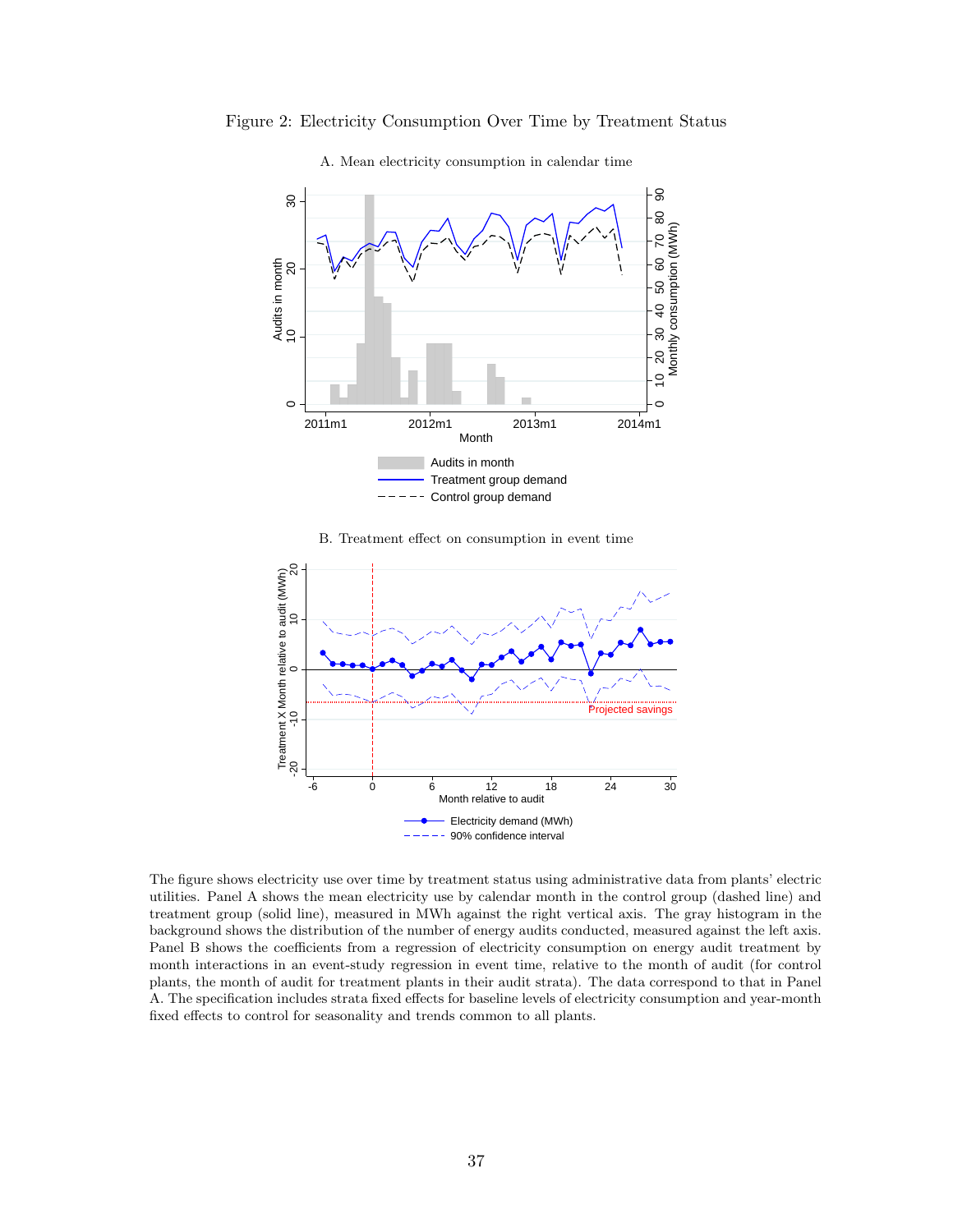

Figure 3: Model Fit to Input Demands

The figure compares input demands in the data and model for the textile sector (Panel A), chemical sector (Panel B) and both sectors together. Within each panel the control group demand for each input in the data is normalized to one. Each panel shows the demand for five inputs, high-skill labor  $H$ , capital  $K$ , energy  $E$ , low-skill labor  $L$  and materials  $M$ . For each input, there is a cluster of four bars: the mean input demand in the data in the control group (solid outline, black bar), in the data in the treatment group (solid outline, lighter bar), in the model in the control (dotted outline, dark blue bar) and in the model in the treatment (dotted outline, lighter blue bar).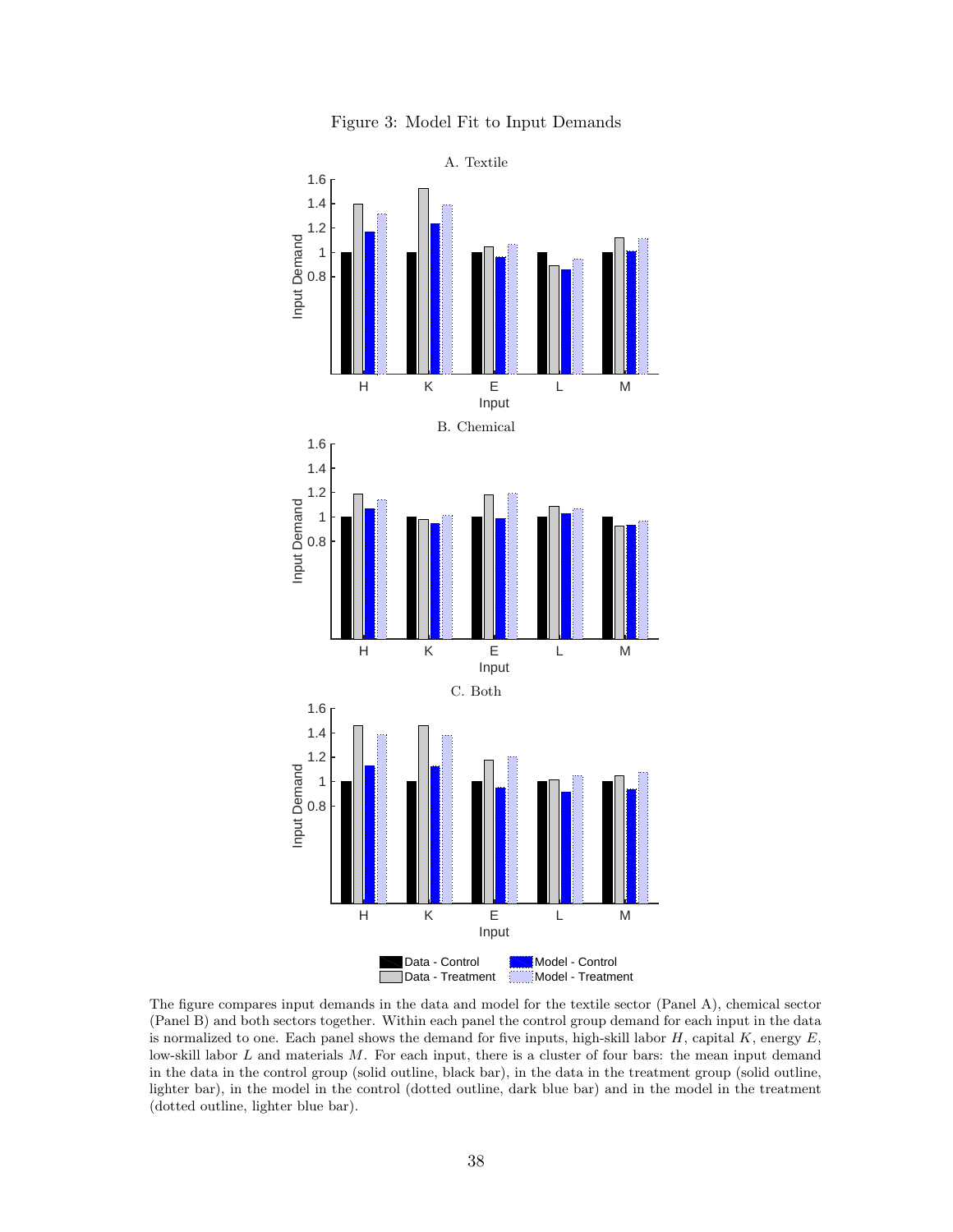

Figure 4: Energy Use Response to Energy Productivity

The figure shows energy demand and profits in response to an increase in energy productivity under different assumptions about the flexibility of inputs. The three panels show demands for the textile and chemical sectors and both sectors together, respectively. In each panel, the horizontal axis indicates variation in the flexibility of inputs. Baseline, normalized to one, is the level in the control group with  $\Delta = 1$ . Direct is the level in the treatment group with the estimated  $\Delta = \hat{\Delta}_1$  but without the plant adjusting any input demands. Short-term is the case where  $\Delta = \hat{\Delta}_1$ , energy demand can change, but other input demands cannot, and medium-term is the case where all five input demands are endogenous to the change in energy productivity. Within each panel the solid (red) line shows the level of energy demand relative to baseline and the dashed (black) line shows the level of profits. 39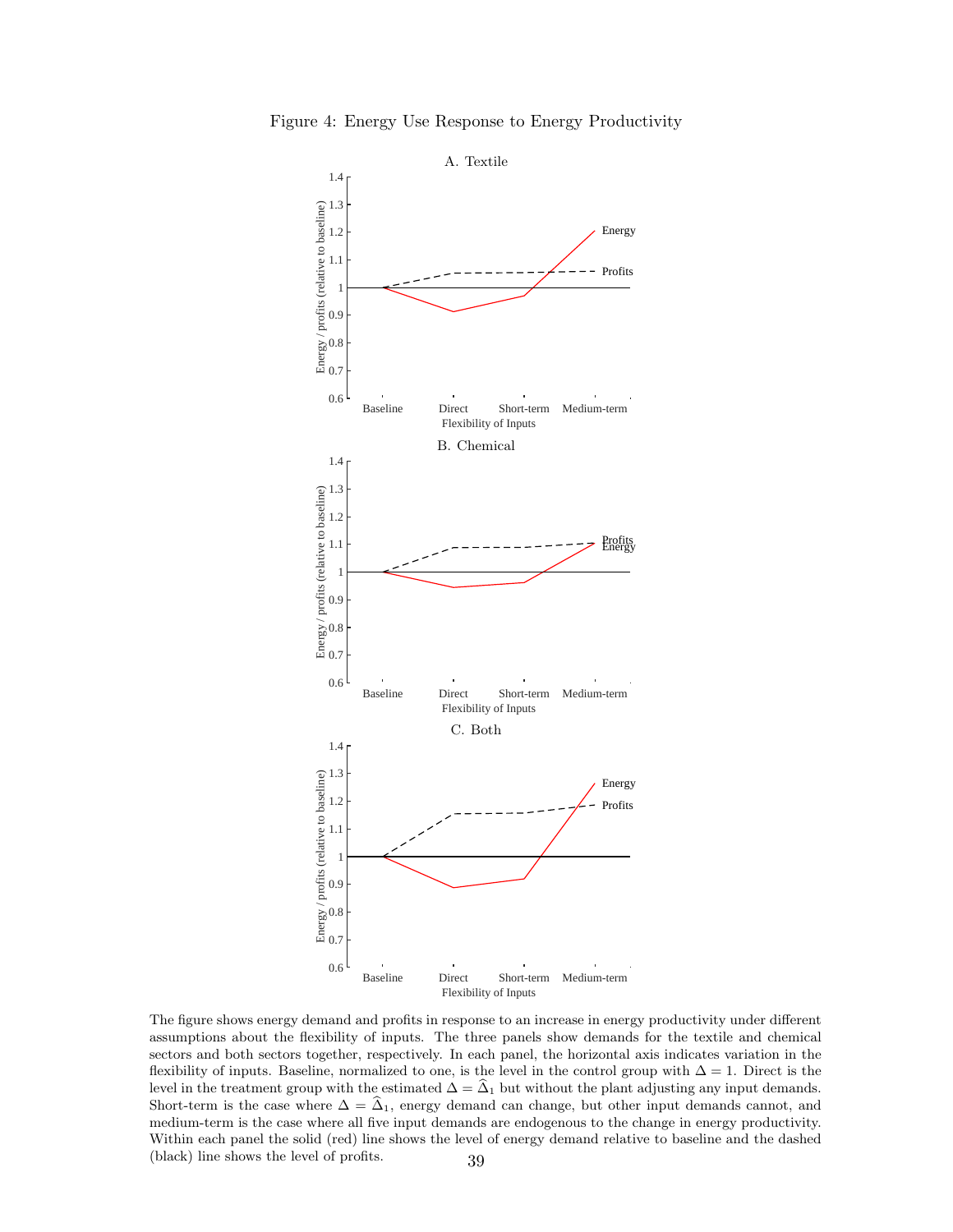## VIII Tables

|                                    | Control    | Treatment | $T - C$   |
|------------------------------------|------------|-----------|-----------|
|                                    | (1)        | (2)       | (3)       |
| <b>Employees</b>                   | 82.7       | 84.9      | 2.26      |
|                                    | [117.5]    | [113.9]   | (11.2)    |
| Capital (USD 000s)                 | 581.6      | 529.9     | $-51.8$   |
|                                    | [813.1]    | $[746.9]$ | (81.1)    |
| Sales (USD 000s)                   | 1809.9     | 1687.2    | $-122.7$  |
|                                    | $[3725.4]$ | [2425.8]  | (322.0)   |
| Contract demand (kVA)              | 191.9      | 201.4     | 9.54      |
|                                    | [171.7]    | [171.5]   | (16.5)    |
| Electricity bill (Annual USD 000s) | 82.6       | 86.5      | 3.90      |
|                                    | [106.3]    | [109.9]   | (10.4)    |
| Fuel bill (Annual USD 000s)        | 114.9      | 110.4     | $-4.41$   |
|                                    | [275.0]    | [426.7]   | (34.4)    |
| Uses lignite $(=1)$                | 0.32       | 0.30      | $-0.023$  |
|                                    | [0.47]     | [0.46]    | (0.045)   |
| Uses coal $(=1)$                   | 0.19       | 0.22      | 0.034     |
|                                    | [0.39]     | [0.42]    | (0.039)   |
| Uses diesel oil $(=1)$             | 0.16       | 0.11      | $-0.052$  |
|                                    | [0.37]     | [0.31]    | (0.032)   |
| Uses gas $(=1)$                    | 0.55       | 0.47      | $-0.085*$ |
|                                    | [0.50]     | [0.50]    | (0.048)   |
| Observations                       | 216        | 219       | 435       |

Table 1: Balance of Baseline Covariates by Energy Audit Treatment

The table shows means of baseline characteristics for control and treatment plants and the difference between these groups, estimated as the coefficient on energy audit treatment assignment in a regression of each outcome on treatment and a set of baseline electricity use strata dummies. Standard deviations of each variable are in brackets and standard errors of each estimated difference in parentheses. Employment, capital and sales are reported at baseline for 424, 371 and 385 total plants, respectively. Statistical significance of differences is marked by  $*$  p < 0.10, \*\* p < 0.05 and \*\*\* p < 0.01.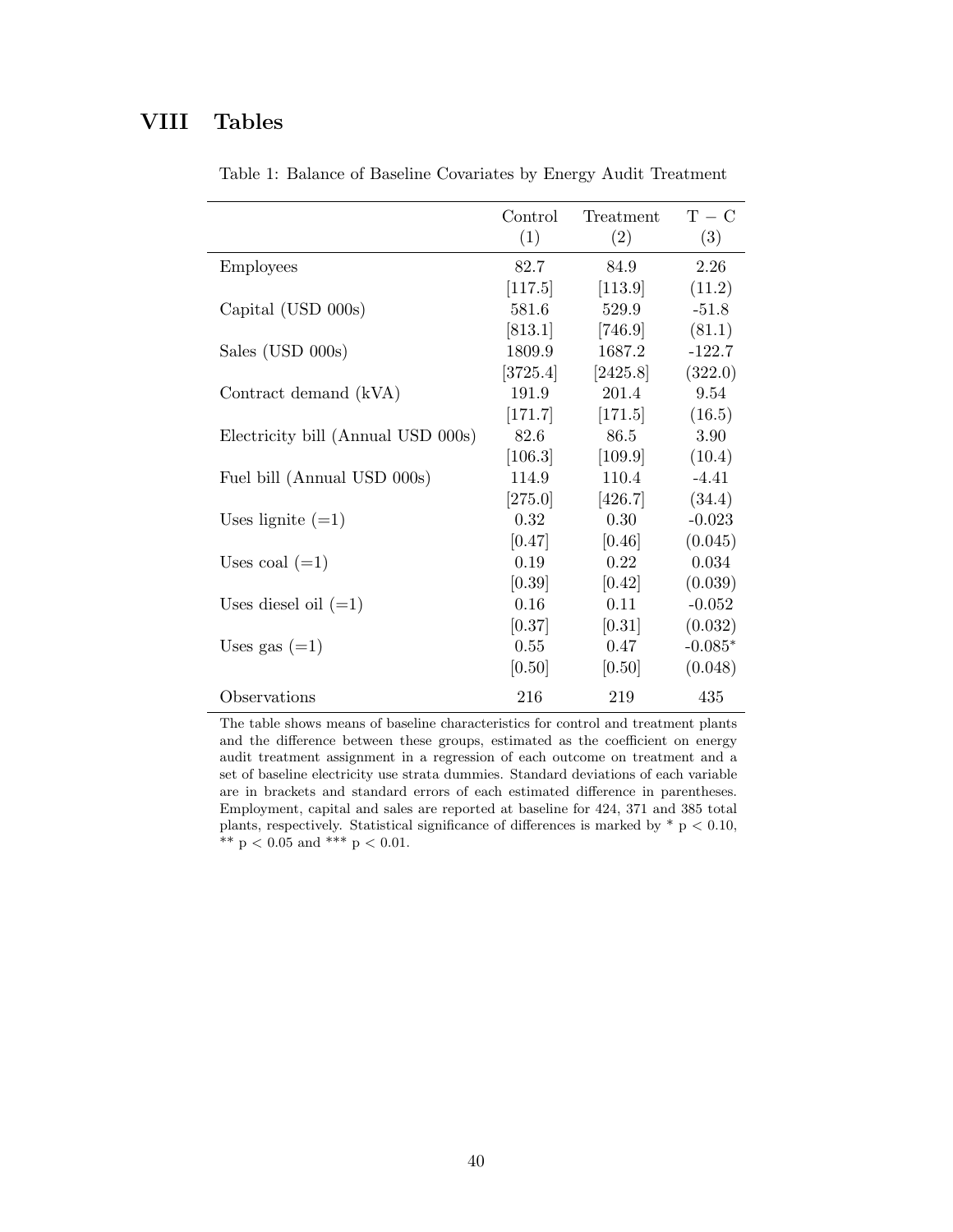|                                                                                         | MWh      | MWh        | MWh        |
|-----------------------------------------------------------------------------------------|----------|------------|------------|
|                                                                                         | (1)      | (2)        | (3)        |
| Energy audit treatment                                                                  |          |            |            |
| $\times$ [6,0] months before audit                                                      | 0.28     | 0.31       | 0.41       |
|                                                                                         | (3.67)   | (3.67)     | (3.66)     |
| $\times$ [0, 12) months after audit                                                     | 0.84     | 0.85       | 0.85       |
|                                                                                         | (3.35)   | (3.35)     | (3.35)     |
| $\times$ [12, 24) months after audit                                                    | 3.12     | 3.11       | 3.08       |
|                                                                                         | (3.59)   | (3.58)     | (3.59)     |
| $\times$ [24,30) months after audit                                                     | 6.11     | 6.09       | 6.04       |
|                                                                                         | (4.68)   | (4.68)     | (4.67)     |
| Audit time main effects<br>Month-of-year effects<br>Association X month-of-year effects | Yes      | Yes<br>Yes | Yes<br>Yes |
| Control mean                                                                            | 64.05    | 64.05      | 64.05      |
| Observations                                                                            | 11584    | 11584      | 11584      |
| Plants                                                                                  | 329      | 329        | 329        |
| Observations Per Plant                                                                  | $35.2\,$ | 35.2       | 35.2       |

Table 2: Electricity Demand on Treatment

The table shows coefficients from event-study regressions of monthly electricity demand on interactions between energy audit treatment assignment and the time since energy audit in months. Event time is represented by four bins for  $[6, 0)$  months before assignment,  $[0, 12)$  months after,  $[12, 24)$ months after and [24, 30) months after. The regressions include controls for event time dummy main effects and in some specifications also calendar month fixed effects (column 2) or industrial association by calendar month effects (column 3). Standard errors clustered at the plant level are shown in parentheses with statistical significance indicated by  $p < 0.10$ , \*\*  $p < 0.05$ and \*\*\*  $p < 0.01$ .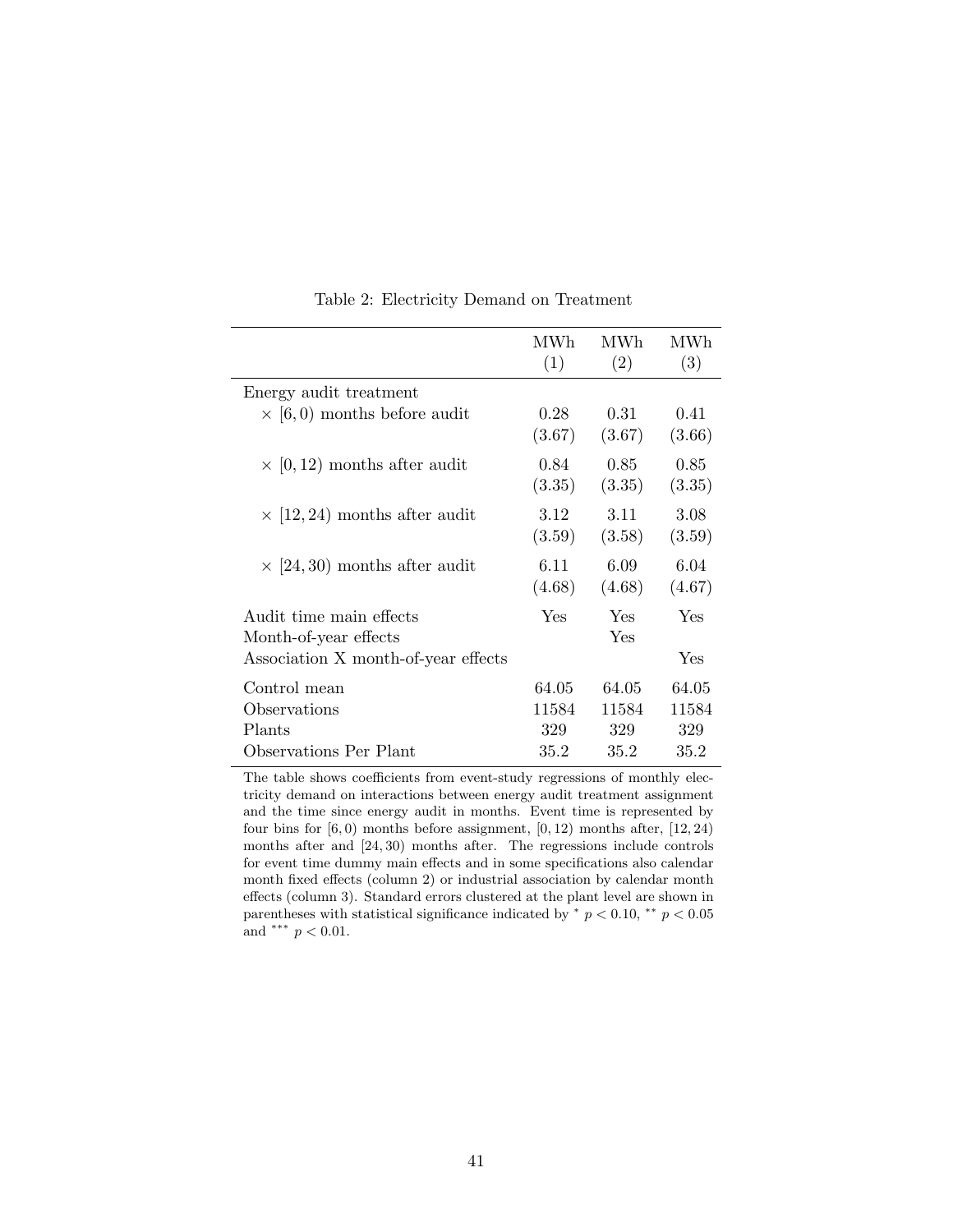|                                                    | Efficiency<br>(1)    | Hours used per day<br>(2) |
|----------------------------------------------------|----------------------|---------------------------|
|                                                    | Panel A. All Systems |                           |
| Energy audit treatment $(=1)$                      | 0.0848               | $1.115***$                |
|                                                    | (0.0650)             | (0.493)                   |
| Control mean                                       | 0.0                  | 16.7                      |
| Observations                                       | 2175                 | 2134                      |
|                                                    | Panel B. Boiler      |                           |
| Energy audit treatment $(=1)$                      | $0.287*$             | $1.922*$                  |
|                                                    | (0.166)              | (1.142)                   |
| Control mean                                       | $-0.1$               | 16.3                      |
| Observations                                       | 292                  | 283                       |
|                                                    | Panel C. Motors      |                           |
| Energy audit treatment $(=1)$                      | $-0.0762$            | 0.801                     |
|                                                    | (0.0786)             | (0.570)                   |
| Control mean                                       | 0.0                  | 17.0                      |
| Observations                                       | 1570                 | 1544                      |
| Panel D. Jet-Dyeing Machines (Textile Plants Only) |                      |                           |
| Energy audit treatment $(=1)$                      | 0.142                | 1.100                     |
|                                                    | (0.250)              | (1.157)                   |
| Control mean                                       | $-0.0$               | 19.4                      |
| Observations                                       | 128                  | 128                       |
| Panel E. Reaction Vessels (Chemical Plants Only)   |                      |                           |
| Energy audit treatment $(=1)$                      | 0.152                | 0.965                     |
|                                                    | (0.360)              | (2.256)                   |
| Control mean                                       | $-0.0$               | 13.5                      |
| Observations                                       | 185                  | 179                       |

Table 3: Physical Efficiency and Capacity Utilization by Treatment Status

The table shows regressions of the physical efficiency and hours of use of pieces of equipment within plants on energy audit treatement status. Physical efficiency is measured with a standardized index of efficiency composed of the average of standardized physical efficiency measures, such as the presence of insulation or the external temperature of an insulated vessel, where each standardized measure is signed so that efficiency is monotonically increasing in the index. These measures are recorded at the level of the piece of equipment and so multiple measures may be available per plant. Hours of operation are obtained by asking plant managers or staff how often different equipment is run. Regressions include baseline electricity demand strata and controls for energy manager treatment assignment. Standard errors, clustered at the plant level, are in parentheses, with statistical significance marked by  $*$  p < 0.10, \*\*  $p < 0.05$  and \*\*\*  $p < 0.01$ .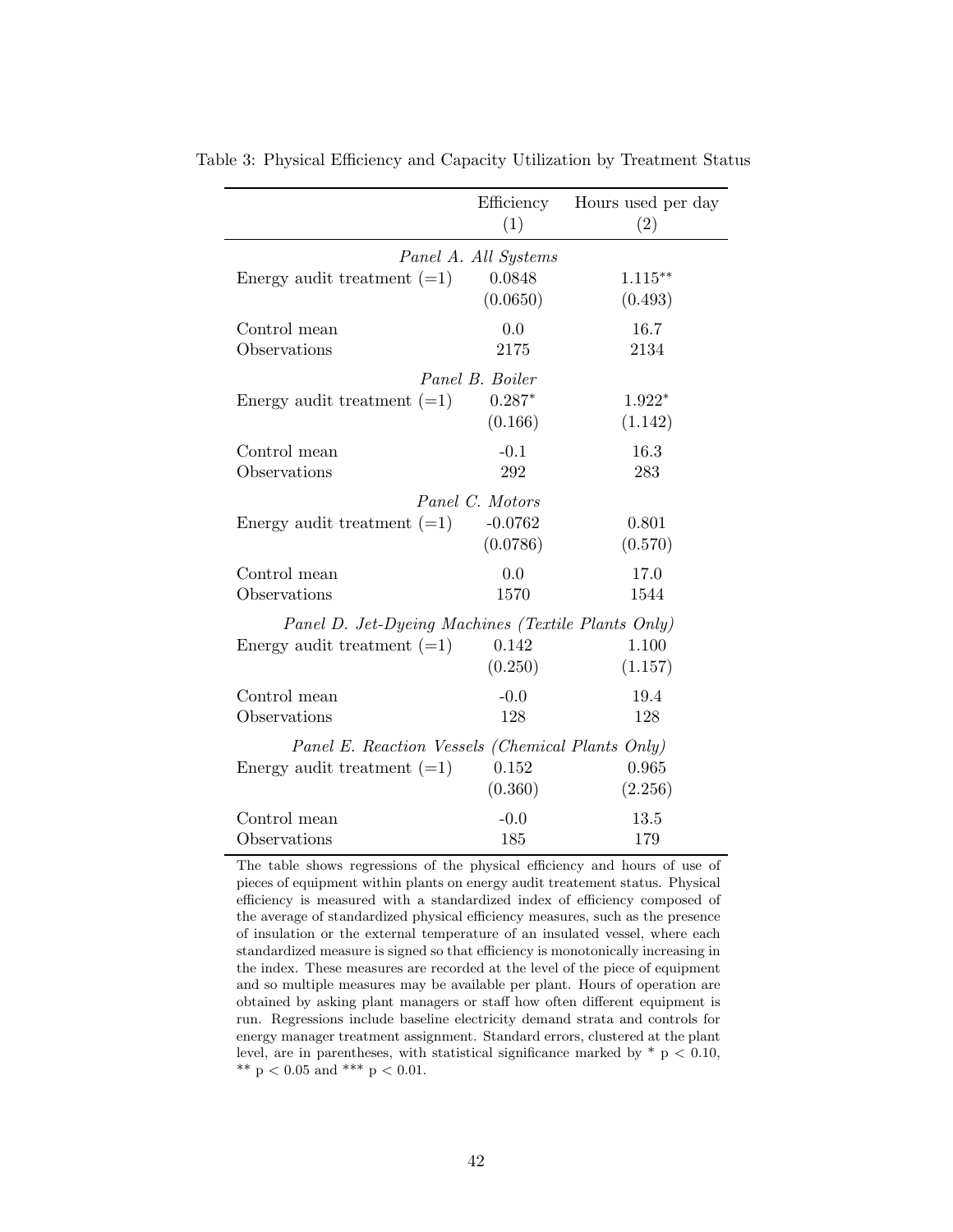|                              | Control                | Treatment | $T - C$   |
|------------------------------|------------------------|-----------|-----------|
|                              | (1)                    | (2)       | (3)       |
| Sales (USD '000s)            | 2036.4                 | 2288.1    | 251.7     |
|                              | $\left[ 2176.3\right]$ | [3456.2]  | (399.8)   |
|                              | 103                    | 108       | 211       |
| High-skill labor (USD '000s) | 28.0                   | 48.5      | $20.5***$ |
|                              | [54.3]                 | [81.9]    | (7.62)    |
|                              | 169                    | 160       | 329       |
| Low-skill labor $(USD'000s)$ | 151.3                  | 153.8     | 2.52      |
|                              | [253.8]                | [222.1]   | (26.4)    |
|                              | 169                    | 160       | 329       |
| Capital (USD $'000s$ )       | 106.0                  | 158.3     | $52.3*$   |
|                              | [125.0]                | [283.7]   | (27.9)    |
|                              | 125                    | 115       | 240       |
| Materials (USD '000s)        | 586.6                  | 631.6     | 45.0      |
|                              | [764.7]                | $[787.0]$ | (99.7)    |
|                              | 130                    | 113       | 243       |
| Energy (USD $'000s$ )        | 368.3                  | 440.2     | 71.9      |
|                              | [321.0]                | [409.7]   | (58.1)    |
|                              | 89                     | 69        | 158       |

Table 4: Plant Sales and Inputs by Treatment Status

The table reports factors of production from the endline survey. Sales, highskill labor, low-skill labor, capital and materials are responses to questions, asked of the plant owner or manager, on the total value of those inputs used in the last complete fiscal year (2011-12). The capital value shown in the table is the estimated capital input rent, based on multiplying the survey answer for the plant's total market value of capital by an assumed capital rental rate of 0.15. The energy input is calculated based on the sum of fuel bills, from survey responses, and electricity consumption, from administrative data on utility bills, aggregated over the same period. Inputs and sales are shown for all plants reporting each measure with the sample size listed separately for each variable. Energy input is shown in the table only for plants that reported both their electricity and fuel expenses. The first two columns in the table show the means of each factor for the control and treatment groups, respectively, and the last column the difference in means across groups. In the third column standard errors are shown in parentheses and the statistical significance of differences is marked by \* p  $< 0.10,$  \*\* p  $< 0.05$  and \*\*\* p  $< 0.01$ .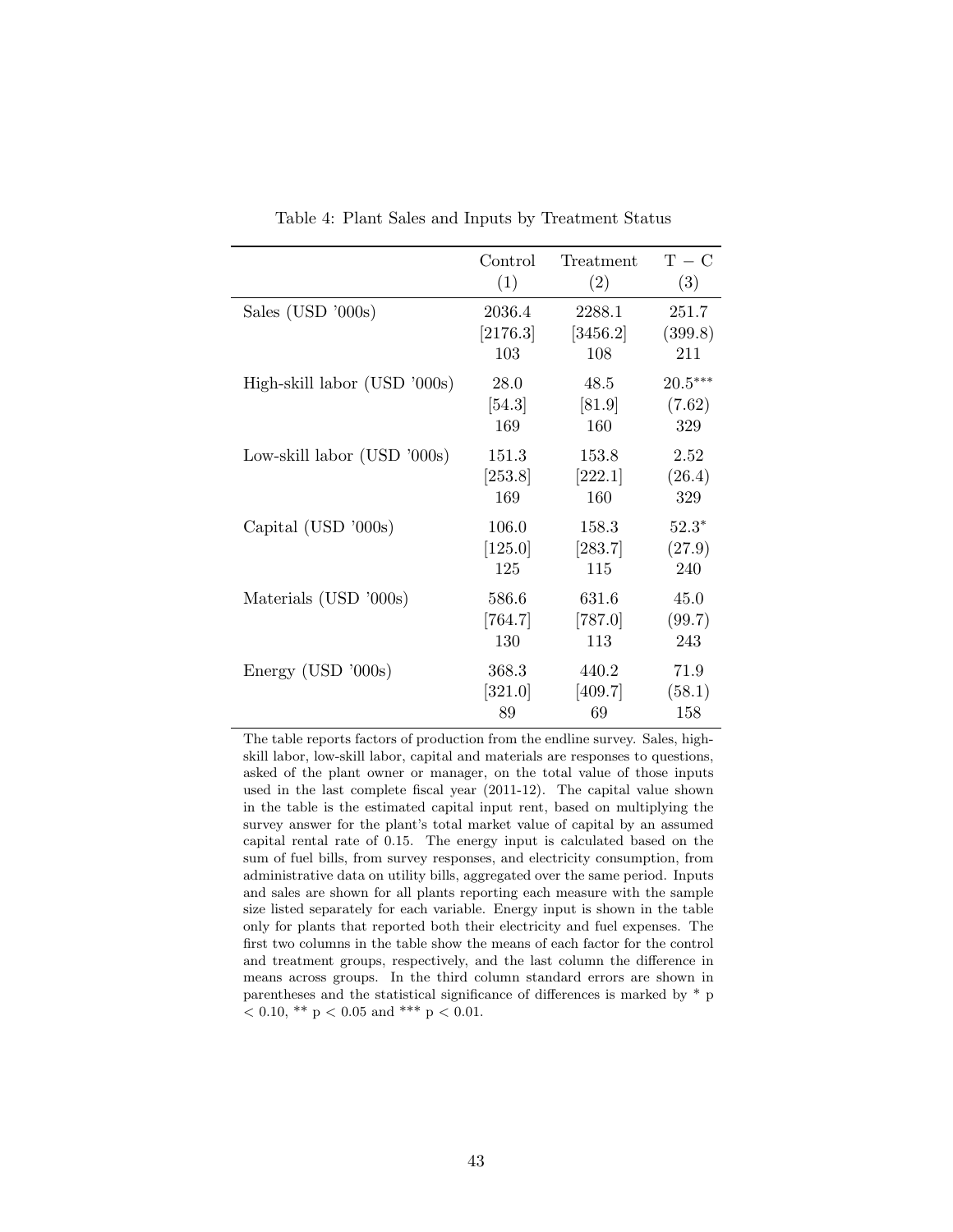|                  | Managers         |                   |                   | Technical         |                  | Workers |  |
|------------------|------------------|-------------------|-------------------|-------------------|------------------|---------|--|
|                  | Number           | Pay               | Number            | Pay               | Number           | Pay     |  |
|                  | $\left(1\right)$ | $\left( 2\right)$ | $\left( 3\right)$ | $\left( 4\right)$ | $\left(5\right)$ | (6)     |  |
| Energy audit     | $0.880*$         | $8.478**$         | $2.989**$         | $14.92**$         | 6.047            | 1.139   |  |
| treatment $(=1)$ | (0.515)          | (4.041)           | (1.361)           | (6.247)           | (14.66)          | (29.96) |  |
| Control mean     | 2.4              | 12.9              | 6.0               | 21.5              | 88.6             | 152.5   |  |
| Observations     | 297              | 264               | 309               | 277               | 313              | 286     |  |

Table 5: Audit Treatment Effects on Employment

The table shows the effect of treatment on employment in the endline survey. The endline survey asked the plant owner or manager about the total number of people employed in different categories as well as their total annual pay. Managers are "Management (at plant)" employees; technical staff are "Technical or supervisory (at shop floor, excluding management)" and workers are "Workers (laborers at shop floor)." Each pair of adjacent columns pertains to one of these three employee types. For each type, the two columns report the coefficient on audit treatment in a regression of the number and total pay of those employees on audit treatment and a constant. Total pay is measured in USD '000s per annum. Statistical significance is denoted by  $*$   $p < 0.10$ ,  $**$   $p < 0.05$  and  $***$   $p < 0.01$ .

|                                                             | Total capital rental<br>(Endline, USD '000s) |                        |                        |                  | Efficient capital<br>(Endline, USD) |                     |
|-------------------------------------------------------------|----------------------------------------------|------------------------|------------------------|------------------|-------------------------------------|---------------------|
|                                                             | (1)                                          | (2)                    | (3)                    | (4)              | (5)                                 | (6)                 |
| Energy audit<br>treatment $(=1)$                            | $51.25*$<br>(28.53)                          | $49.07*$<br>(26.51)    | $54.55*$<br>(32.05)    | 160.0<br>(209.8) | 128.3<br>(203.9)                    | 206.2<br>(248.0)    |
| Audit treatment $(=1) \times$<br>Employment at baseline     |                                              | $0.304**$<br>(0.149)   |                        |                  | 0.627<br>(2.019)                    |                     |
| Employment at baseline                                      |                                              | $0.481***$<br>(0.0757) |                        |                  | $2.133**$<br>(0.975)                |                     |
| Audit treatment $(=1) \times$<br>Projected payback (months) |                                              |                        | $-4.287***$<br>(1.591) |                  |                                     | $-20.17$<br>(12.72) |
| Control mean<br>Observations                                | 105.35<br>242                                | 105.35<br>242          | 105.35<br>242          | 762.18<br>329    | 762.18<br>327                       | 762.18<br>329       |

Table 6: Audit Treatment Effects on Investment

The table shows regressions of endline plant capital on audit treatment status and baseline plant and audit characteristics. There are two measures of plant capital. Total capital rental corresponds to the rental value of total endline plant capital at a 0.15 rental rate. Efficient capital is the capital invested specifically in a list of energy-efficiency upgrades, based on the most common energy-efficiency measures recommended during audits across all treated plants. Plants were asked about investments in these specific efficiency measures regardless of whether that particular plant received an audit or not. Projected payback is the number of months until the undiscounted projected value of energy savings will exceed the cost of a recommended investment for a plant and is therefore inversely related to returns. Projected payback is measured only for plants audited so the specifications with projected payback as a control variable also have a control dummy (suppressed) for whether projected payback is missing. Standard errors are in parentheses with statistical significance indicated by  $\degree p < 0.10$ ,  $\degree\degree p < 0.05$  and  $\degree\degree\degree p < 0.01$ .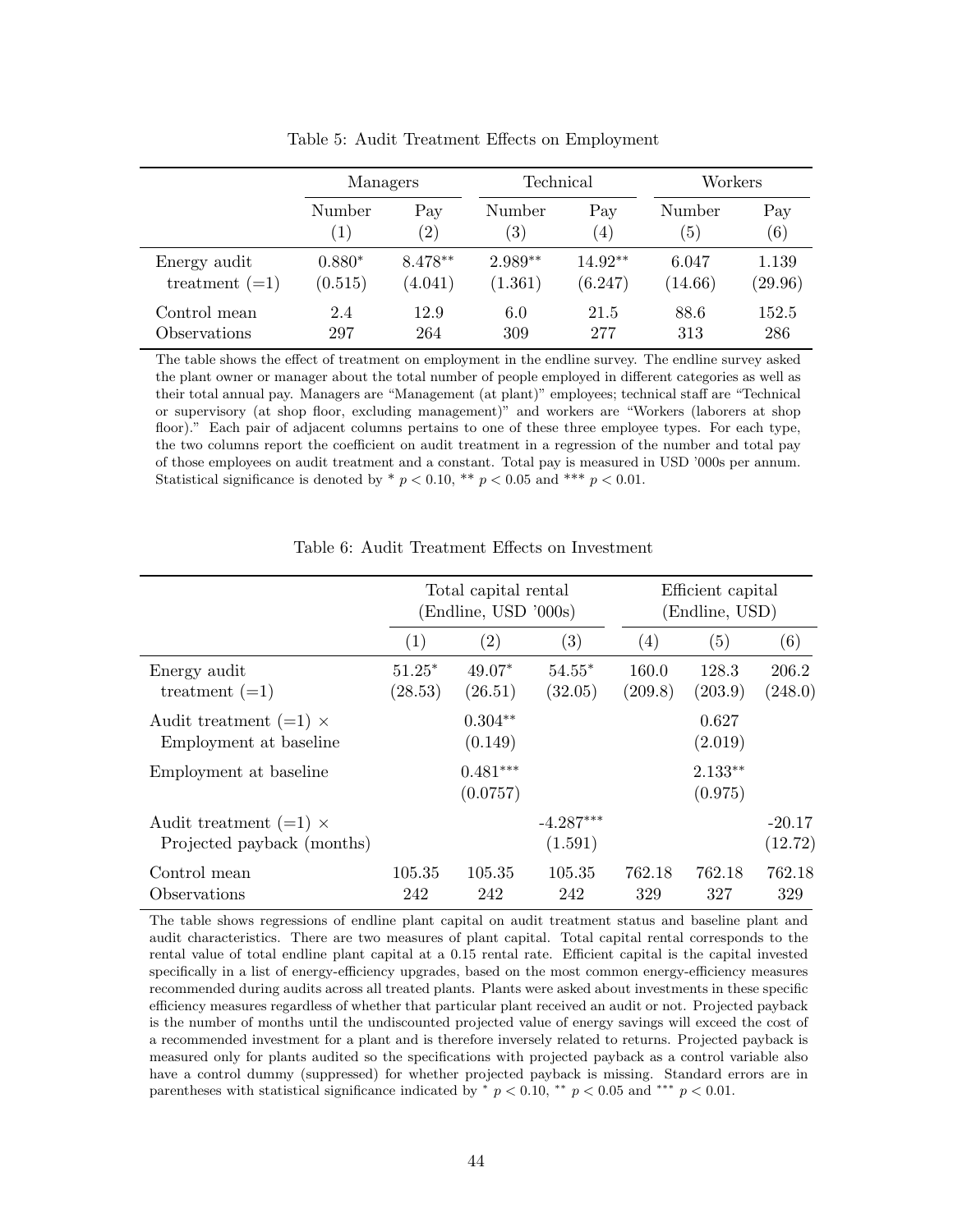|                    | Textile  | Chemical | Both    |
|--------------------|----------|----------|---------|
|                    | (1)      | (2)      | (3)     |
| $\hat{\Delta}$     | 1.059    | 1.096    | 1.126   |
|                    | (0.051)  | (0.396)  | (0.089) |
| $\hat{\sigma}_H$   | 0.027    | 0.016    | 0.019   |
|                    | (6.545)  | (13.438) | (3.356) |
| $\hat{\sigma}_E$   | 1.059    | 2.646    | 1.827   |
|                    | (2.175)  | (7.248)  | (1.233) |
| $\hat{\pi}_H$      | 0.063    | 0.991    | 0.347   |
|                    | (28.391) | (62.259) | (5.827) |
| $\hat{\pi}_K$      | 0.936    | 0.001    | 0.652   |
|                    | (29.923) | (7.047)  | (5.324) |
| $\hat{\pi}_E$      | 0.370    | 0.114    | 0.288   |
|                    | (0.024)  | (0.011)  | (0.014) |
| $\hat{\alpha}$     | 0.328    | 0.052    | 0.226   |
|                    | (0.023)  | (0.008)  | (0.019) |
| $\hat{\mu}_A$      | 7.536    | 6.499    | 7.013   |
|                    | (11.365) | (38.029) | (5.023) |
| $\hat{\sigma}_A$   | 0.058    | 0.130    | 0.141   |
|                    | (0.118)  | (0.073)  | (0.191) |
| $\phi$             | 0.85     | 0.85     | 0.85    |
| Over-id $p$ -value | 0.450    | 0.916    | 0.644   |
| Observations       | 130      | 166      | 296     |

Table 7: Production Function Estimates

The table provides estimates of the plant production function. The first two columns give estimates for the textile and chemical sectors and the third for both sectors together. Each set of estimates uses a generalized method of moments estimator to match input demands in the treatment and control groups. The p-value is from a test of the over-identifying restrictions of the model based on the GMM criterion where the test statistic is distributed  $\chi^2_{11-9}$ .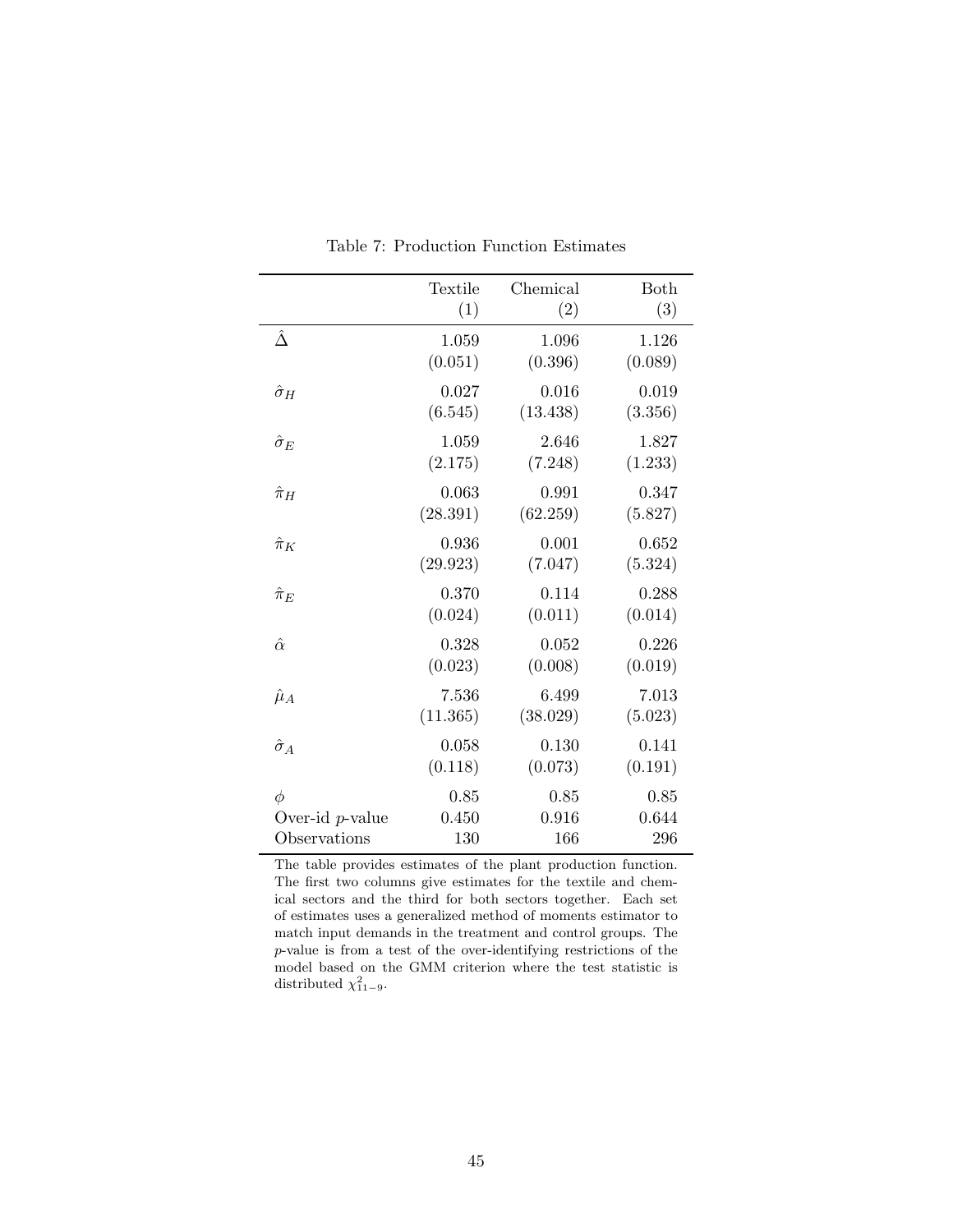|                                   | Energy-efficiency |           |                    |              |            |
|-----------------------------------|-------------------|-----------|--------------------|--------------|------------|
|                                   | <b>Baseline</b>   | Direct    | Medium-            | Pigouvian    | Difference |
|                                   |                   |           | term               | $\text{tax}$ | $(4)-(3)$  |
|                                   | (1)               | (2)       | (3)                | (4)          | (5)        |
|                                   |                   |           | A. Textile         |              |            |
| Energy expenditure                | 535.35            | 505.65    | 591.26             | 505.65       | $-85.61$   |
| Profit                            | 335.92            | 365.62    | 371.29             | 323.87       | $-47.41$   |
| Social surplus (low social cost)  | $-28.93$          | 21.01     | $-31.67$           | $-20.74$     | 10.93      |
| Social surplus (high social cost) | $-393.78$         | $-323.60$ | $-434.62$          | $-365.35$    | 69.27      |
|                                   |                   |           | <b>B.</b> Chemical |              |            |
| Energy expenditure                | 45.50             | 41.53     | 54.85              | 41.53        | $-13.32$   |
| Profit                            | 76.07             | 80.04     | 80.58              | 74.76        | $-5.82$    |
| Social surplus (low social cost)  | 45.07             | 51.74     | 43.20              | 46.45        | 3.26       |
| Social surplus (high social cost) | 14.06             | 23.44     | 5.82               | 18.15        | 12.33      |
|                                   |                   |           | $C.$ Both          |              |            |
| Energy expenditure                | 183.67            | 163.05    | 232.36             | 163.05       | $-69.31$   |
| Profit                            | 133.51            | 154.13    | 158.42             | 126.25       | $-32.18$   |
| Social surplus (low social cost)  | 8.34              | 43.01     | 0.07               | 15.13        | 15.06      |
| Social surplus (high social cost) | $-116.83$         | $-68.10$  | $-158.29$          | $-95.99$     | 62.30      |

#### Table 8: Social Surplus Under Productivity Subsidies or an Energy Tax

The table shows energy expenditure, profits and social surplus under alternative energy policy regimes. All numbers in the table are in USD '000s per plant. The baseline regime (column 1) represents the control group without energy-efficiency subsidies or taxes. Direct (column 2) endows plants with energy productivity  $\Delta = \hat{\Delta}_1$  but does not allow inputs to adjust, whereas medium-term (column 3) provides the same energy productivity and allows inputs to adjust. Finally, Pigouvian tax gives the plant response under an energy tax calibrated for plant energy demand to match the column 2 level of energy demand. The rows give values for energy expenditure, plant profit and social surplus, where surplus is reported separately for low and high assumptions on the social cost of energy use.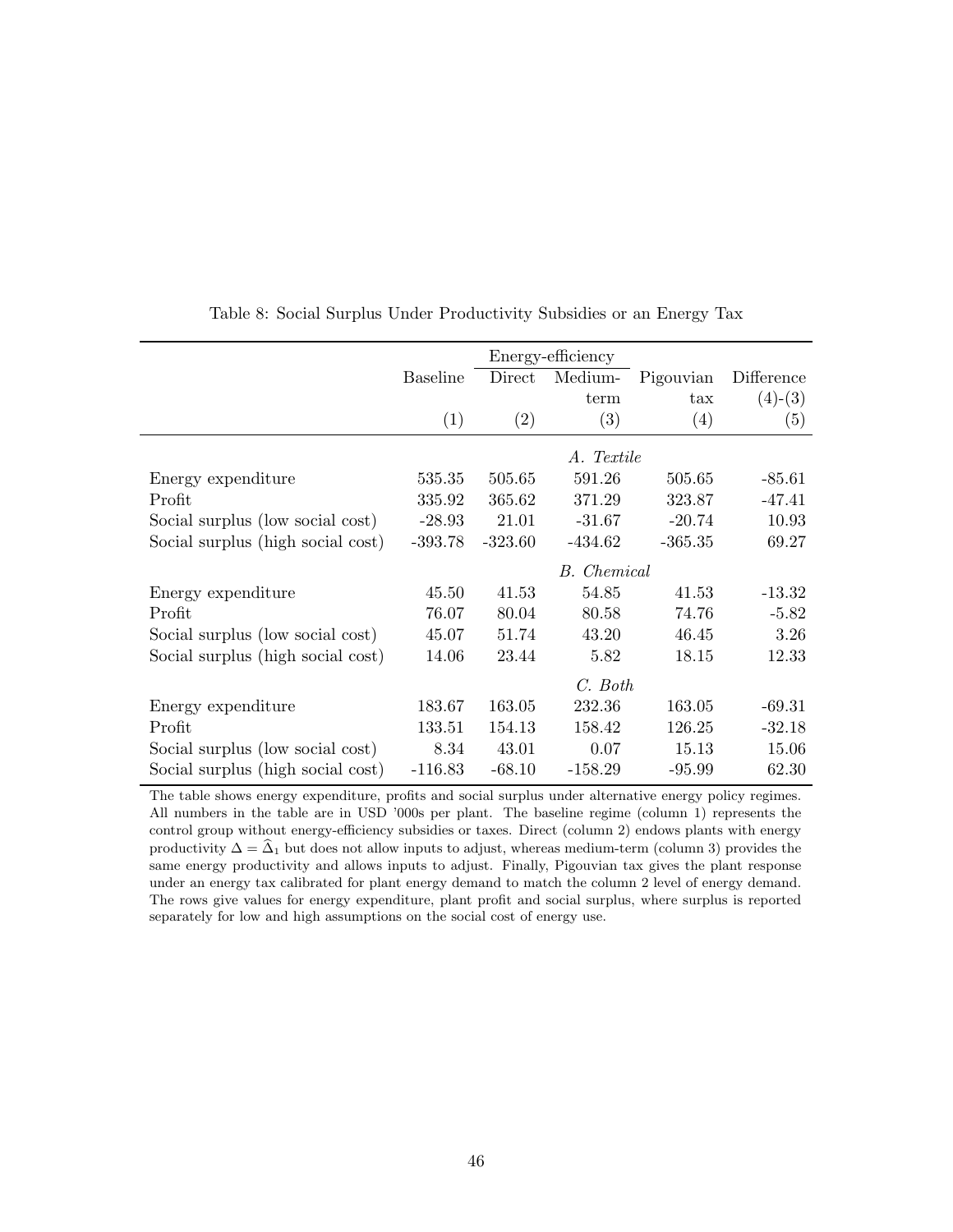## A Data Appendix

This section contains supplementary information on the experimental design and the measures recommended in energy audits.

#### A.1 Context

Many unilateral and multilateral aid agencies are active in subsidizing energy-efficiency initiatives for Indian manufacturing plants. Table A1 describes initiatives active around the time of the experiment studied in this paper. Most initiatives are funded by foreign donors and administered by the Government of India through the Small Industries Development Bank of India (SIDBI) and the Bureau of Energy Efficiency (BEE).

| Who?         | When?     | Name?                  | What?                               |
|--------------|-----------|------------------------|-------------------------------------|
| BEE,         | 2012-2013 | World Bank – Global    | Energy audits and capacity building |
| <b>SIDBI</b> |           | Environment Facility   | in 5 industrial clusters            |
| SIDBI,       | 2012      | Financing Energy Effi- | Subsidised lending pass-through of  |
| <b>KfW</b>   |           | ciency Projects in the | USD 70m loan for MSME units         |
|              |           | <b>MSME</b> Sector     |                                     |
| <b>BEE</b>   | 2010-2011 | BEE<br>Small-<br>and   | Energy audits, technology identifi- |
|              |           | Medium-Enterprise      | cation, capacity building for over  |
|              |           | Program                | $4,000$ units in 35 clusters        |
| SIDBI,       | 2010-2011 | SIDBI<br>Financing     | Subsidised lending pass-through of  |
| <b>JICA</b>  |           | Scheme for MSMEs       | USD 330m loan for MSME units        |
|              |           |                        | with $10\%$ savings potential       |
| US AID,      | 2006-2009 | Conservation<br>Energy | Feasibility studies, technology de- |
| <b>BEE</b>   |           | and Commercialization  | velopment, select investment-grade  |
|              |           | Project, Phase III     | audits for four SME clusters        |
|              |           |                        |                                     |

Table A1: Industrial Energy-Efficiency Initiatives in India

### A.2 Experimental Integrity

This subsection provides further details about the experimental design and compliance to extend the discussion in Section II.D.

Table A2 shows the interest in plants contacted to participate in the experiment. The universe of plants comprised the members of textile and chemical industrial associations in several cities of Gujarat. Energy consultants contacted randomly sampled members to solicit their interest in possibly receiving energy consulting services. Table A2 shows the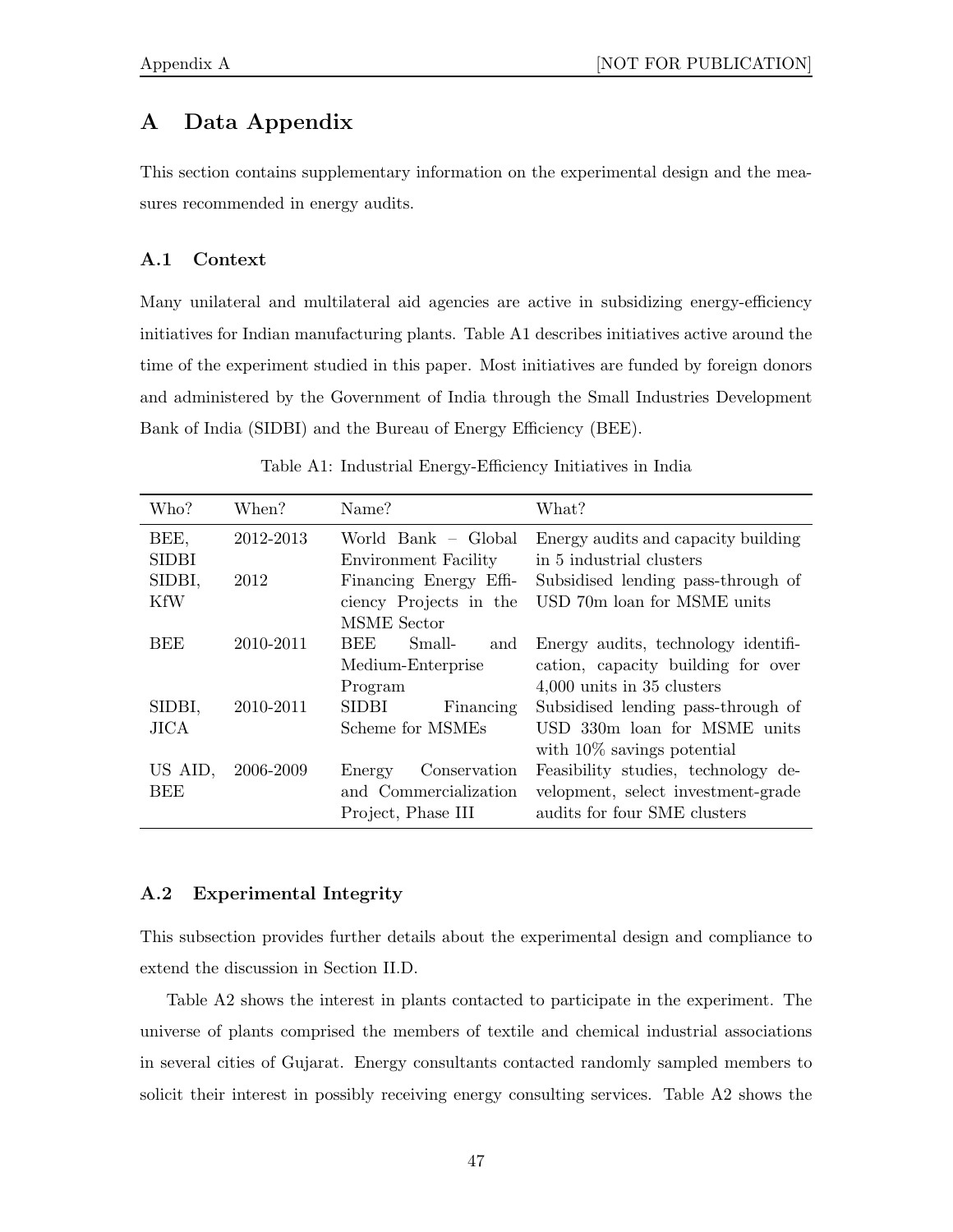replies of plants to this outreach, and is discussed in the text. The number of interested plants is larger than the sample because further screening criteria were applied to restrict the sample of interested plants.

|                            | Plant interest    |      |  |
|----------------------------|-------------------|------|--|
|                            | Number<br>Percent |      |  |
|                            | (1)               | (2)  |  |
| Interested                 | 490               | 53.0 |  |
| Already have consultant    | 38                | 4.11 |  |
| Energy not a large cost    | 40                | 4.32 |  |
| Scope of savings not large | 50                | 5.41 |  |
| Other                      | 307               | 33.2 |  |
| Total                      | 925               | 100  |  |

Table A2: Plant Interest in Energy Consulting

The table shows interest in joining the experimental sample, as solicited by energy consultants, amongst plants in the larger population of membership rolls in local industrial associations.

Plants that declined interest did not complete the baseline survey and so it is difficult to gauge how screening on interest affected the composition of the sample. As described in Section II.B, Table A3 compares the characteristics of plants that were and were not intersted in administrative data available for a subsample of plants.

I collected administrative data on industrial registrations from the Industries Commissioner, Government of Gujarat. Registration data includes details such as the capital stock and employment of plants, but has several limitations: it is only available for plants that register, is typically out of date, and it may be distorted if plants do not report truthfully to the government. Appendix Table A3 compares plant characteristics, in the registration data, for plants that were interested in the experiment versus not, among the 206 solicited plants that could be matched to this data set. The rate of interest is higher amongst matched plants, at 75% instead of 53%, presumably because registered plants tend to be larger. Within the matched plants, most observable characteristics are similar, but interested plants have a larger total capital stock, by USD 101 thousand (standard error USD 63 thousand).

Table A4 describes the cross-cutting experimental design and compliance. Panel A describes the treatment assignments: plants were assigned to the energy audit treatment or control groups, and, conditional on completing an energy audit, were assigned to the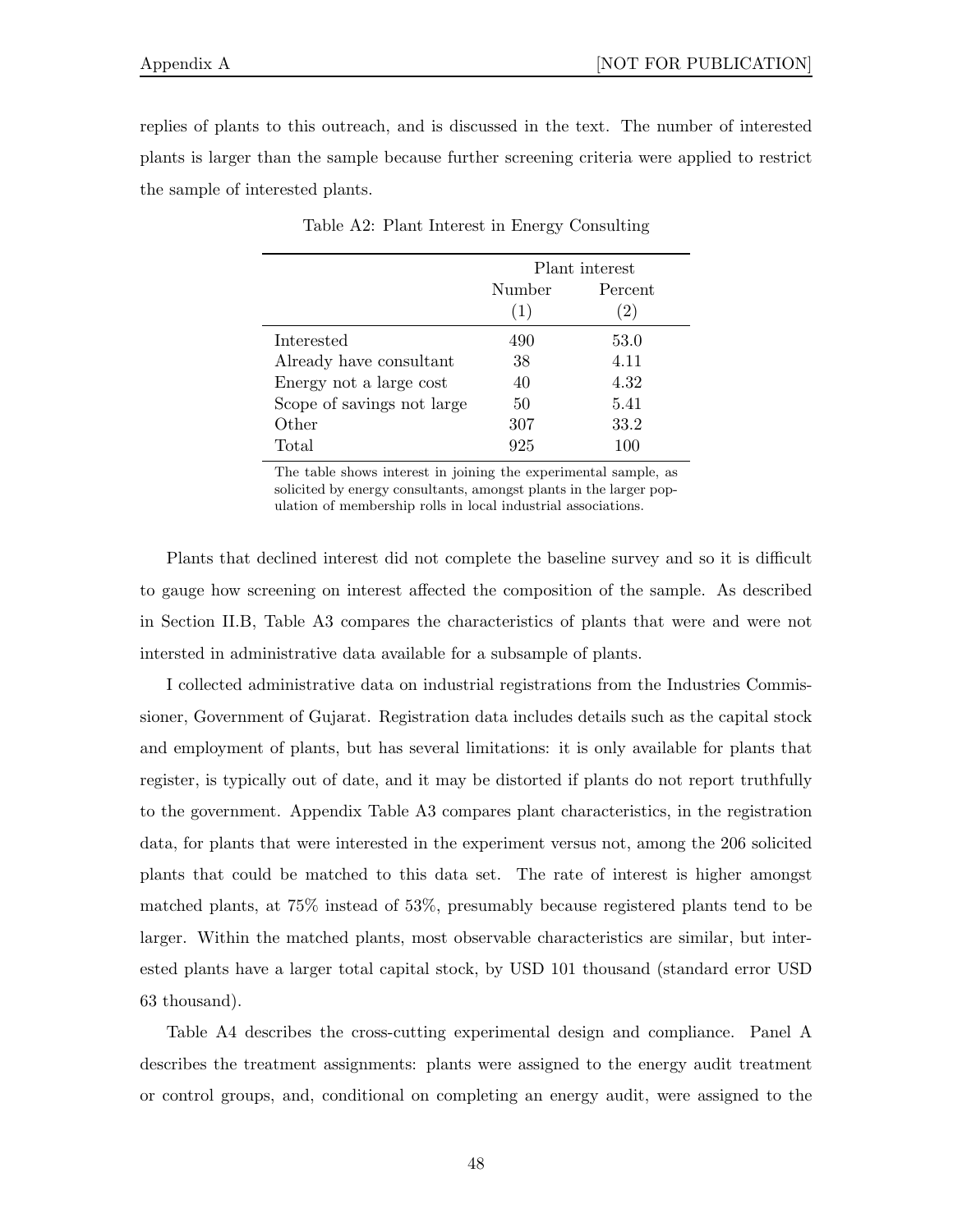|                                | Sample mean [sd] |         |            |  |  |
|--------------------------------|------------------|---------|------------|--|--|
|                                | Interested       | Not.    | Difference |  |  |
| Electricity load in kW         | 65.9             | 60.4    | 5.53       |  |  |
|                                | [67.4]           | [78.0]  | (11.3)     |  |  |
| Capital (USD '000s)            | 231.7            | 130.6   | 101.0      |  |  |
|                                | [445.0]          | [165.5] | (63.2)     |  |  |
| Capital, plant (USD '000s)     | 96.5             | 77.0    | 19.5       |  |  |
|                                | [184.8]          | [111.1] | (27.2)     |  |  |
| Capital, equipment (USD '000s) | 7.72             | 7.39    | 0.33       |  |  |
|                                | [41.0]           | [36.5]  | (6.41)     |  |  |
| Capital, building (USD '000s)  | 76.8             | 29.1    | 47.6       |  |  |
|                                | [219.3]          | [40.6]  | (30.6)     |  |  |
| Capital, land (USD '000s)      | 50.6             | 17.2    | 33.5       |  |  |
|                                | [246.4]          | [14.8]  | (34.3)     |  |  |
| Employment                     | 15.2             | 13.2    | 1.91       |  |  |
|                                | [13.9]           | [11.4]  | (2.14)     |  |  |
| Observations                   | 154              | 52      |            |  |  |

Table A3: Selection into the Sample

The table compares observable characteristics of plants interested or not interested in participating the experiment in data from industrial registrations with the state of Gujarat. Industrial registration data is available for a subset of 206 of the 925 plant population fo the experiment due to partial registration and limited matching. Registration data gives characteristics as reported to the government on establishment of the plant.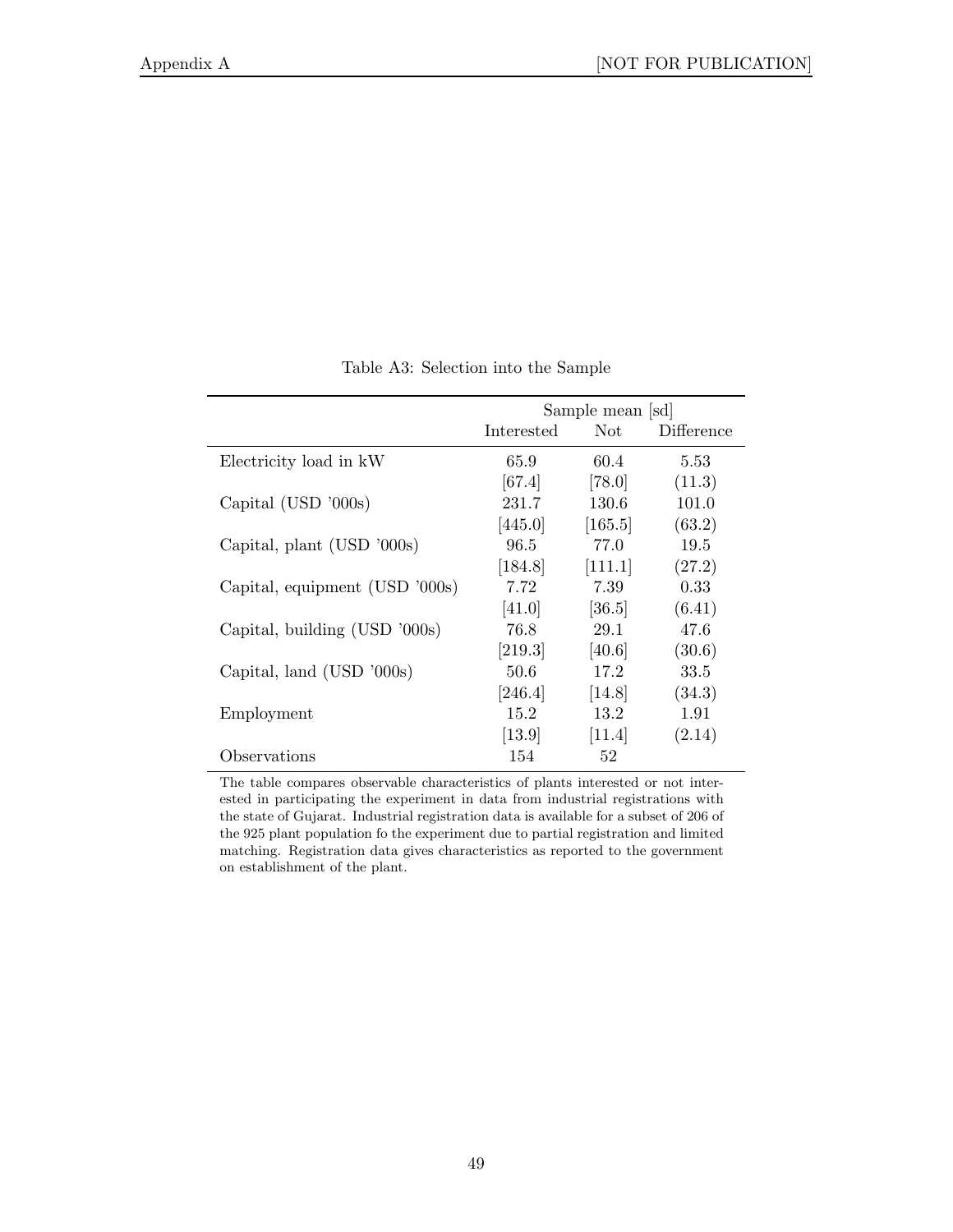energy manager treatment. Panel B describes compliance with the experimental treatment assignments.

|                                      | Control<br>(1) | Treatment<br>(2)       | Total<br>(3) |  |  |  |
|--------------------------------------|----------------|------------------------|--------------|--|--|--|
| A. Treatment Assignments             |                |                        |              |  |  |  |
|                                      |                | Energy Audit Treatment |              |  |  |  |
| <i>Energy Manager Treatment</i>      |                |                        |              |  |  |  |
| Total                                | 216            | 219                    | 435          |  |  |  |
| Control                              | $\theta$       | 81                     | 81           |  |  |  |
| Treatment                            | $\Omega$       | 83                     | 83           |  |  |  |
| Not assigned                         | 216            | 55                     | 271          |  |  |  |
| <b>B.</b> Treatment Completion       |                |                        |              |  |  |  |
| <i>Energy Audit Treatment</i>        |                |                        |              |  |  |  |
| Share of plants doing energy audit   | 0.12           | 0.79                   | $0.67***$    |  |  |  |
|                                      |                |                        | (0.035)      |  |  |  |
| Energy Manager Treatment             |                |                        |              |  |  |  |
| Share of plants using energy manager | 0.12           | 0.35                   | $0.23***$    |  |  |  |
|                                      |                |                        | (0.064)      |  |  |  |

Table A4: Experimental Design and Compliance

The table shows the experimental design and treatment assignments, in Panel A, and the actual completion of energy audits or use of energy managers, in Panel B. In Panel A the columns indicate energy audit treatment assignment and the rows energy manager treatment assignment and each cell reports the number of plants assigned to that combination of treatments. Plants are assigned to the energy manager treatment conditional on completing the energy audit treatment and expressing interest in implementation. In Panel B the columns indicate treatment assignment status for the energy audit treatment, in the first row, and the energy manager treatment, in the second row. Each table entry gives the share of plants completing the treatment, or similar consultancy outside the experiment, conditional on the treatment assignment shown by the column.

Table A5 describes attrition from the experiment. Of the total sample of 435 plants at baseline, 334 plants completed the endline survey. Roughly half of those that did not complete the survey had closed down, and the other half refused the survey. The text discussed the rate of refusal, which was primarily due to data confidentiality concerns. The data sought for the endline was relatively more invasive than the data collected in the brief baseline.

Table A6 compares the rate of attrition across treatment arms. A primary concern would be whether energy consulting increased plant profitability and therefore altered the selection of plants that remained open at the end of the experiment. There is no evidence for such differential selection on treatment status: overall, control plants are slightly (not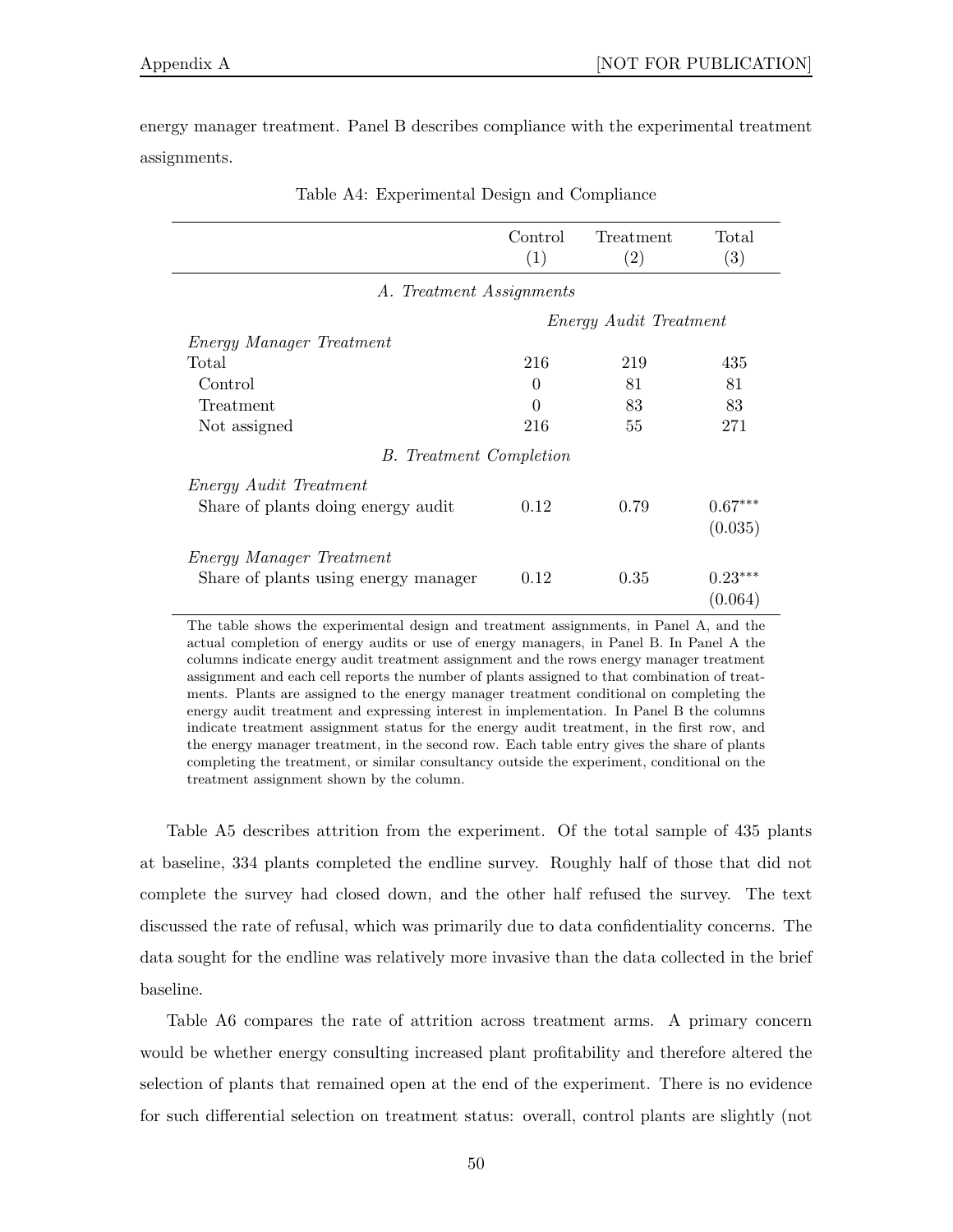|                    | N   | $\%$  |
|--------------------|-----|-------|
| Surveyed           | 334 | 76.8  |
| Not surveyed       | 101 | 23.2  |
| Shut down/Sold off | 42  | 9.7   |
| Refused            | 52  | 12.0  |
| Other              |     | 1.6   |
| Total              | 435 | 100.0 |

Table A5: Attrition in the Endline Survey

Shut down/sold off includes plants that were permanently closed and plants that were temporarily closed during repeated survey visits. Refused includes plants that were operating at the time of the visit, but that refused to respond. Other includes plants that moved or that could not be contacted.

significantly) more likely to be surveyed at endline, and the rate of plant closure in the control and treatment groups is nearly identical.

|                    | Treatment | Control | Difference |
|--------------------|-----------|---------|------------|
| Surveyed           | 0.744     | 0.792   | $-0.048$   |
|                    | [0.437]   | [0.407] | (0.040)    |
| Shut down/Sold off | 0.096     | 0.097   | $-0.001$   |
|                    | [0.295]   | [0.297] | (0.028)    |
| Refused            | 0.142     | 0.097   | 0.045      |
|                    | [0.349]   | [0.297] | (0.031)    |
| Other              | 0.018     | 0.014   | 0.004      |
|                    | [0.134]   | [0.117] | (0.012)    |
| Observations       | 219       | 216     |            |

Table A6: Endline Attrition by Treatment Status

Shut down/sold off includes plants that were permanently closed and plants that were temporarily closed during repeated survey visits. Refused includes plants that were operating at the time of the visit, but that refused to respond. Other includes plants that moved or that could not be contacted.

#### A.3 Audit Recommendations and Projected Returns

Energy consultants recommended 1,959 measures in energy audit reports for 173 treatment plants that completed audits. Table A7 characterizes the types of measures recommended. Each row presents summary statistics for a measure of a different type, or pertaining to a different system, such as lighting, motors, insulation, heat recovery and so forth. Within each row, the columns show (1) the share of plants with any recommendation in that cate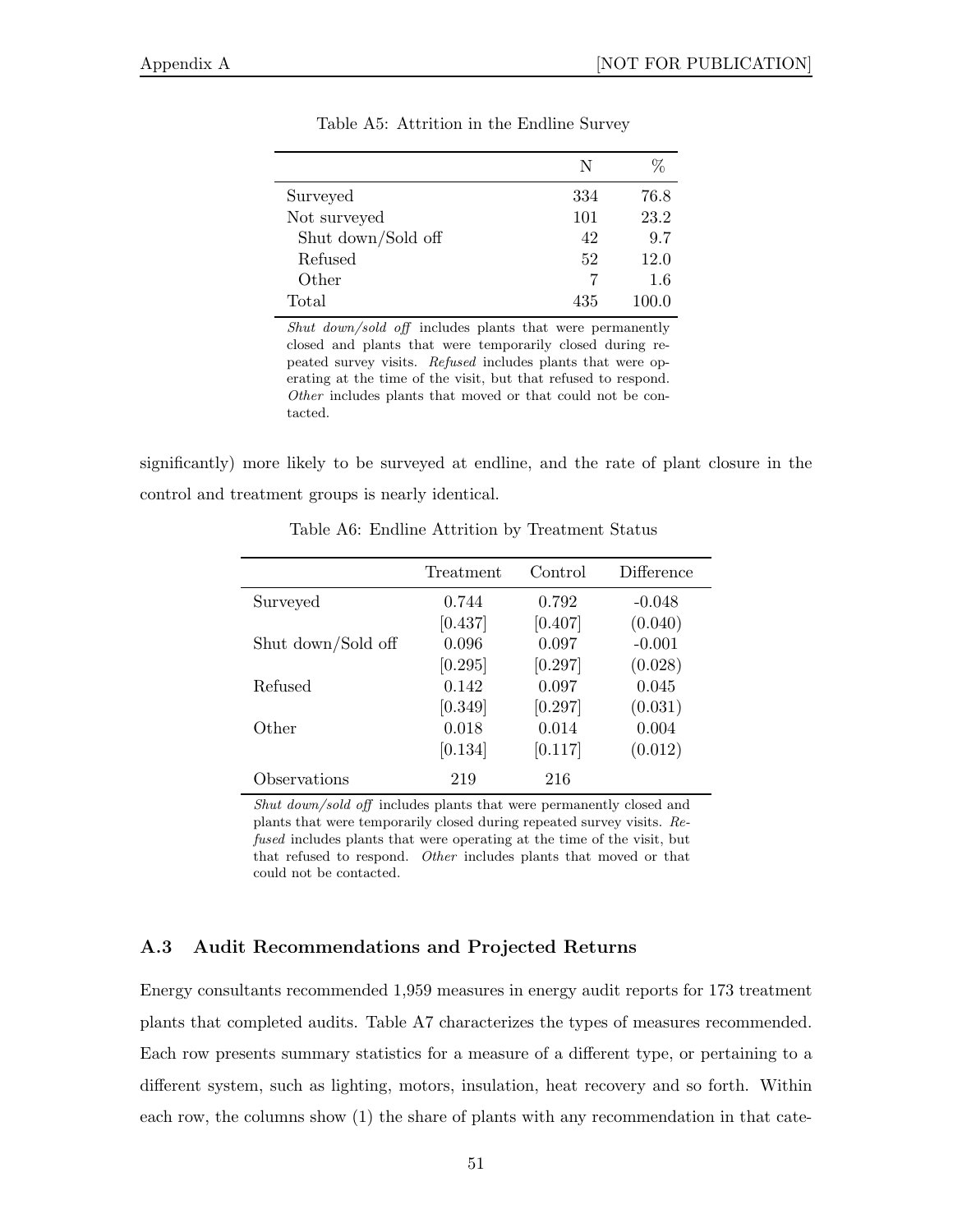gory, (2) the mean number of measures in that category, conditional on a reconmmendation, (3) the mean and (4) median investment size of a measure, and (5) the median return on a measure of that type.

|                             | Measure<br>Prevalence |                                       | Investment<br>Size (USD) |               | Return<br>$(\%)$ |
|-----------------------------|-----------------------|---------------------------------------|--------------------------|---------------|------------------|
|                             | Plant<br>Share<br>(1) | Number<br>if Any<br>$\left( 2\right)$ | Mean<br>(3)              | Median<br>(4) | Median<br>(5)    |
| Total                       | 1.00                  | 12.04                                 | 1249.06                  | 361.11        | 104              |
| Lighting                    | 0.82                  | 1.57                                  | 1304.40                  | 305.56        | 94               |
| Motor sizing $/$ efficiency | 0.78                  | 10.13                                 | 1029.29                  | 361.11        | 101              |
| Insulation                  | 0.46                  | 2.17                                  | 476.50                   | 260.00        | 175              |
| Electricity Tariff          | 0.42                  | 1.40                                  | 579.40                   | 253.33        | 154              |
| Heat Recovery               | 0.39                  | 1.27                                  | 5956.81                  | 5581.51       | 220              |
| Maintenance / Other         | 0.23                  | 1.38                                  | 1083.40                  | 536.11        | 1601             |
| Automation                  | 0.10                  | 1.06                                  | 2017.35                  | 666.67        | 155              |
| Compressors                 | 0.09                  | 1.20                                  | 3495.29                  | 1111.11       | 80               |
| Drives / belts / pulleys    | 0.07                  | 1.91                                  | 2666.51                  | 2000.00       | 71               |

Table A7: Energy Audit Measures Recommended and Projected Returns

The table shows characteristics of investments recommended in energy audits of treatment plants. The rows give the type of equipment or system that the measure involves, and the columns give statistics on the prevalence (columns 1 and 2), investment cost (columns 3 and 4) and returns (column 5) on these measures. A total of 1,959 measures have non-zero investment and so finite returns.

Figure A1 shows the distribution of investment ticket sizes for the measures described in Table A7, omitting measures that do not require any capital investment. The distribution of investments is right-skewed but most ticket sizes are very small relative to the capital stock of sample plants.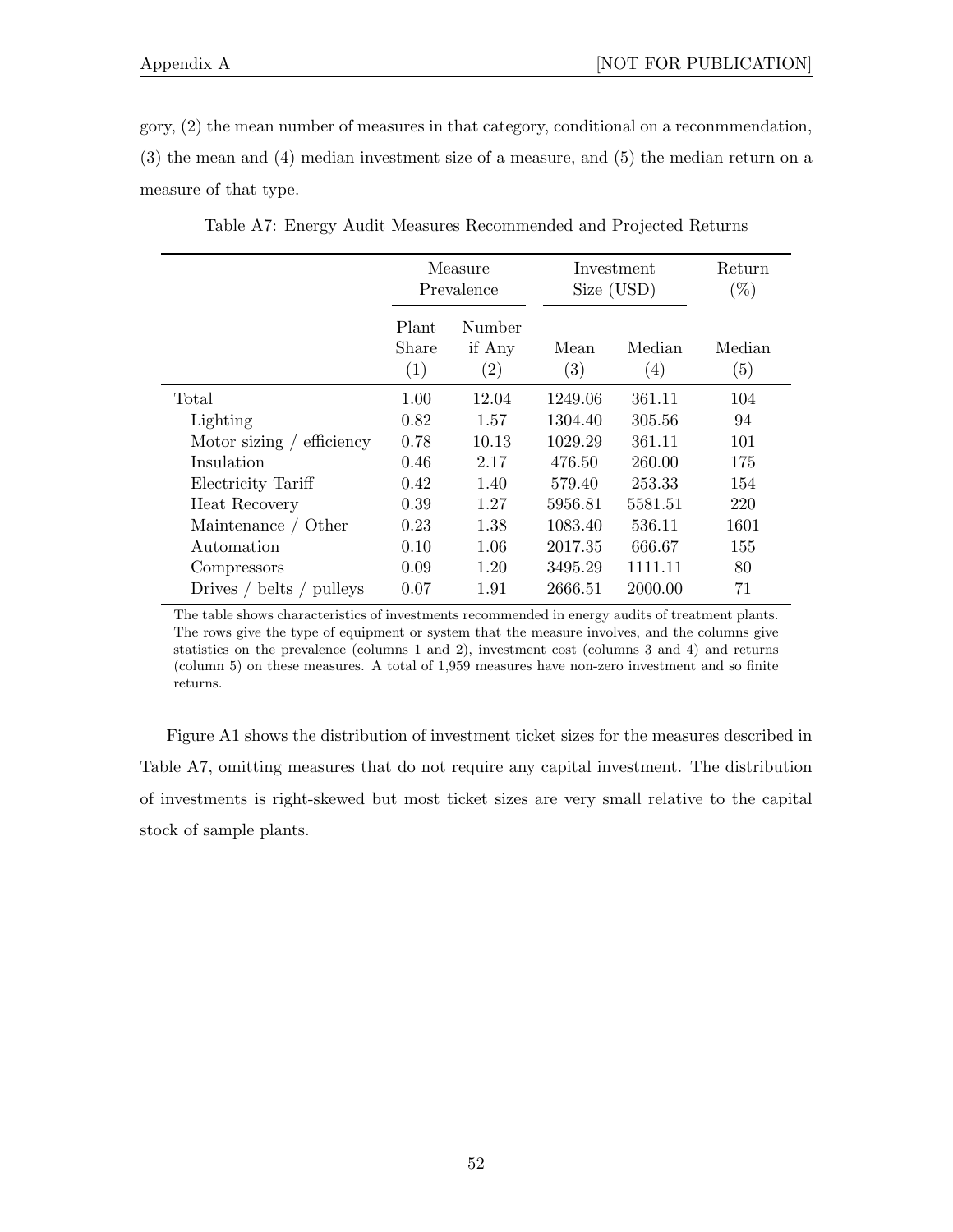Figure A1: Capital Needed for Energy-Efficiency Investments



The figure shows the distribution of investment costs for measures recommended in energy audits in the energy audit treatment group of plants. Each bin is USD 200 wide and the distribution is truncated at the 97.5th percentile (USD 11,111) for clarity. The investments are for 1,959 different measures recommended to 173 treatment plants.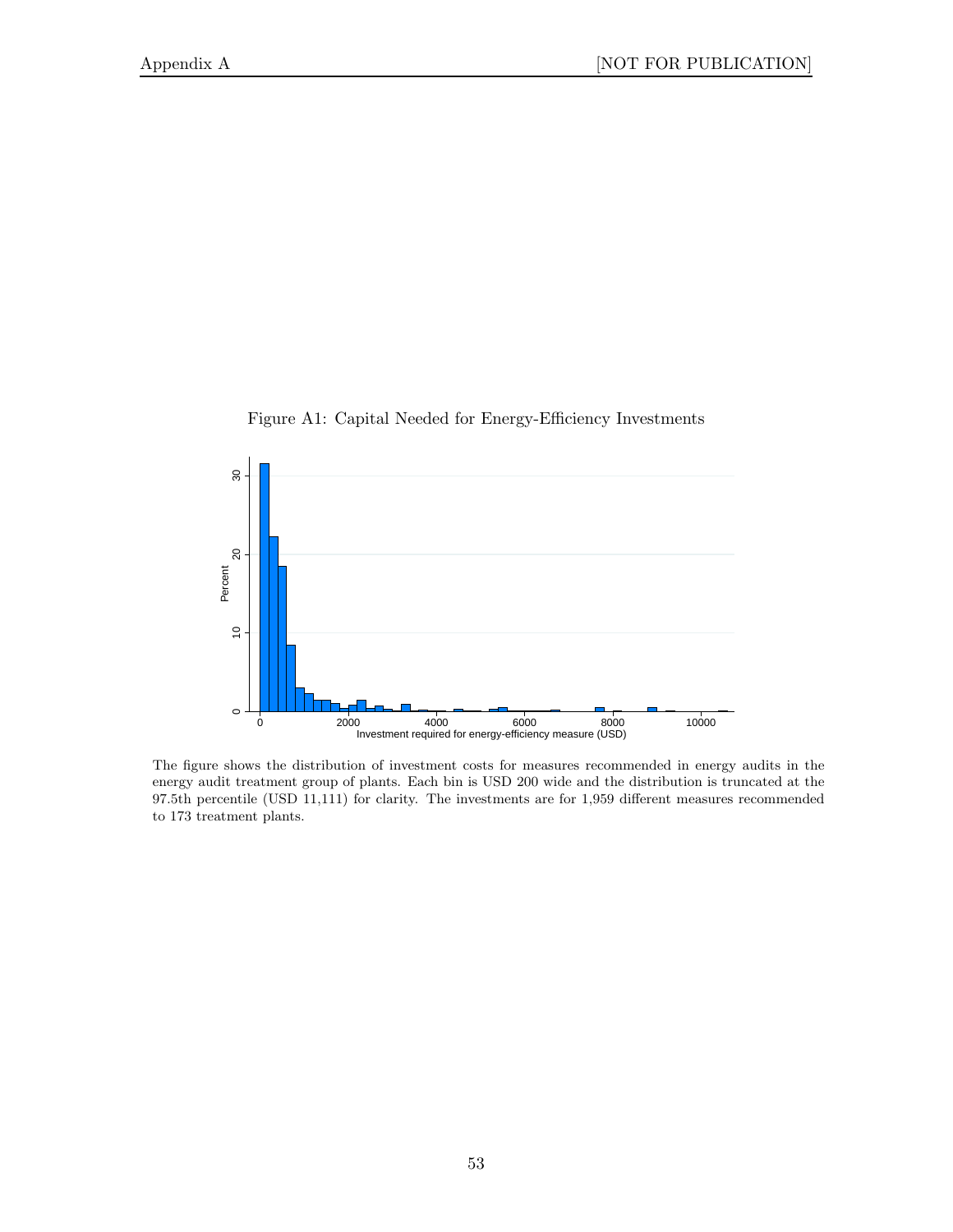## B Model Appendix

#### B.1 Plant input demands

The plant's problem yields a system of five non-linear equations given by the first-order conditions for each input. The solution of this system yields demands for each factor in terms of energy:

$$
M_{i} = \left(\frac{1-\alpha}{\alpha} \frac{p_{L}}{p_{M}}\right) L_{i} = A_{ML} L_{i}
$$
  
\n
$$
L_{i} = \left(\Delta_{i}^{\rho_{2}} \frac{\pi_{3}}{1-\pi_{3}} \frac{p_{L}}{p_{E}} \frac{1}{\alpha} A_{ML}^{(1-\alpha)(\alpha-\rho_{2})}\right)^{\frac{1}{\rho_{2}-1}} E_{i} = A_{LE}(\Delta_{i}) E_{i}
$$
  
\n
$$
X_{1i} = (\pi_{3} \Delta_{i}^{\rho_{2}} + (1-\pi_{3}) (A_{ML}^{1-\alpha} A_{LE}(\Delta_{i}))^{\rho_{2}})^{1/\rho_{2}} E_{i} = A_{X_{1}E}(\Delta_{i}) E_{i}
$$
  
\n
$$
K_{i} = \left(\frac{\pi_{1}}{\pi_{2}} \frac{p_{K}}{p_{H}}\right)^{\frac{1}{\rho_{1}-1}} H_{i} = A_{KH} H_{i}
$$
  
\n
$$
H_{i} = \left(\frac{(1-\pi_{1}-\pi_{2})\pi_{3}}{\pi_{1}} \frac{p_{H}}{p_{E}} A_{X_{1}E}(\Delta_{i})^{\rho_{1}-\rho_{2}} \Delta_{i}^{\rho_{2}}\right)^{\frac{1}{\rho_{1}-1}} E_{i} = A_{HE}(\Delta_{i}) E_{i}.
$$

The ratios of materials to unskilled labor demand and of capital to skilled labor demand do not depend on energy productivity, by virtue of the assumed form of the production function. This specification choice is deliberate in order to match the reduced-form experimental results for input demand.

If we substitute these demands into the first-order condition for energy, we can solve for energy demand:

$$
E = A_i^{\frac{1}{1-\phi}} \left[ \Delta_i^{\rho_2} \frac{\phi}{p_E} (\pi_1 A_{HE}(\Delta_i)^{\rho_1} + \pi_2 (A_{KH} A_{HE}(\Delta_i))^{\rho_1} + (1 - \pi_1 - \pi_2) A_{X_1E}(\Delta_i)^{\rho_1} \right]^{\phi/\rho_1 - 1}
$$
  
 
$$
\times (1 - \pi_1 - \pi_2) \pi_3 A_{X_1E}^{\rho_1 - \rho_2} \right]^{\frac{1}{1-\phi}}
$$
  
=  $A_E(\Delta_i) A_i^{\frac{1}{1-\phi}}.$ 

The remaining input demands can then be calculated through their dependence on energy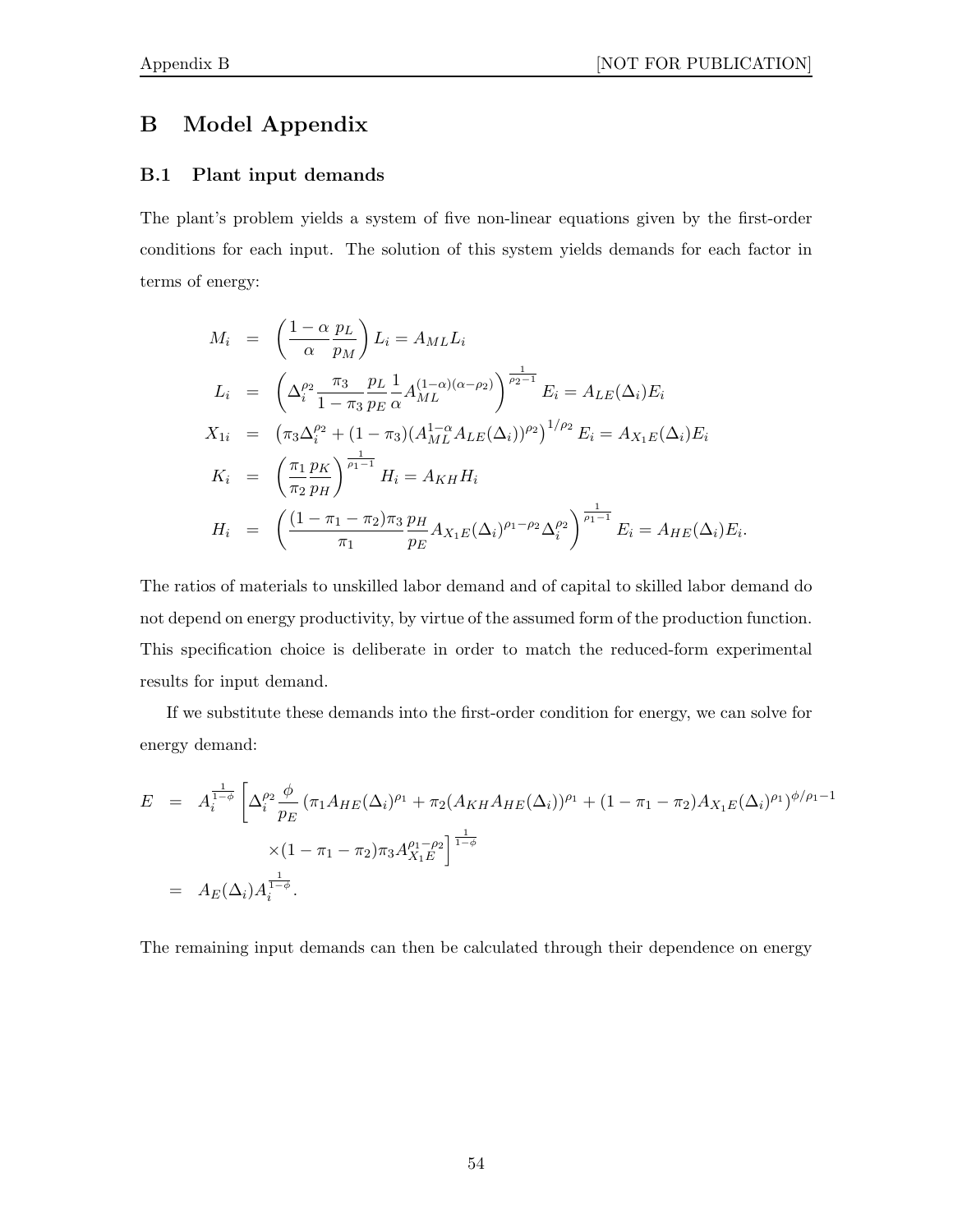demand.

$$
E_i = A_E(\Delta_i) A_i^{\frac{1}{1-\phi}}
$$
  
\n
$$
M_i = A_{ML} L_i = A_{ML} A_{LE}(\Delta_i) E_i
$$
  
\n
$$
L_i = A_{LE}(\Delta_i) E_i
$$
  
\n
$$
X_{1i} = A_{X_1E}(\Delta_i) E_i
$$
  
\n
$$
K_i = A_{KH} H_i = A_{KH} A_{HE}(\Delta_i) E_i
$$
  
\n
$$
H_i = A_{HE}(\Delta_i) E_i.
$$

#### B.2 Mean input demand moments

The above demands are for individual plants with total factor productivity  $A_i$  and energy productivity  $\Delta_i$ . We derive moments for mean input demands by parameterizing the heterogeneity across plants. Alternately, this step could be omitted to fit control and treatment input demands for a representative plant in each treatment arm.

We assume the distribution of total factor productivity is log normal

$$
\log A_i \sim \mathcal{N}(\mu_A, \sigma_A).
$$

We additionally assume that each input observed is the plant's input choice plus a measurement shock

$$
\tilde{X}_i = X_i + \epsilon_{Xi}, \qquad \mathbb{E}[\epsilon_{Xi}|X_i] = 0.
$$

The measurement error  $\epsilon_{Xi}$  is assumed to have mean zero conditional on inputs and to be conditionally independent across factors given a vector of input demands.

The main identification assumption is that control plants have energy productivity  $\Delta_i =$  $\Delta_0 \equiv 1$  and treatment plants energy productivity  $\Delta_i = \Delta_1$ , to be estimated.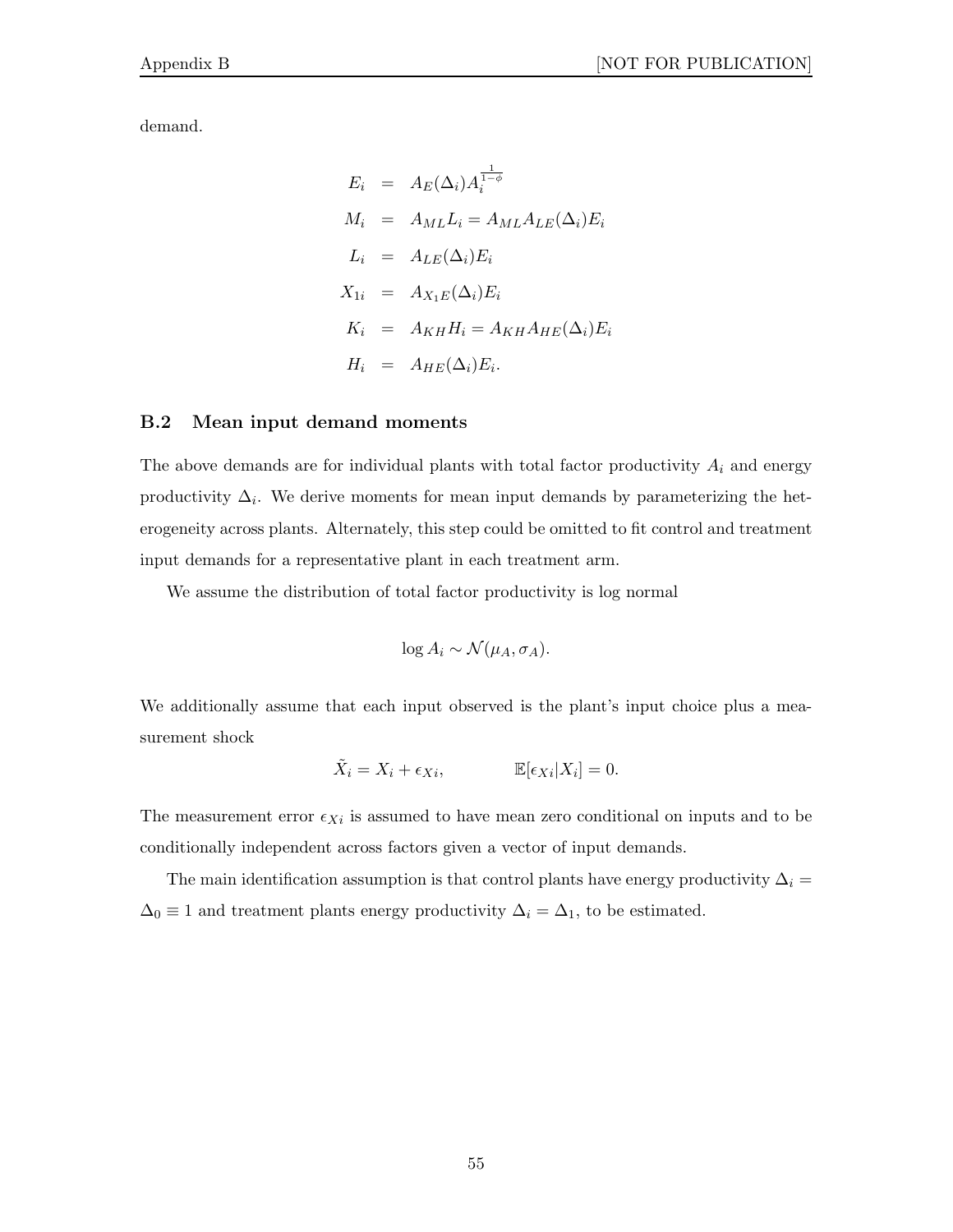The system of measured demands, with measurement error, can be written:

$$
\tilde{E} = A_E A_i^{\frac{1}{1-\phi}} + \epsilon_{Ei}
$$
\n
$$
\tilde{M}_i = A_{ML} A_{LE} E_i + \epsilon_{Mi}
$$
\n
$$
\tilde{L}_i = A_{LE} E_i + \epsilon_{Li}
$$
\n
$$
\tilde{K}_i = A_{KH} A_{HE} E_i + \epsilon_{Ki}
$$
\n
$$
\tilde{H}_i = A_{HE} E_i + \epsilon_{Hi}.
$$

By the law of iterated expectations

$$
\mathbb{E}[\tilde{E}] = \mathbb{E}[A_{E}A_{i}^{\frac{1}{1-\phi}}]
$$
  

$$
\mathbb{E}[\tilde{M}_{i}] = \mathbb{E}[A_{ML}A_{LE}E_{i}]
$$
  

$$
\mathbb{E}[\tilde{L}_{i}] = \mathbb{E}[A_{LE}E_{i}]
$$
  

$$
\mathbb{E}[\tilde{K}_{i}] = \mathbb{E}[A_{KH}A_{HE}E_{i}]
$$
  

$$
\mathbb{E}[\tilde{H}_{i}] = \mathbb{E}[A_{HE}E_{i}].
$$

The input demands are log-normal. Let the level of the input demand for  $X_i$  be  $A_i^{\frac{1}{1-\phi}} A_X$ . Then  $\log X_i = \log A_{XE}(\Delta) + \log A_E(\Delta) + \frac{1}{1-\phi} \log A_i$ . Hence  $X_i$  is distributed log-normally with

$$
\tilde{\mu}_X = \log A_{XE}(\Delta) + \log A_E(\Delta) + \frac{1}{1 - \phi} \mu_A
$$
  
=  $\log A_X(\Delta) + \frac{1}{1 - \phi} \mu_A$   
 $\tilde{\sigma}_X = \frac{1}{1 - \phi} \sigma_A.$ 

Where  $A_X \equiv A_{XE}A_E$ . The expected value of any input demand X therefore depends on the distribution of productivity and the factor that relates demand for  $X$  to demand for  $E$ .

$$
\mathbb{E}[X_i] = \exp(\tilde{\mu}_X(\Delta) + \tilde{\sigma}_X^2/2)
$$
  
= 
$$
\exp\left(\log A_X(\Delta) + \frac{1}{1-\phi}\mu_A + \left(\frac{1}{1-\phi}\sigma_A\right)^2/2\right).
$$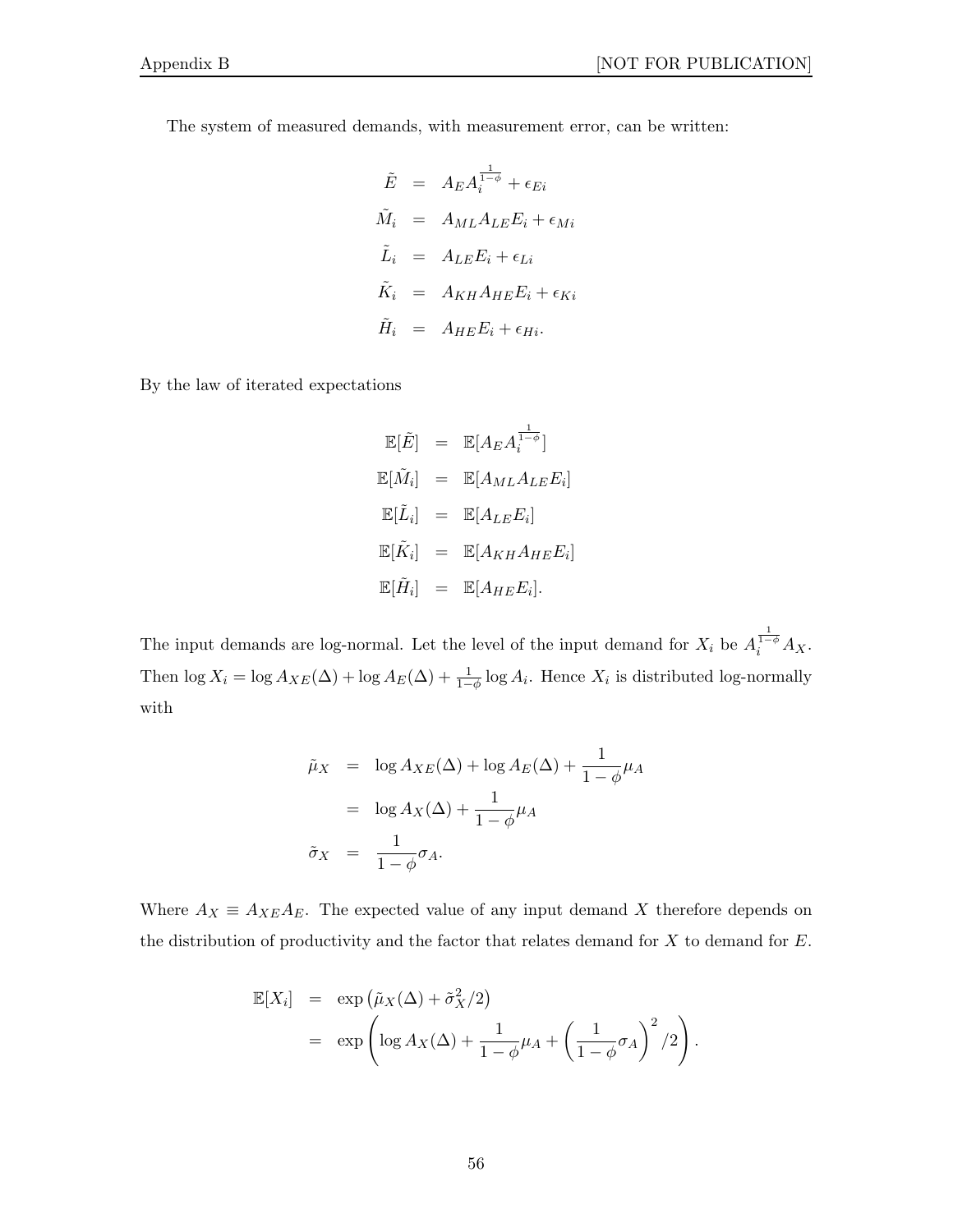Hence for all five input demands

$$
\mathbb{E}[\tilde{E}(\Delta_i)] = A_E(\Delta) \exp\left(\frac{1}{1-\phi}\mu_A + \left(\frac{1}{1-\phi}\sigma_A\right)^2/2\right)
$$
  
\n
$$
\mathbb{E}[\tilde{M}(\Delta_i)] = A_{ML} A_{LE} \mathbb{E}[\tilde{E}(\Delta_i)]
$$
  
\n
$$
\mathbb{E}[\tilde{L}(\Delta_i)] = A_{LE} \mathbb{E}[\tilde{E}(\Delta_i)]
$$
  
\n
$$
\mathbb{E}[\tilde{K}(\Delta_i)] = A_{KH} A_{HE} \mathbb{E}[\tilde{E}(\Delta_i)]
$$
  
\n
$$
\mathbb{E}[\tilde{H}(\Delta_i)] = A_{HE} \mathbb{E}[\tilde{E}(\Delta_i)].
$$

These expected input demands, conditioned on  $\Delta = \Delta_0 \equiv 1$  and  $\Delta = \Delta_1$ , provide ten moments, for the five input demands in two treatment conditions.

From the input demand moments alone, we cannot separately identify the mean and variance of log productivity. Therefore we add an additional moment based on the covariance of input demands. Since input factor measurement errors are mean independent, covariance of input factors is due to variance in total factor productivity, rather than measurement error. Take the covariance of energy and labor as an example.

$$
Cov(\tilde{E}_i, \tilde{L}_i) = Cov(E_i + \epsilon_{E_i}, L_i + \epsilon_{Li})
$$
  
\n
$$
= Cov(E_i, L_i)
$$
  
\n
$$
= Cov\left(A_E(\Delta)A_i^{\frac{1}{1-\phi}}, A_{LE}(\Delta_i)A_E(\Delta_i)A_i^{\frac{1}{1-\phi}}\right)
$$
  
\n
$$
= A_{LE}(\Delta_i)A_E(\Delta_i)^2 Cov\left(A_i^{\frac{1}{1-\phi}}, A_i^{\frac{1}{1-\phi}}\right)
$$
  
\n
$$
= A_{LE}(\Delta_i)A_E(\Delta_i)^2 Var\left(A_i^{\frac{1}{1-\phi}}\right).
$$

The variance of a log normally distributed variable with log mean  $\mu$  and log standard deviation  $\sigma$  is given by  $(\exp(\sigma^2) - 1) \exp((2\mu + \sigma^2))$ . Hence in this case

$$
\text{Var}\left(A_i^{\frac{1}{1-\phi}}\right) = \left[\exp\left(\left(\frac{1}{1-\phi}\right)^2 \sigma_A^2\right) - 1\right] \exp\left(2\frac{1}{1-\phi}\mu_A + \left(\frac{1}{1-\phi}\right)^2 \sigma_A^2\right).
$$

I use this expression to calculate the moment for the expected covariance of energy and labor demands.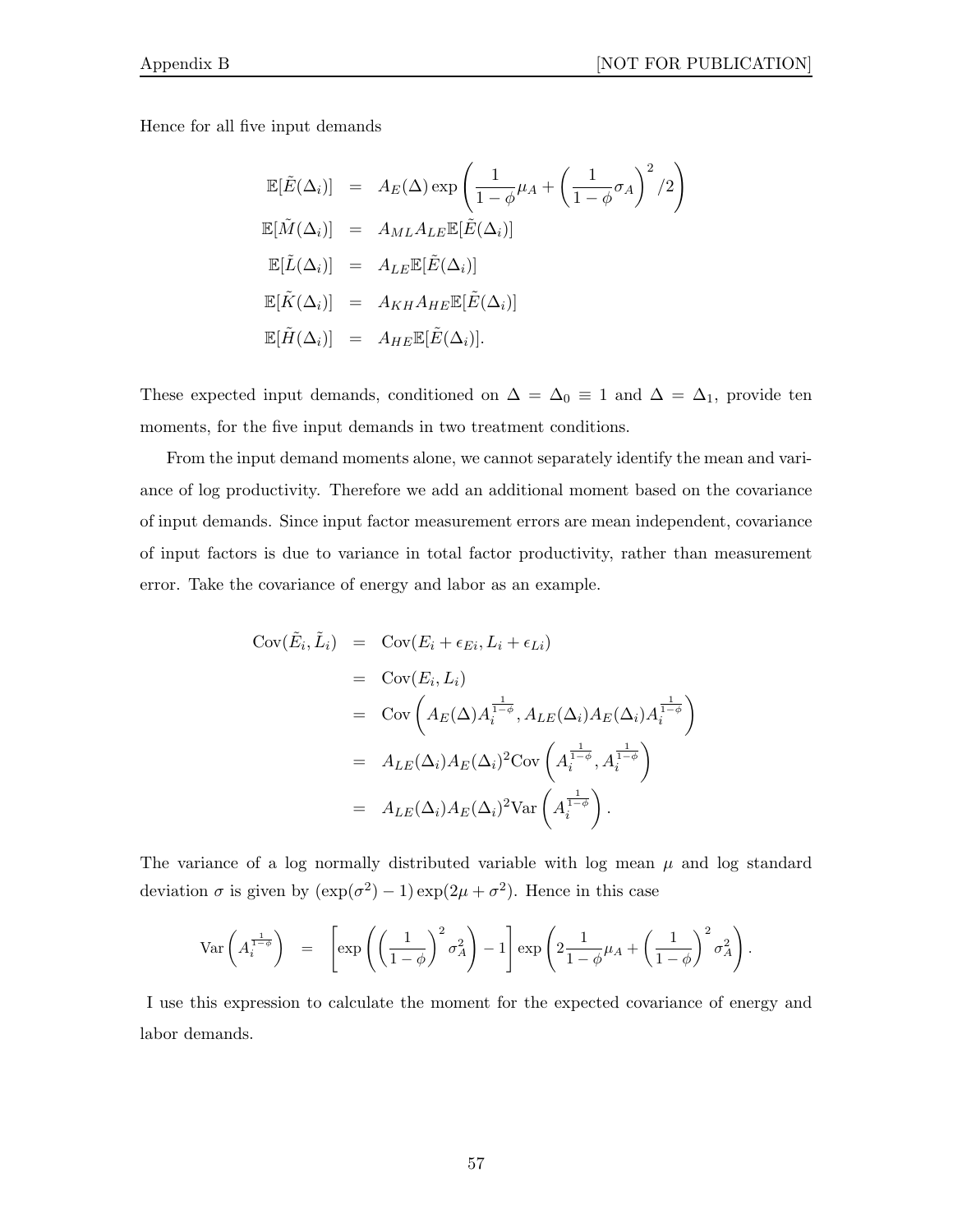#### B.3 Robustness of Production Function Estimates

The estimates in Table 7 calibrate revenue returns to scale to equal  $\phi = 0.85 \approx (\varepsilon - 1)/\varepsilon \times \tilde{\phi}$ for  $\varepsilon = 10$  and physical returns to scale  $\overline{\phi} = 0.95$ . This value is between the range of values from  $\varepsilon = 4, \tilde{\phi} = 1$  to  $\varepsilon = 10, \tilde{\phi} = 1$  used by Allcott, Collard-Wexler and O'Connell (2016) for manufacturing plants in India.

Table B8 shows estimates of the production function for the endpoints of their range of values as a robustness check. At the higher end, we consider  $\phi = 0.90 = (\varepsilon - 1)/\varepsilon \times \tilde{\phi}$  for  $\varepsilon = 10$  and physical returns to scale  $\overline{\phi} = 1.00$ . At the lower end,  $\phi = 0.70 \approx (\varepsilon - 1)/\varepsilon \times \tilde{\phi}$ for  $\varepsilon = 4$  and physical returns to scale  $\overline{\phi} = 0.95$ .

The calibrated value of  $\phi$  affects parameter estimates in an intuitive way. Consider the textile sector. In the main estimates with  $\phi = 0.85$  from Table 7, we estimate  $\hat{\Delta}_1 = 1.059$ . With a lower  $\phi = 0.70$ , in Table B8 column 1, the estimate rises to  $\hat{\Delta}_1 = 1.164$ , and with a higher  $\phi = 0.95$ , in column 4, the estimate falls to  $\hat{\Delta}_1 = 1.035$ . The higher is  $\phi$ , the less concave is revenue production, and therefore the smaller needs to be any increase in energy productivity in order to rationalize the observed increases in input demands. By contrast, if  $\phi$  is low, for example because the elasticity of demand is smaller in magnitude, then revenue production is concave and a large increase in energy productivity is needed to rationalize the observed changes in input demand.